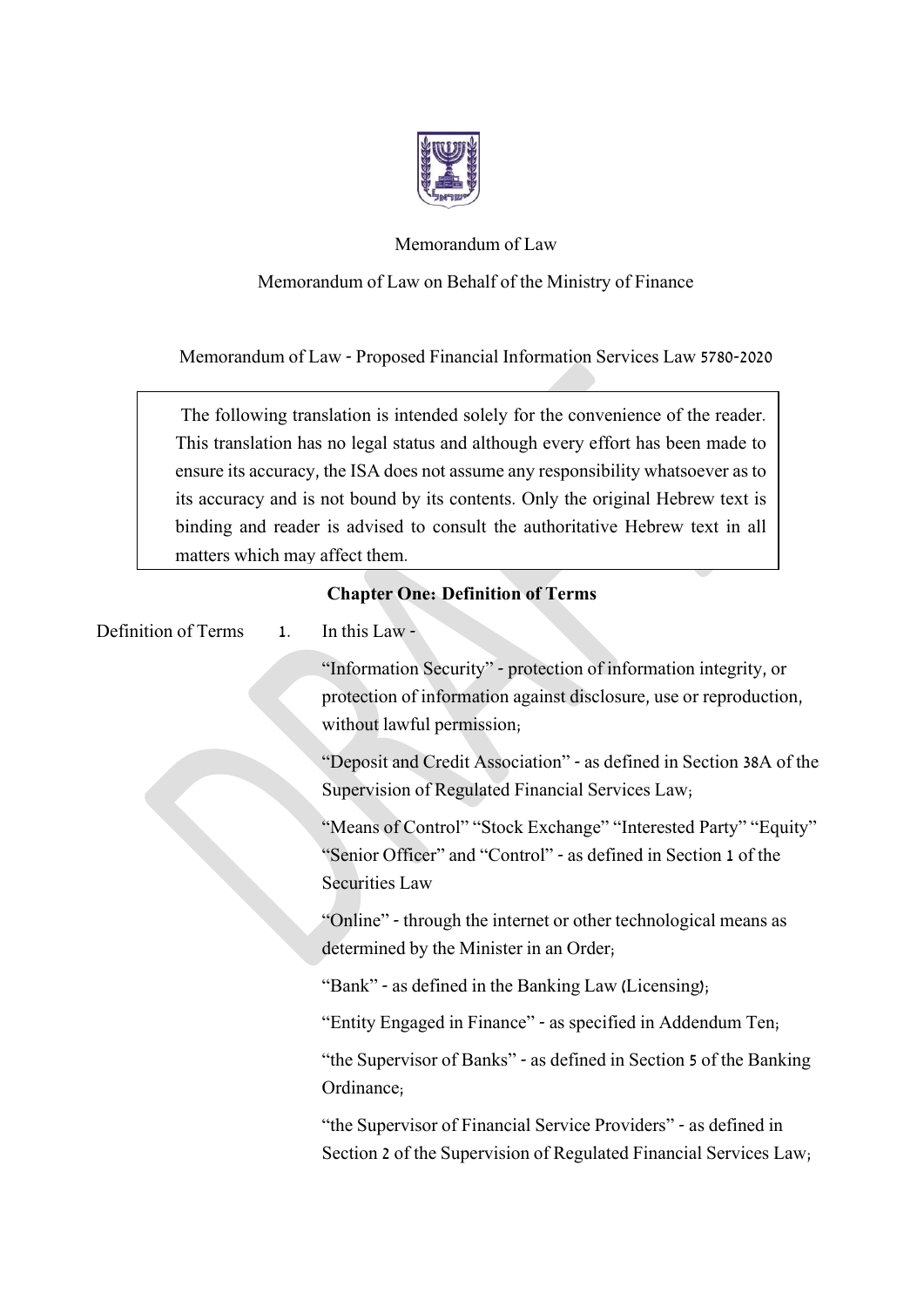"the Authority" - the Israel Securities Authority;

"the National Cyber Protection Directorate" or "INCD" - the national cyber-security agency responsible for defending Israel's national cyberspace, which was established under a government resolution and operates according to government resolutions;

"the Minister" - the Minister of Finance;

"Stock Exchange Member" - as defined in Securities Law, excluding banks.

"Banking Law (Licensing)" - Banking Law (Licensing) 5741-1981; 1

"Protection of Privacy Law" - Protection of Privacy Law 5741- 1984; 2

"Companies Law" - Companies Law 5759-1999; 3

"Advice Law" - Regulation of Investment Advice, Investment Marketing and Investment Portfolio Management Law 5755-1995; 4

"Penal Law" - Penal Law 5737-1977; 5

"Insurance Supervision Law" - Supervision of Financial Services (Insurance) Law - 5741-1981; 6

"Provident Fund Supervision Law" - Supervision of Financial Services (Provident Funds) Law 5765-2005; 7

"Supervision of Regulated Financial Services Law" - Supervision of Financial Services (Regulated Financial Services) Law 5776- 2016; 8

-

<sup>1</sup> Book of Laws 5741, p. 232; 5767, p. 695.

<sup>2</sup> Book of Laws 5741, p. 128; Book of Laws 5771, p. 758.

<sup>3</sup> Book of Laws 5759, p. 189; 5777, p. 970.

<sup>4</sup> Book of Laws 5755, p. 416; 5777 p., 1070.

<sup>5</sup> Book of Laws 5737, p. 226; 5778, p. 887.

<sup>6</sup> Book of Laws 5741, p. 208; 5779, p. 40.

<sup>7</sup> Book of Laws 5765, p. 889; 5778, p. 730.

<sup>8</sup> Book of Laws 5776, p. 1098; Book of Laws 5777, p. 1076.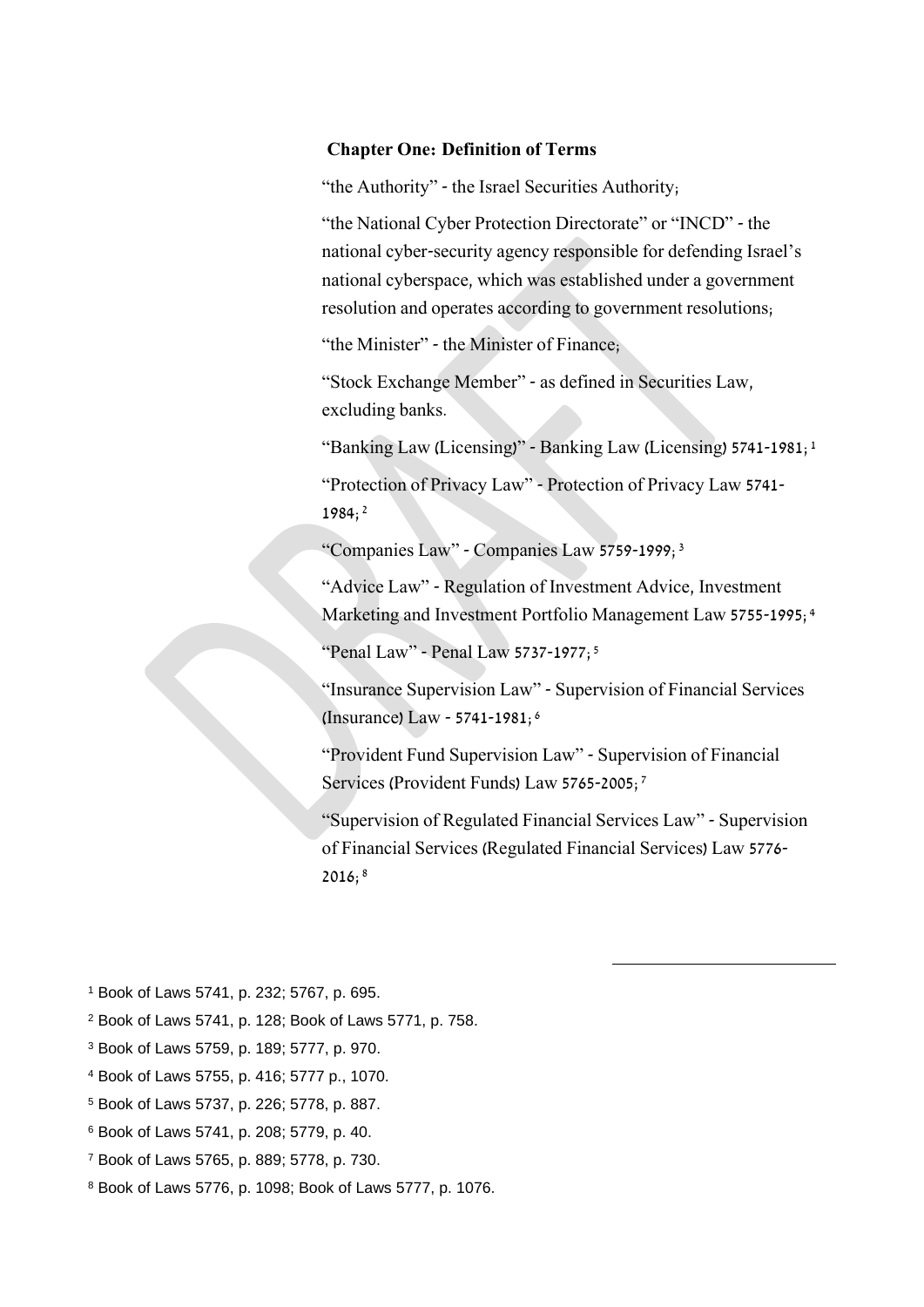"Insolvency Law" - Insolvency and Rehabilitation Law 5778-2018<sup>9</sup>;

"Securities Law" - Securities Law 5728-1968;<sup>10</sup>

"Credit Data Law" - Credit Data Law 5776-2016; 11

"Joint Account"- an account in respect of which more than one account holder is recorded with the Information Source;

"Severally and Jointly Held Joint Account" - a Joint Account in which each account owner is contractually permitted to issue orders without the consent of other account owners;

"Regulator of Entity Engaged in Finance" - as defined in Addendum Ten.

"Service Provider Regulator" - as follows:

| (1) | In the matter of Licensees under this Law<br>- the Authority;                                                                                                                                                      |
|-----|--------------------------------------------------------------------------------------------------------------------------------------------------------------------------------------------------------------------|
| (2) | In the matter of banks and acquirers that<br>are also issuers - the Supervisor of Banks,                                                                                                                           |
| (3) | In the matter of Deposit and Credit<br>Associations - the Supervisor of Financial<br>Service Providers;                                                                                                            |
| (4) | In the matter of other entities that are<br>exempt from a License under Section 4 -<br>whoever is legally authorized to regulate<br>the operations of the entities in respect of<br>which an exemption is granted, |
|     | Information Source Regulator - as follows.                                                                                                                                                                         |

Source Regulator - as follows:

(1) In the matter of banks and acquirers that are also issuers - the Supervisor of Banks;

-

<sup>9</sup> Book of Laws 5778, p. 310.

<sup>10</sup> Book of Laws 5728, p. 234; Book of Laws 5778, p. 2.

<sup>11</sup> Book of Laws 5776, p. 838.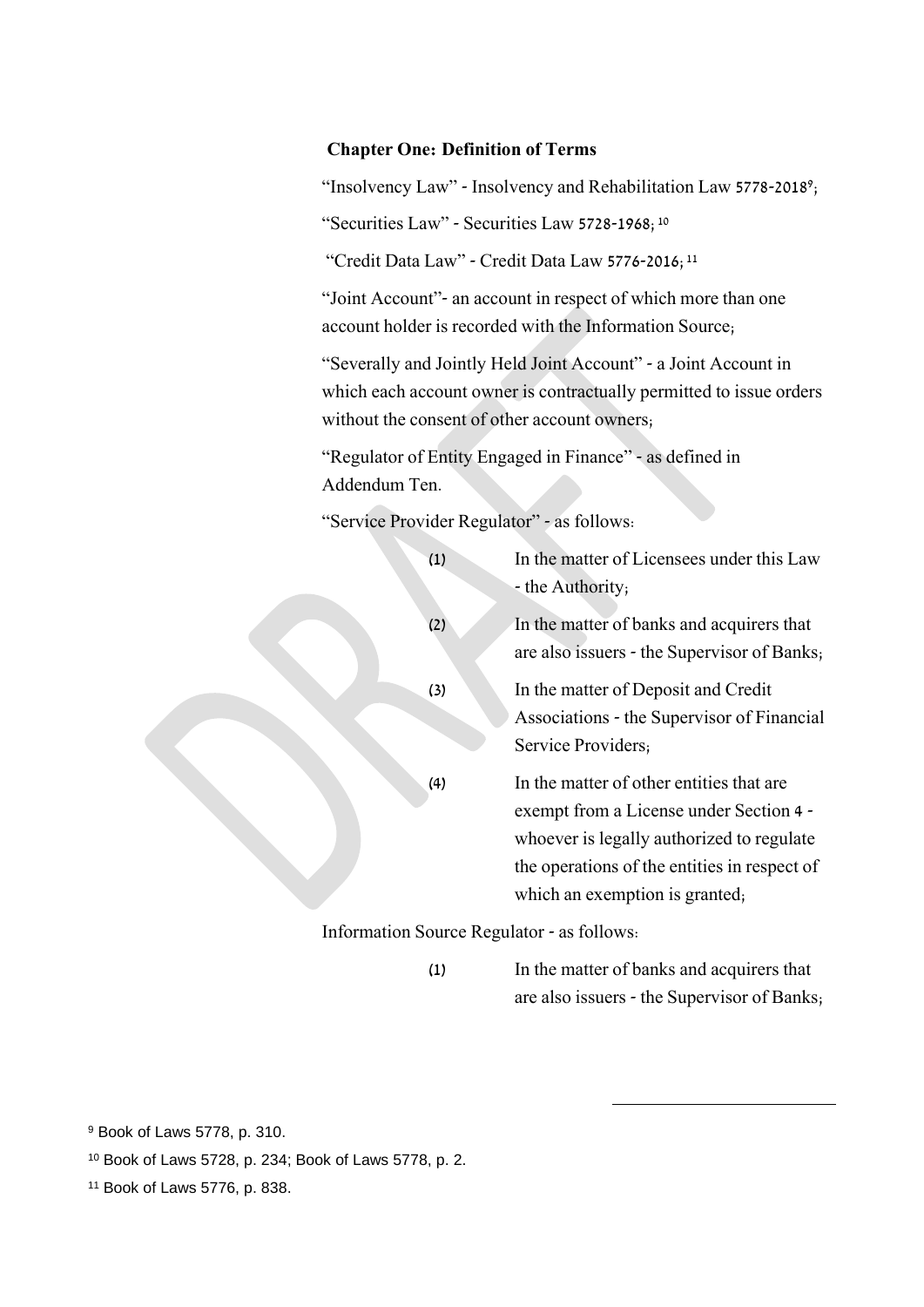- (2) In the matter of Deposit and Credit Associations - the Supervisor of Financial Service Providers;
- (3) In the matter of other financial entities as determined by the Minister - whoever has the legal authority to regulate the operations of the entity in respect of which it is obligated to grant access to information;

"Financial Information" - Information on the financial conduct of a customer that is in the possession of an Information Source;

"Unidentified Financial Information" - Financial information concerning a customer, other than Identified Financial Information;

"Identified Financial Information" - Financial Information that includes an identifying detail of a customer, or information from which the customer can be identified with reasonable effort although the customer's identifying information was removed, including via crossing-checking the information with other information available to the entity possessing said financial information or with information available to the general public;

"Sensitive Information" - Information of a customer, excluding the customer's name and account number, designed to be used to identify the customer for the sake of accessing the customer's account with the Information Source, and the disclosure of which may cause unauthorized access to the customer's account.

"Issuer" - as defined in the Payment Services Law  $5779-2019$ ;<sup>12</sup> "Information Source" - one of the following:

-

- $(1)$  A bank:
- (2) An acquirer that is also an issuer;
- (3) A deposit and credit association;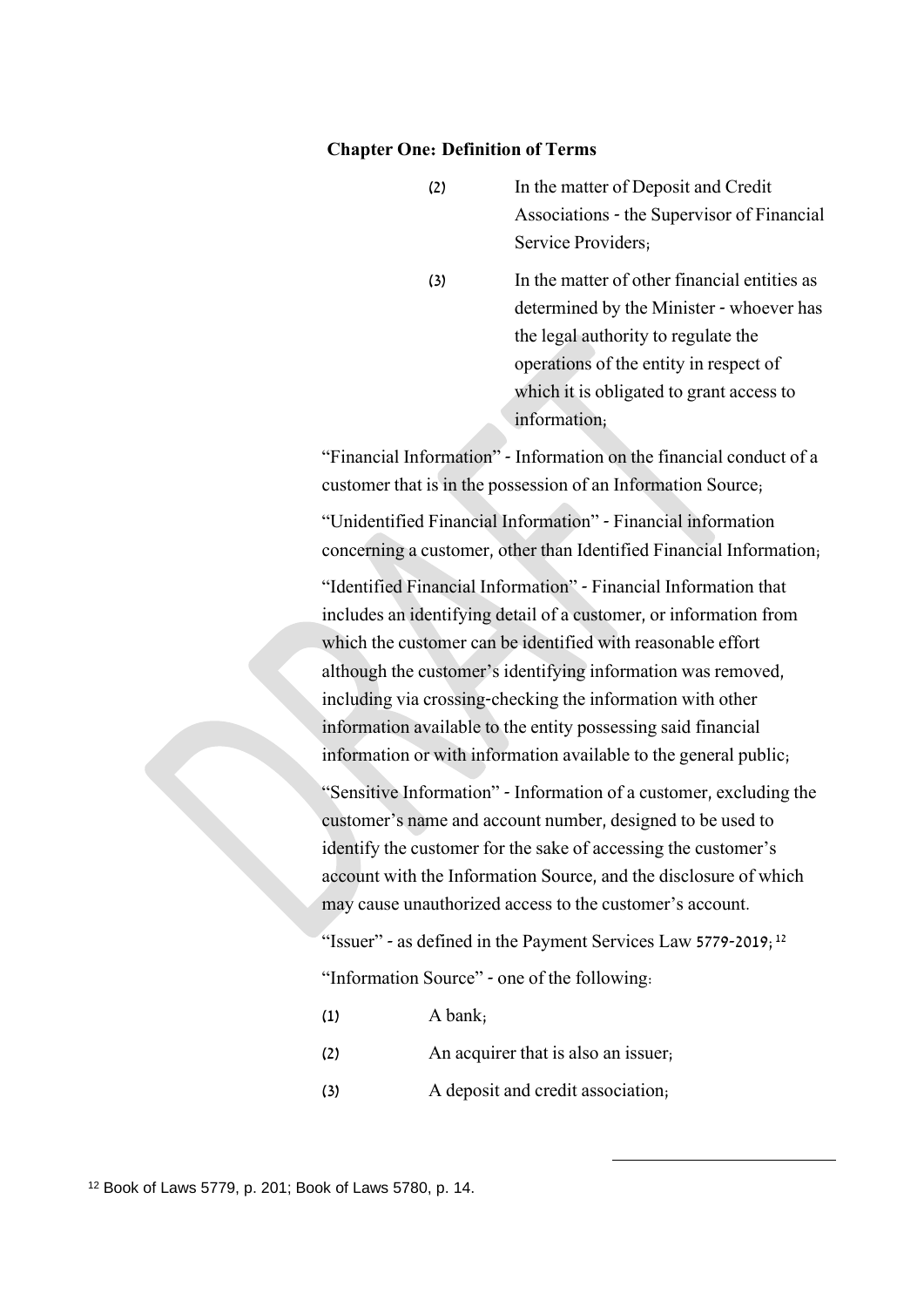Other financial entities whose financial operations are supervised by the Bank of Israel, as determined by the Minister, subject to the consent of the Governor of the Bank of Israel.;

(5) Other financial entities whose financial operations are supervised by law, as determined by the Minister in an Order, after consulting with the financial entity's Regulator;

"Small-Volume Information Source"

(1) For Information Sources supervised by the Bank of Israel -

(4)

(a) For an Information Source that is a bank - A bank whose asset value does not exceed 5% of the value of the assets of all banks in Israel or any other percentage of said asset value as determined by the Governor of the Bank of Israel, subject to the consent of the Minister; For the purpose of this definition, a bank's "asset value" is the value of the bank's assets as it appears on the bank's balance sheet in its most recent consolidated annual financial statements drafted according to applicable GAAP;

(b) For a non-bank Information Source - An Information Source whose volume of operations is on such a scale as determined by the Governor of the Bank of Israel, subject to the consent of the Minister;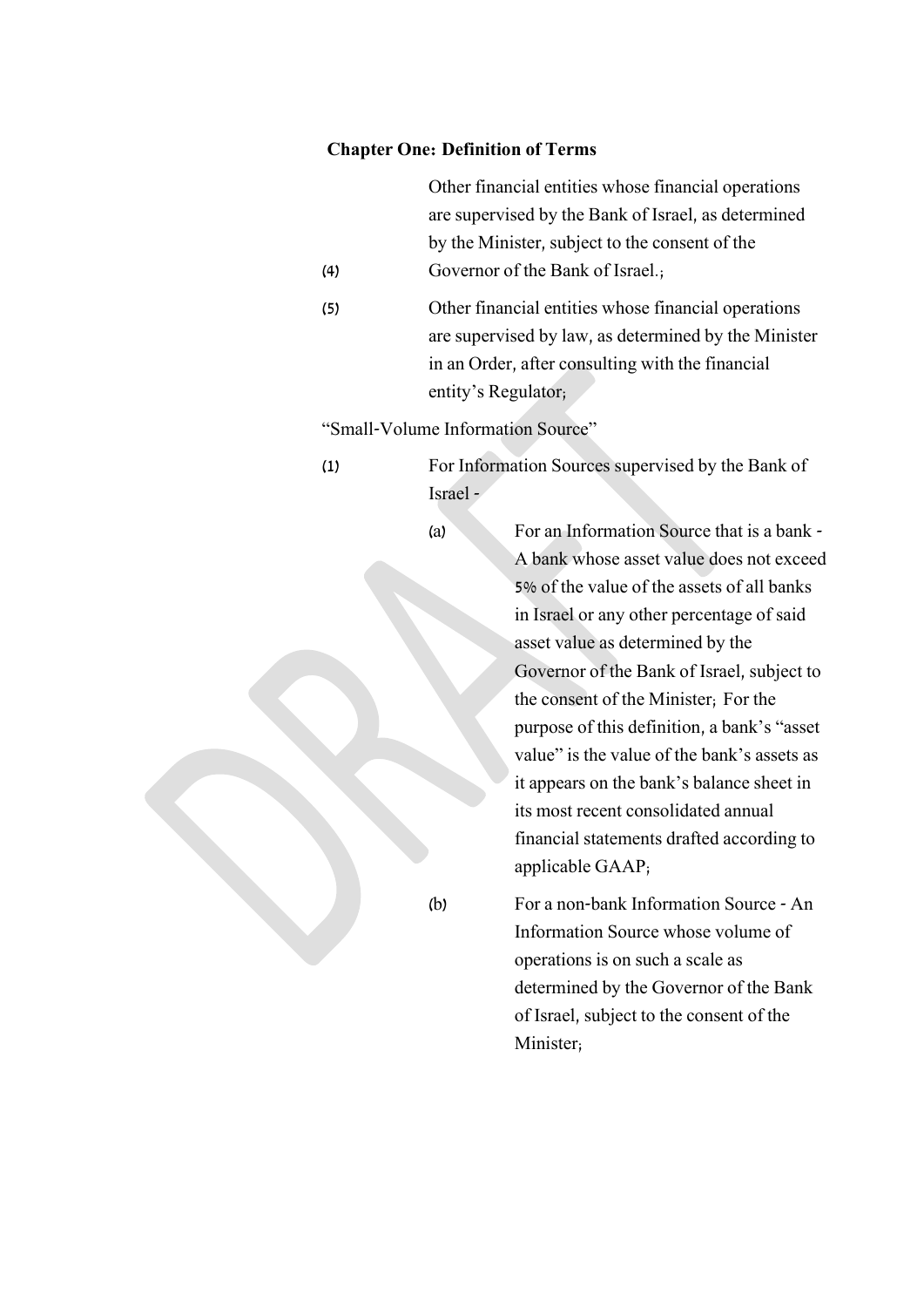(2) For Information Sources not specified in (1) - An Information Source whose volume of operations is on such scale as determined by the Minister, as proposed by or in consultation with the Authority and in consultation with the Information Source Regulator;

"Financial Information Service Provider" ("FISP") or "Service Provider" - a Licensee under Section 3, or anyone exempted from a License under Section 4;

"Acquirer" - as defined in Section 36I of the Banking (Licensing) Law;

"the Banking Ordinance" - The Banking Ordinance 1941;<sup>13</sup>

"Related Party" - Whoever controls a FISP, or is controlled by a FISP or by its controlling shareholder, or any entity that the Authority instructed as such due to ownership or other ties to the FISP; In this definition - FISP includes License applicants;

"Financial Information Service Provider License" "the License" - A License to engage in the provision of Financial Information Services;

"Registrar" - As defined in the Privacy Protection Law;

"Financial Information Service" - Online access to financial information and the receipt or collection of financial information from an Information Source, for the purpose of rendering one or more of the following services to a customer:

- (1) Accumulation and presentation of financial information;
- (2) Comparison of prices, costs, or returns;

-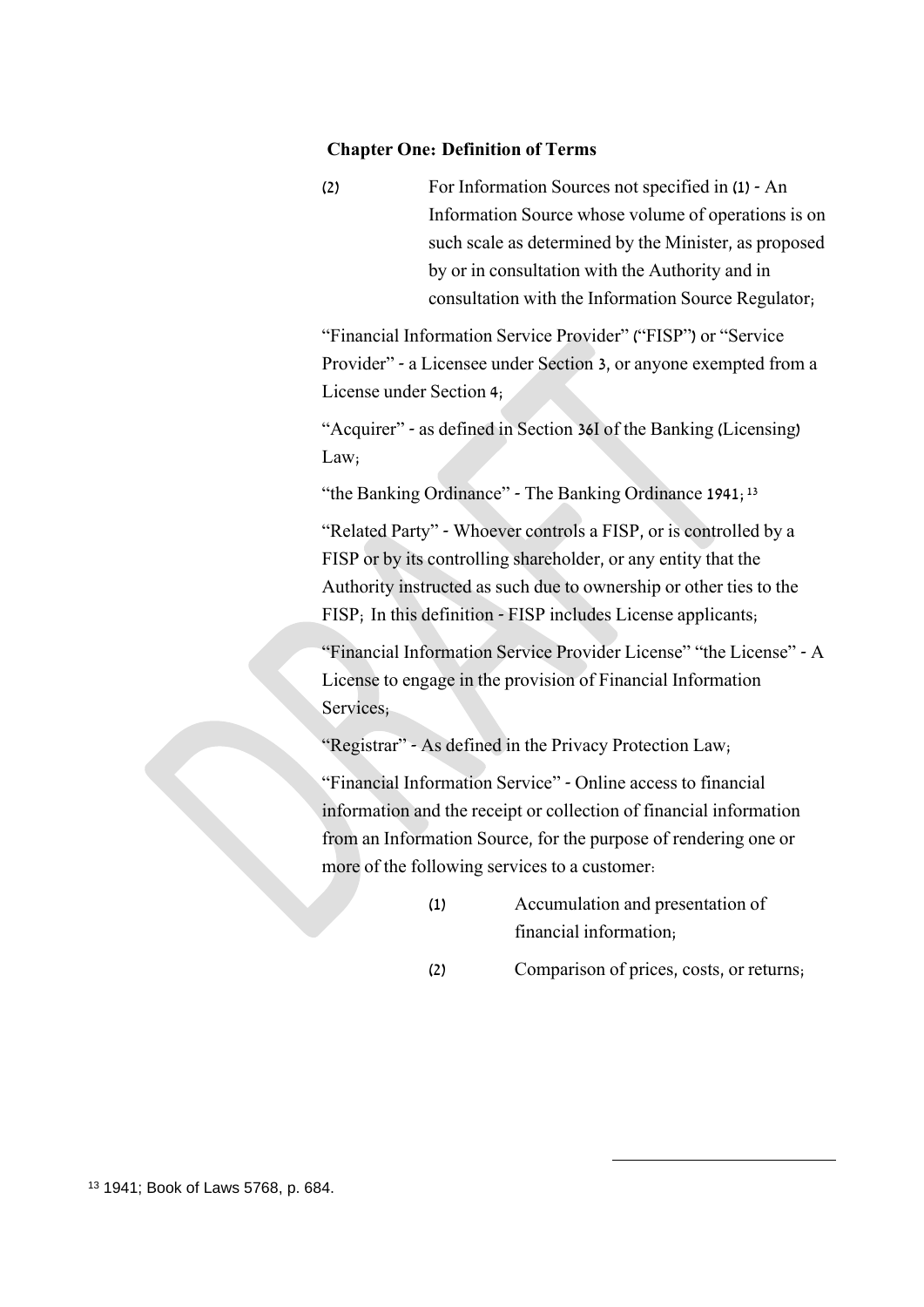- (3) Transfer of information to an Entity Engaged in Finance for the purpose of receiving contractual proposals on the customer's behalf, or to assist the customer in entering into agreements with such entities;
- (4) Advice regarding financial conduct;

"Foreign Body Corporate" - A body corporate incorporated outside Israel that holds a foreign license to engage in the provision of Financial Information Services, and the regulation and supervision applicable to said body corporate provide protection to customers that is considered by the Authority to be adequate in comparison to a Financial Information Service Provider License;

"Stock Exchange By-Laws" - as defined in Section 46 of the Securities Law.

### **Chapter Two: Licensing**

| Definitions -         | 2. | In this Chapter -                                                    |  |  |  |
|-----------------------|----|----------------------------------------------------------------------|--|--|--|
|                       |    | "Holding" - as defined in Section 1 of the Securities Law.           |  |  |  |
|                       | 3. | No person shall engage in the provision of Financial Information     |  |  |  |
| Licensing             |    | Services without holding a License to provide Financial              |  |  |  |
| requirement           |    | Information Services, and according to the terms of the License.     |  |  |  |
| <b>Exemption</b> from | 4. | (a) The licensing requirement according to Section 3 shall not apply |  |  |  |
| License               |    | $\mathfrak{to}$ :                                                    |  |  |  |
|                       |    | A bank;<br>(1)                                                       |  |  |  |

- (2) An acquirer that is also an issuer;
- (3) A deposit and credit association.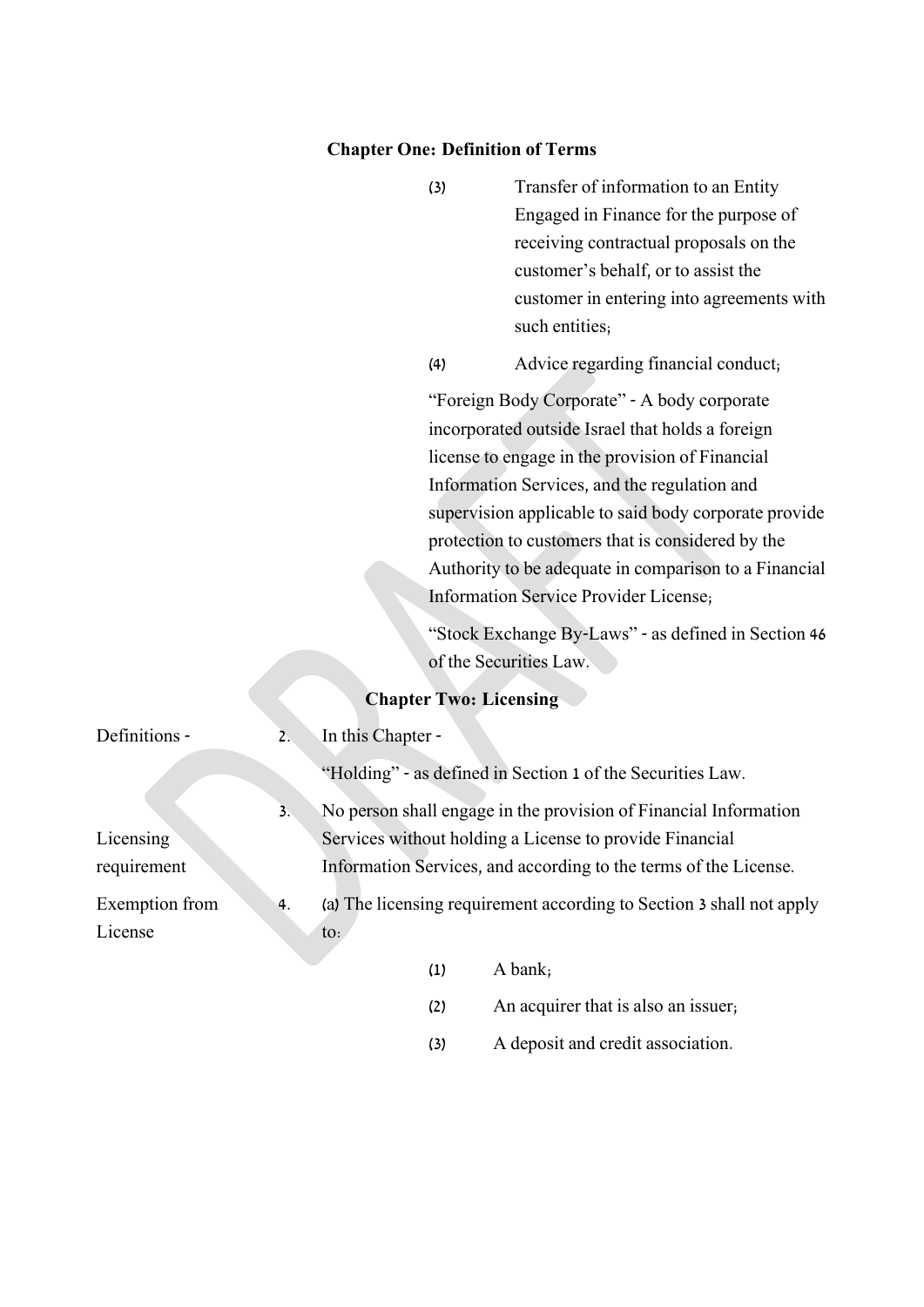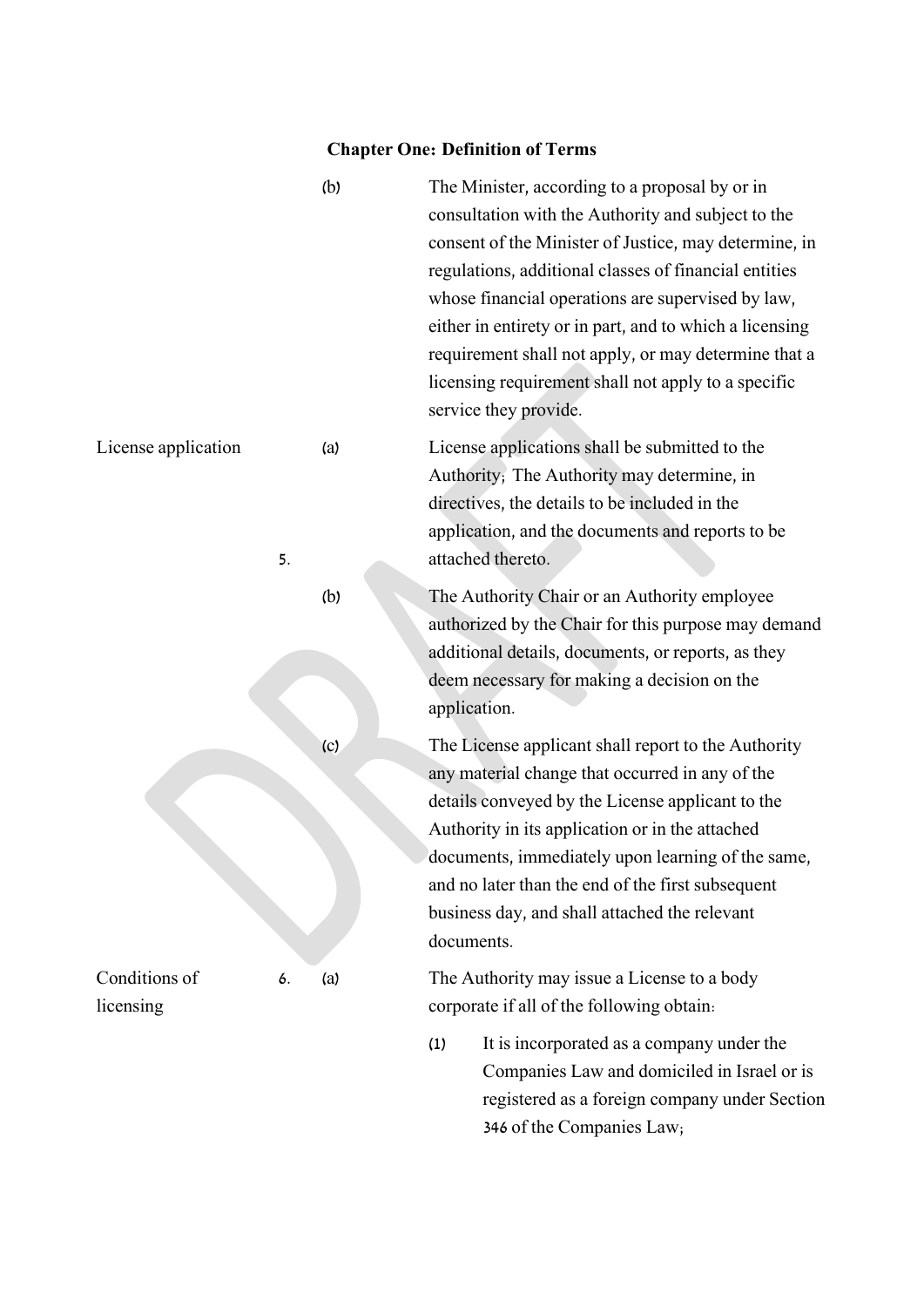(2) Its businesses are controlled and managed from Israel, or if otherwise - the body corporate is able to comply with all the provisions of this Law and the Law can be enforced upon it; (3) It has the technical skills and proper means to perform the Financial Information Service Provision activities in a manner that ensures system integrity and compliance with the provisions of this Law, and specifically the provisions related to protection of privacy, information security, cyber protection, and risk management. (4) It has paid the fees determined according to Section 55, if any; (5) It has attached to its application a business plan, including the applicant's financial means and sources of financing, that evinces its ability to comply with the provisions of this Law; (6) It has met additional conditions determined by the Authority regarding prevention of conflicts of interest; (7) It has the minimum insurance or equity or other collateral, as determined by the Authority and the Authority may determine

other requirements for different volumes and

type of activity.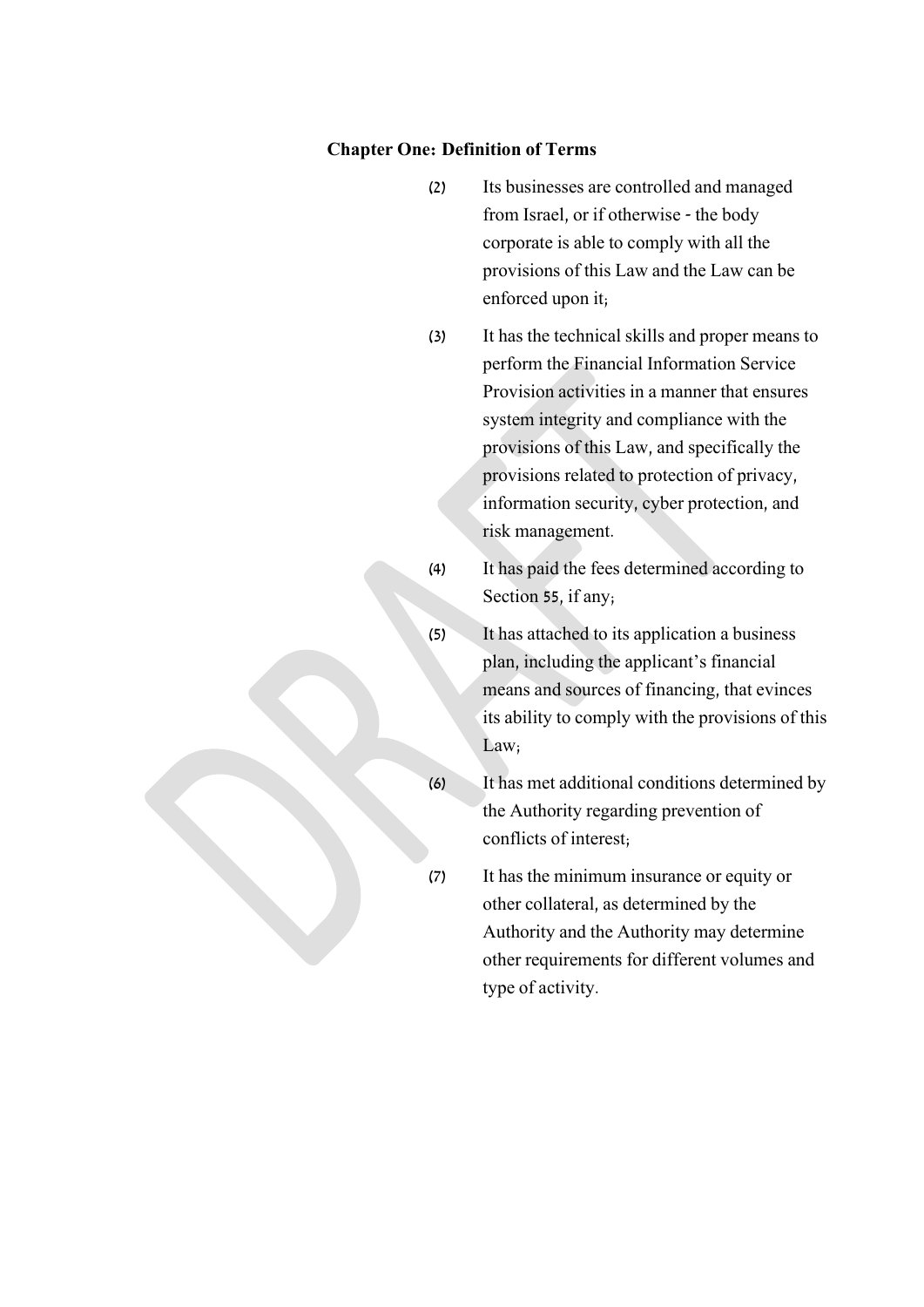(b) The Authority may exempt a foreign body corporate that is licensed to provide Financial Information Services or that applies for such License, from the provisions of Sections 6(a)(1), (5), (7), 11, 19, 20(a) end, 22-24, 27, and 32, either in entirety or in part, and to stipulate conditions for said exemption, if the Authority deems it appropriate to do so due to the applicability of provisions of a comparable foreign law to the matters addressed in Sections 6(a)(5), (7), 11, 19, 20(a) end, 22-24, 27, and 32, while protecting the customers' interests.

(c) Exemptions granted by the Authority under subsection (b) shall be published on the Authority website.

7. (a) If the Authority Chair finds that, due to considerations of public interest, a License applicant is unfit to engage in the provision of Financial Information Services, including due to considerations related to its reliability or the reliability of its controlling shareholder, or the reliability of a senior officer of the applicant or of its controlling shareholders, the Authority Chair may refrain from granting a License to the applicant, even where the conditions specified in Section 6 obtain, provided that the Authority Chair gave the applicant an opportunity to present its arguments before them or before an Authority employee authorized by the Authority Chair, in such manner as prescribed by them.

Granting a License by the Authority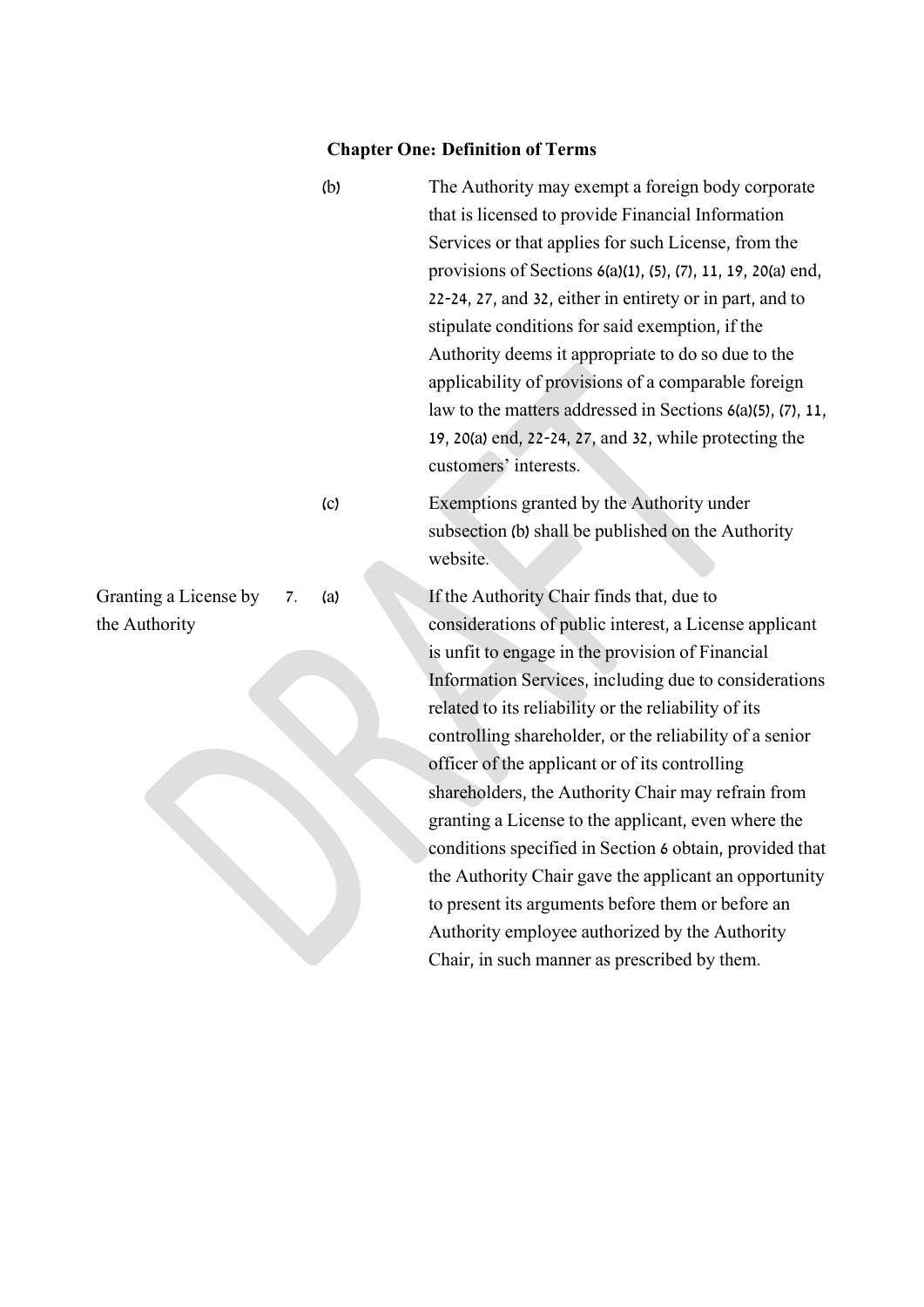|                                                        |     | (b)    |     | Without derogating from the provisions of subsection<br>(a), the Authority may stipulate conditions for<br>granting a License, and may determine classes of<br>Financial Information Services that are prohibited to<br>the Licensee due to potential conflict of interest under<br>Section 27, provided that such conditions were<br>stipulated only after the Authority informed the<br>applicant of its reasoning and gave the applicant an<br>opportunity to presents its arguments before it, before<br>issuing its decision. |
|--------------------------------------------------------|-----|--------|-----|------------------------------------------------------------------------------------------------------------------------------------------------------------------------------------------------------------------------------------------------------------------------------------------------------------------------------------------------------------------------------------------------------------------------------------------------------------------------------------------------------------------------------------|
|                                                        |     | (c)    |     | A list of Licensees and additional details about the<br>License, as the Authority deems fit, shall be<br>published on the Authority website                                                                                                                                                                                                                                                                                                                                                                                        |
| Obligation to fulfill<br>the licensing<br>requirements | 8.  | times. |     | Licensees shall meet all the conditions set forth in Section 6 at all                                                                                                                                                                                                                                                                                                                                                                                                                                                              |
| Failure to fulfill the<br>licensing<br>requirements    | 9.  |        |     | The Licensee shall notify the Authority immediately of any<br>condition of the License that no longer obtains.                                                                                                                                                                                                                                                                                                                                                                                                                     |
| Revocation of a<br>License                             | 10. | (a)    | (1) | The Authority may revoke a License, by a written<br>reasoned decision, if any of the following obtains.<br>The License was granted on the basis of false<br>or erroneous information;                                                                                                                                                                                                                                                                                                                                              |
|                                                        |     |        | (2) | A condition for granting a License as stated in<br>Section 6 no longer obtains with respect to the<br>Licensee, or the Licensee violated a condition<br>determined in the License under Section 7(b);                                                                                                                                                                                                                                                                                                                              |
|                                                        |     |        | (3) | An insolvency proceeding, as defined in the<br>Insolvency Law, is being conducted with<br>respect to the Licensee;                                                                                                                                                                                                                                                                                                                                                                                                                 |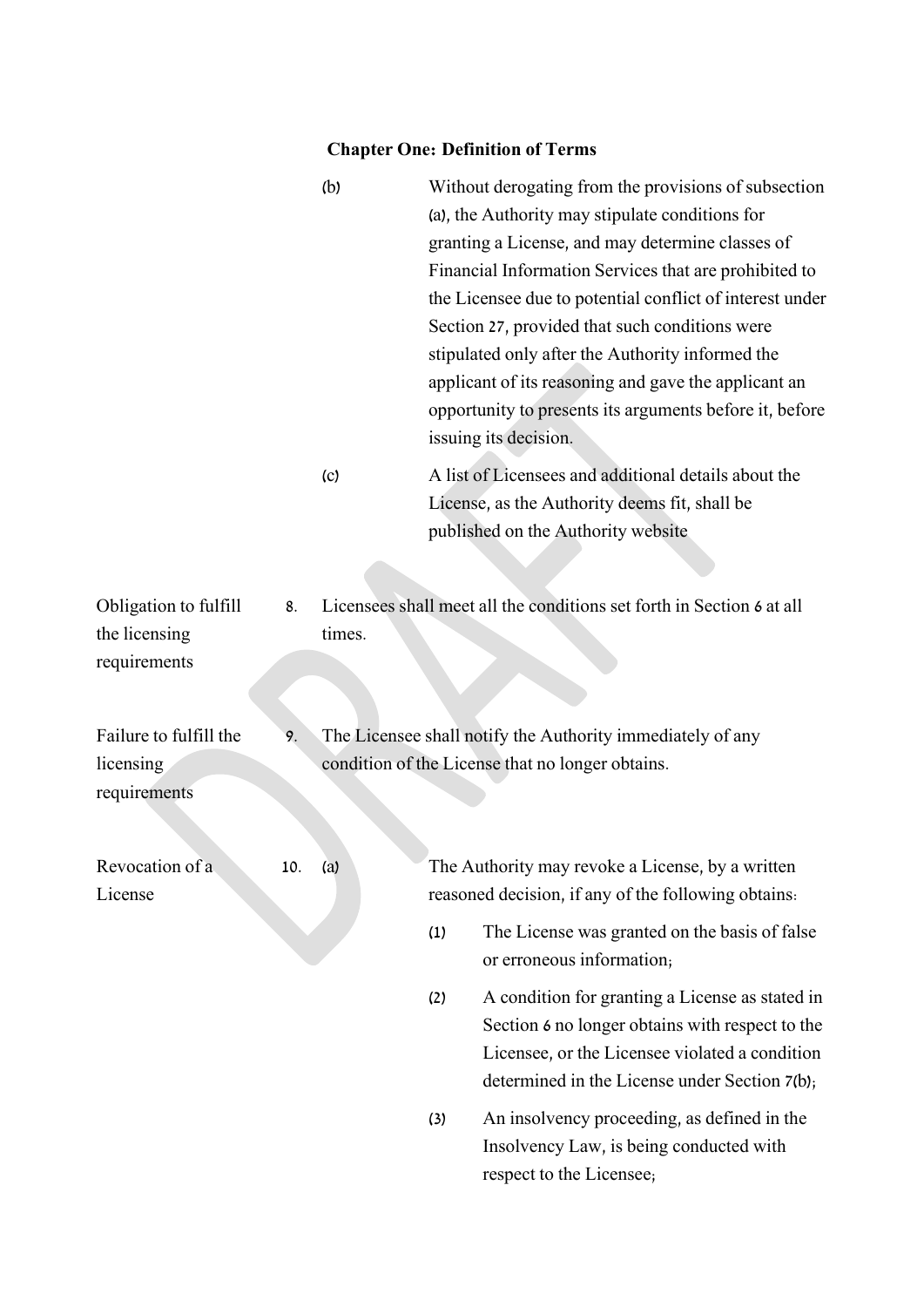- (4) A circumstance specified in the list determined under subsection (b), which is evidence of a defect in the Licensee's reliability, obtains; such circumstances shall be examined with respect to the Licensee, its controlling shareholder, and a senior officer of the Licensee or of its controlling shareholder;
- (5) The Licensee violated a provision of this Law or a directive or instruction issued by the Authority and failed to rectify the violation as ordered by the Authority Chair, or failed to rectify the violation within such period as ordered by the Authority Chair.

(b) The Authority shall determine a list of circumstances that evince a defect in the credibility of a Licensee, its controlling shareholder, a senior officer of the Licensee, or its controlling shareholder; the list shall be published on the Authority website, and a notice of the publication of the list and any amendments thereto and its date of application shall be published in the Gazette.

(c) The Authority shall not revoke a License as stated in subsection (a) before granting the Licensee an opportunity to present its arguments before it or before anyone authorized by the Authority to do so, in such manner as the Authority orders; However, the Authority may suspend a License immediately if there are special reasons that justify the suspension, provided that it granted the Licensee an opportunity to present its arguments, as stated above, as soon as possible after the suspension of the License.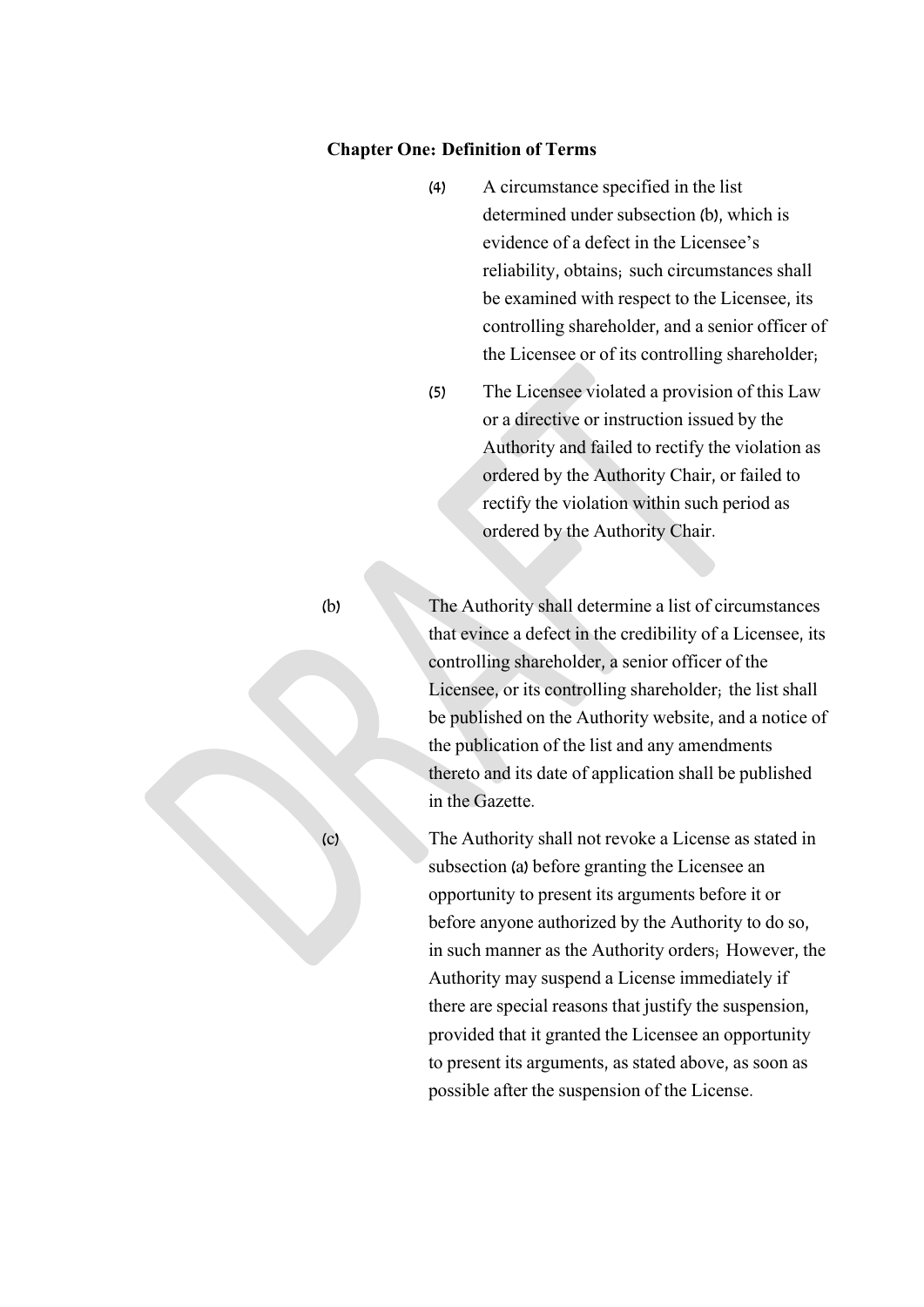|                       | (d) | A Licensee whose License was revoked is required to<br>fulfill all the provisions that apply to Licenses<br>according to this Law as long as undertakings given<br>to customers prior to the revocation of its License are<br>in effect.                                                                                                                                                                                                                                                                                                                                   |
|-----------------------|-----|----------------------------------------------------------------------------------------------------------------------------------------------------------------------------------------------------------------------------------------------------------------------------------------------------------------------------------------------------------------------------------------------------------------------------------------------------------------------------------------------------------------------------------------------------------------------------|
|                       | (e) | The Authority Chair, or any Authority employee<br>authorized by the Authority Chair to do so, may issue<br>instructions to a Licensee whose License was<br>revoked regarding the conduct of its business, to the<br>extent that such instructions are deemed necessary to<br>protect the Licensee's customers who contracted with<br>it prior to the revocation of the License; nothing in<br>this provision exempts a Licensee whose License was<br>revoked from its responsibility to fulfill the<br>commitments that it made prior to the revocation of<br>the License. |
| Control permit in the | (a) | No person shall hold control in a Licensee except by                                                                                                                                                                                                                                                                                                                                                                                                                                                                                                                       |
| Licensee              |     | a permit issued by the Authority.                                                                                                                                                                                                                                                                                                                                                                                                                                                                                                                                          |

Licensee

(b) The Authority may refuse to issue a control permit under this Section, only for the following reasons:

- (1) Reasons related to the reliability of the License Applicant or a senior officer of it;
- (2) An order to open proceedings according to the Insolvency Law was issued against the License Applicant, or the License Applicant was declared legally incompetent, and if the License Applicant is a body corporate — also if an order for its liquidation was issued or a receiver was appointed over its assets or a material part thereof due to a default on a debt;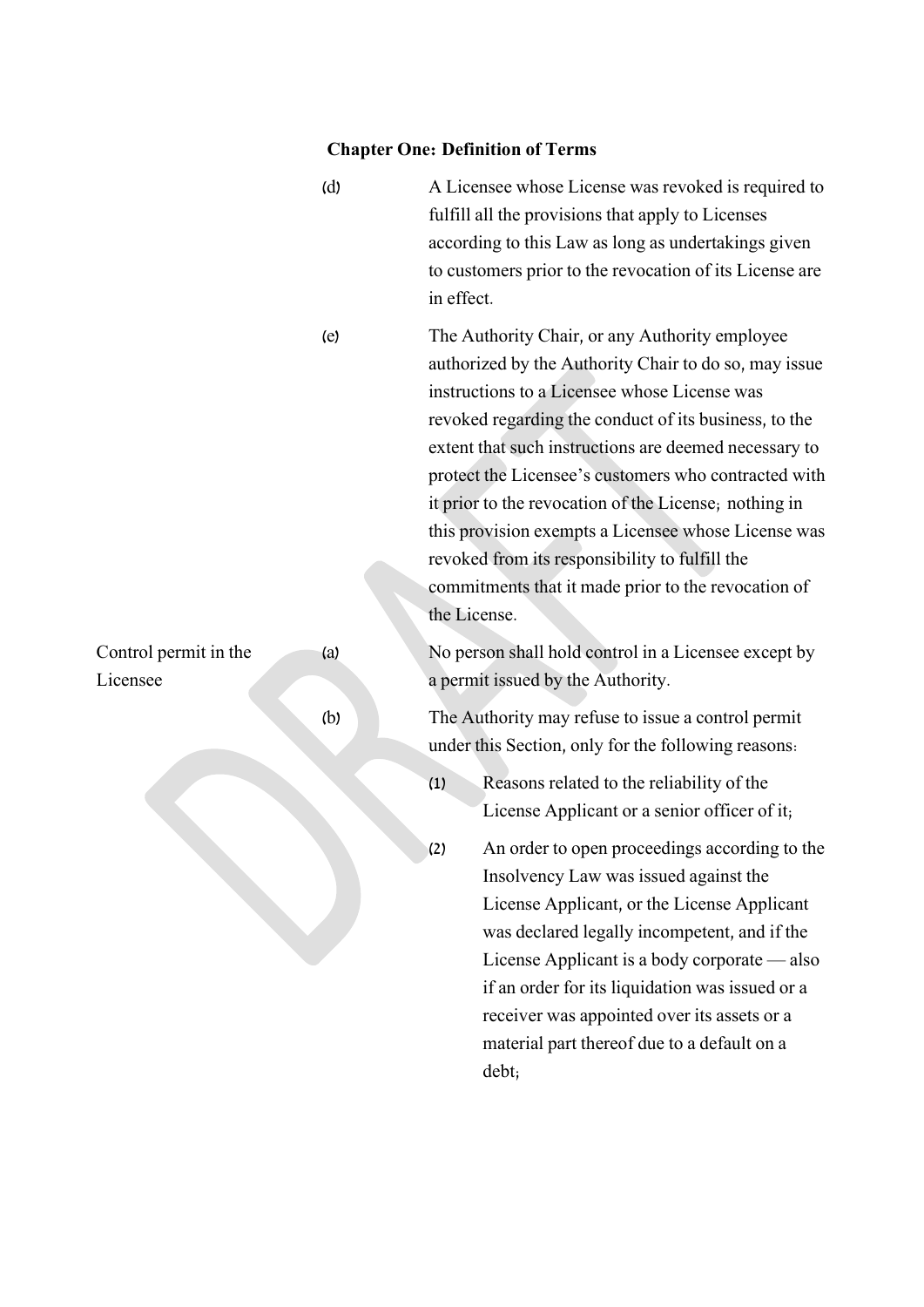|                                                            |     | (c) |     | Whoever holds means of control in a Licensee shall<br>not transfer them to another, knowing that the<br>transferee is required by law to have a permit but<br>does not have such.                                                                                                                                                                                                                                                                                                                                                                                                                                                                                                                                                                                                      |
|------------------------------------------------------------|-----|-----|-----|----------------------------------------------------------------------------------------------------------------------------------------------------------------------------------------------------------------------------------------------------------------------------------------------------------------------------------------------------------------------------------------------------------------------------------------------------------------------------------------------------------------------------------------------------------------------------------------------------------------------------------------------------------------------------------------------------------------------------------------------------------------------------------------|
|                                                            |     | (d) |     | The provisions of subsection (a) shall not apply to<br>whoever becomes a controlling shareholder as a<br>result of a legal transfer of means of control.                                                                                                                                                                                                                                                                                                                                                                                                                                                                                                                                                                                                                               |
| Revocation of control<br>permit                            | 12. |     |     | If the Authority Chair finds that circumstances specified in the list<br>under Section 10(b), which are evidence of a defect in the reliability<br>of a holder of a control permit or a senior officer of the owner,<br>obtain, or if the circumstance stated in Section 11(b)(2) obtains, and<br>the Authority Chair believes that the defect may be remedied, the<br>Authority Chair may order that it be remedied within such period as<br>the Authority Chair determines; If the defect cannot be remedied or<br>if the defect was not remedied within the period determined by the<br>Authority Chair in a directive issued under this Section, the<br>Authority may revoke the permit, after giving the holder of the<br>control permit an opportunity to present its arguments. |
| Orders to persons<br>who acted without a<br>control permit | 13. | (a) |     | If the Authority Chair finds that a person who holds<br>control of a Licensee without having a control permit,<br>the Authority may order, after granting that person an<br>opportunity to present their arguments —                                                                                                                                                                                                                                                                                                                                                                                                                                                                                                                                                                   |
|                                                            |     |     | (1) | that some or all of the means of control held<br>by that person be sold within a period that it<br>shall set, so that person will no longer hold<br>control;                                                                                                                                                                                                                                                                                                                                                                                                                                                                                                                                                                                                                           |
|                                                            |     |     | (2) | that the voting rights or the right to appoint a<br>Director or Chief Executive Officer by virtue<br>of the means of control held by the person<br>with no control permit not be used;                                                                                                                                                                                                                                                                                                                                                                                                                                                                                                                                                                                                 |
|                                                            |     |     | (3) | that any vote by virtue of the means of control<br>held by the person with no control permit not<br>be counted in a vote;                                                                                                                                                                                                                                                                                                                                                                                                                                                                                                                                                                                                                                                              |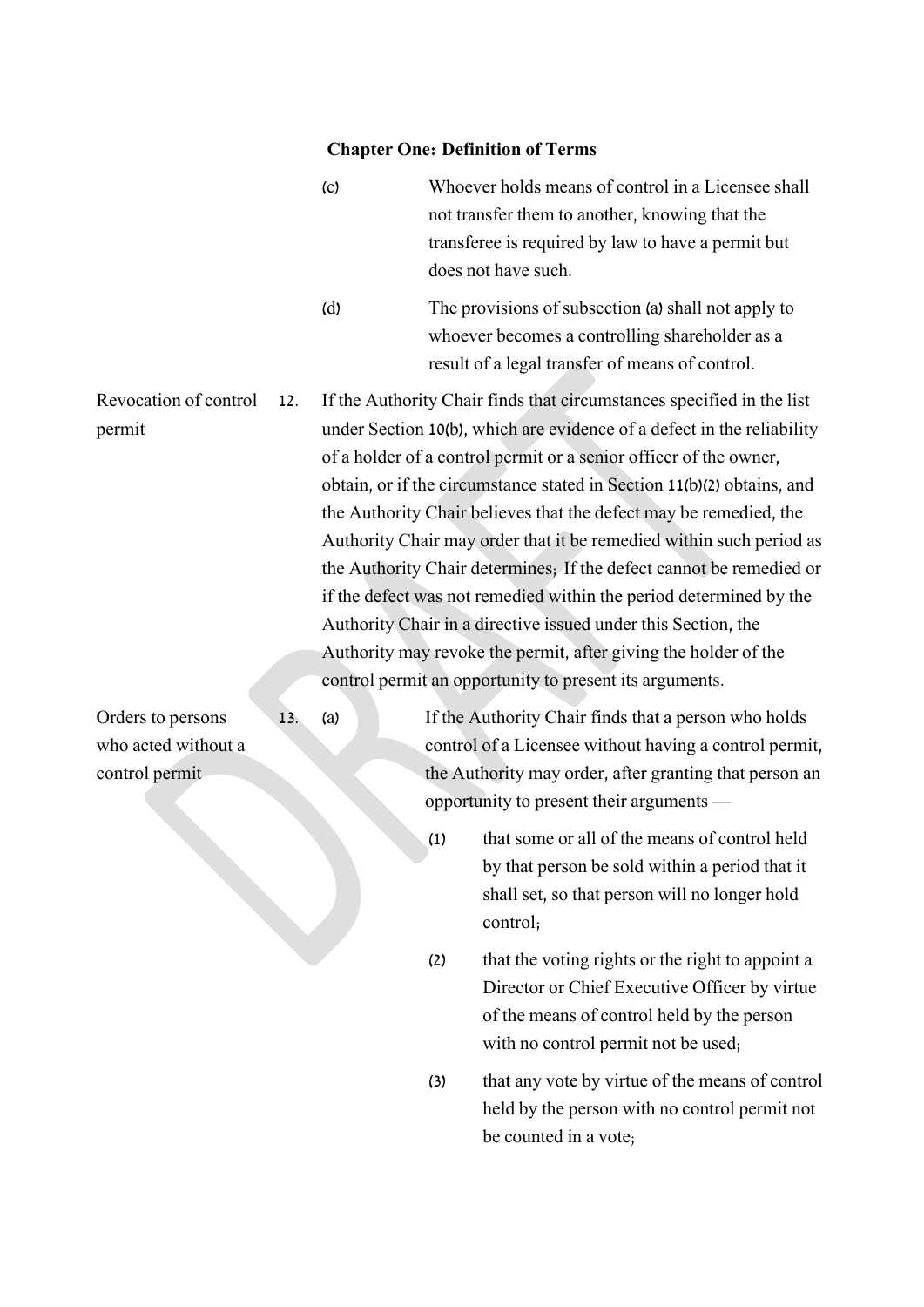- (4) that the appointment of a Director or Chief Executive Officer caused by that person be canceled;
- (5) that the Licensee's License be revoked.

(b) If a person came to hold control of a Licensee through a duly performed transfer of means of control, the Authority Chair may – after it has given that person an opportunity to present their arguments – order them to sell some or all of the said means of control within such period as the Authority Chair orders, so that they will no longer hold control as aforesaid.

(c) If, under the provisions of subsection (b), the Authority Chair ordered that the means of control be sold, the Authority Chair may issue an order as stated in subsection (a)(2) to (4), with the necessary changes.

(d) If the party holding control failed to sell the means of control according to directives issued by the Authority Chair under subsections (a) or (b), the Court may – at the Authority's request – appoint a receiver for the sale of the said means of control.

14. (a) A Licensee and the holder of a control permit therein shall inform the Authority when one of the circumstances specified in Section 27(c) of the Advice Law or in Section 11(b)(2) occurs, all with respect to them or to a senior officer thereof, either in Israel or abroad, immediately upon learning of them.

(b) A senior officer of a Licensee or one holding control shall notify the Licensee or the one holder control, as relevant, of any event stated in subsection (a) immediately upon learning of them; a notice under this subsection shall include the details required to comply with its obligation under subsection (a).

Obligation to report to the Authority about a reliability defect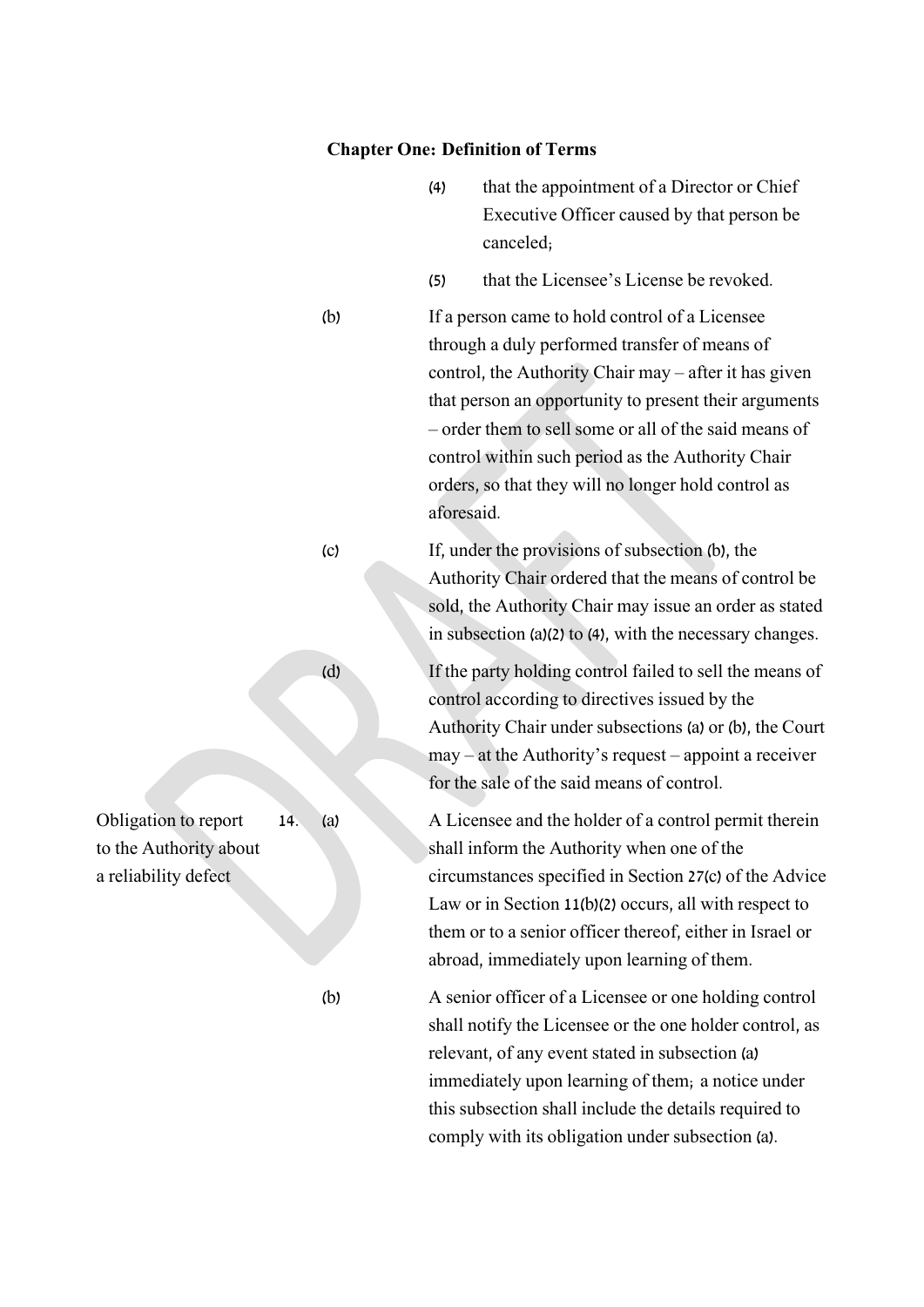Corporate Licensees with no one holding control 15. If the Licensee is a company with no one holding control, Sections 11 through 14 shall apply to interested parties of a Licensee, with the necessary changes.

### **Chapter Three: Operations of Financial Information Service Providers**

| Duty of trust                                                                 | 16. | Financial Information Service Providers will act faithfully and<br>diligently in their customers' best interests, will not give preference<br>to their own personal interests or to the interests of others over the<br>interests of their customers, and will not give preference to one<br>customer's interests over the interests of another customer. |                                                                                                                                                                                                                                                                                                                                                                                                                                                                                                                                                           |  |  |
|-------------------------------------------------------------------------------|-----|-----------------------------------------------------------------------------------------------------------------------------------------------------------------------------------------------------------------------------------------------------------------------------------------------------------------------------------------------------------|-----------------------------------------------------------------------------------------------------------------------------------------------------------------------------------------------------------------------------------------------------------------------------------------------------------------------------------------------------------------------------------------------------------------------------------------------------------------------------------------------------------------------------------------------------------|--|--|
| Duty of prudence                                                              | 17. | Financial Information Service Providers will act prudently and with<br>such degree of skill as expected of a reasonable service provider in<br>similar circumstances, and will take all reasonable measures to<br>protect their customers' interests.                                                                                                     |                                                                                                                                                                                                                                                                                                                                                                                                                                                                                                                                                           |  |  |
| Duty of<br>confidentiality                                                    | 18. |                                                                                                                                                                                                                                                                                                                                                           | Subject to the provisions of law, Financial Information Service<br>Providers will maintain in confidence all information concerning<br>the customer, including documents transferred to them and their<br>content, and all other details concerning the actions in respect of<br>which service was rendered to the customers.                                                                                                                                                                                                                             |  |  |
| Prohibition on receipt<br>of benefits and<br>prohibition on tying<br>services | 19. | (a)                                                                                                                                                                                                                                                                                                                                                       | Financial Information Service Providers will not<br>receive, either directly or indirectly, any benefits<br>related to the provision of the Service; the provisions<br>of this subsection shall not apply to consideration or<br>reimbursement of expenses paid by the customer<br>directly, or to considerations received from another<br>entity in connection with services rendered to a<br>customer, which are given according to the directives<br>issued by the Service Provider Regulator and in such<br>manner as prevents conflicts of interest. |  |  |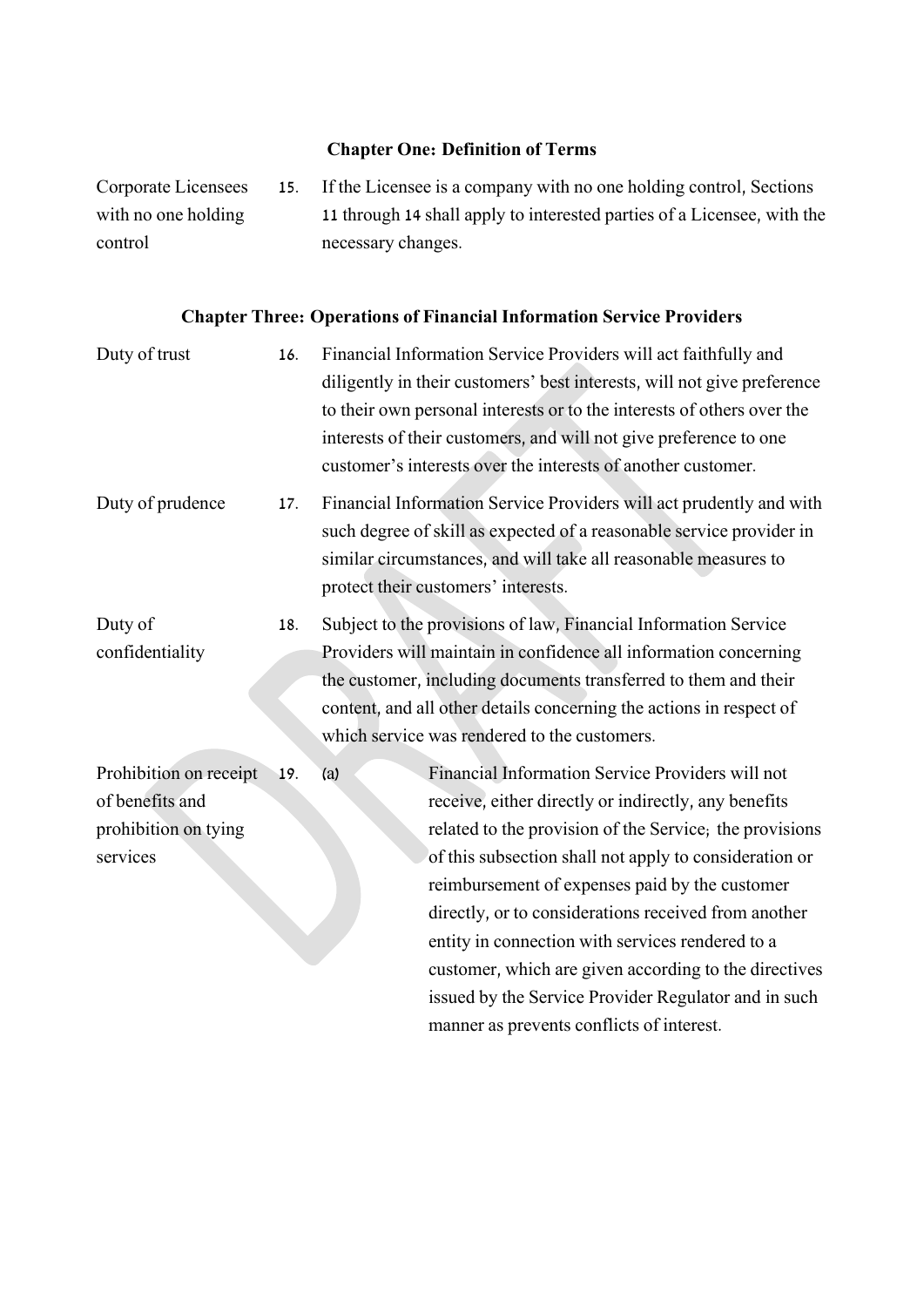|                                                             | (b) | Financial Information Service Providers will not<br>make the provision of services conditional upon the<br>purchase of any asset or other service, from them or<br>from any other person, unless there is a reasonable<br>business connection between the requested service<br>and the condition.                                                                                                                                                                                                                                                         |
|-------------------------------------------------------------|-----|-----------------------------------------------------------------------------------------------------------------------------------------------------------------------------------------------------------------------------------------------------------------------------------------------------------------------------------------------------------------------------------------------------------------------------------------------------------------------------------------------------------------------------------------------------------|
| Access to and use of<br>20.<br><b>Financial Information</b> | (a) | Financial Information Service Providers may receive<br>access to and use financial information, provided that<br>the use is to the customer's benefit, in order to assist<br>the customer in their financial conduct and after the<br>customer gave explicit consent to do so; the Minister,<br>subject to the consent of the Minister of Justice and<br>after consulting with the Service Provider Regulator,<br>may determine details that will be included in the<br>agreement between Financial Information Service<br>Providers and their customers. |
|                                                             | (b) | Financial Information Service Providers will not<br>request access to, hold, or make use of a customer's<br>Sensitive Information.                                                                                                                                                                                                                                                                                                                                                                                                                        |
|                                                             | (c) | Financial Information Service Providers will not<br>request access to financial information about a<br>customer, will not hold financial information about a<br>customer, and will not make use of financial<br>information about a customer unless the said<br>financial information is required to render the<br>services requested by the customer.                                                                                                                                                                                                    |
|                                                             | (d) | Notwithstanding subsections (a) and (c), Financial<br>Information Service Providers may use financial<br>information for statistical purposes, to the benefit of<br>all their customers, and to assist in their financial<br>conduct, provided that the customer explicitly gave                                                                                                                                                                                                                                                                          |

Information.

statistical information that is Unidentified

their consent and the presented information will be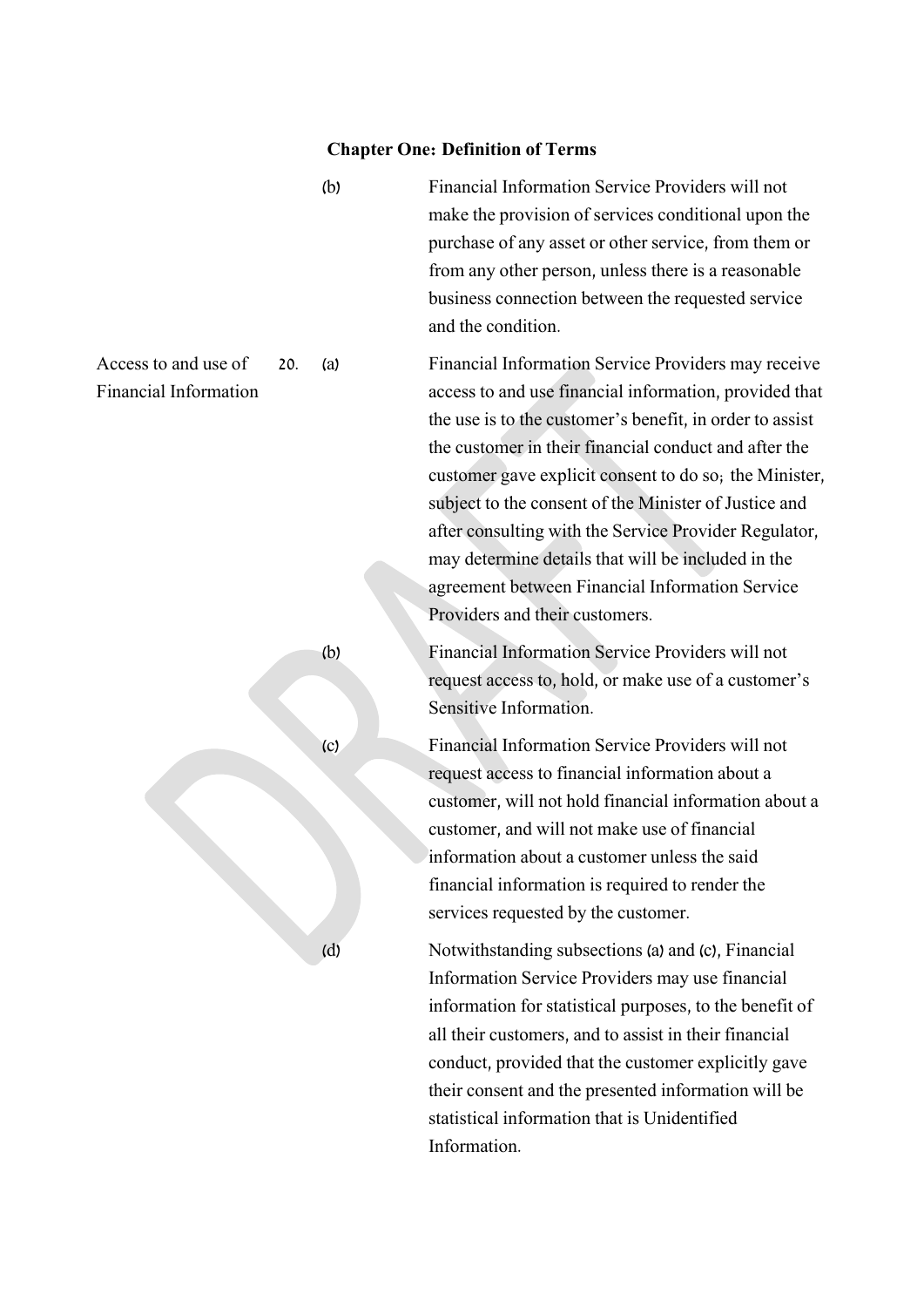|                                                                                                      |     | (e)                    | The Minister, subject to the consent of the Minister of<br>Justice and in consultation with the Service Provider<br>Regulator, may determine categories of uses that<br>Financial Service Providers may not render to<br>customers; a determination according to this<br>subsection may be made with respect to all service<br>providers or a specific category of them.                                       |
|------------------------------------------------------------------------------------------------------|-----|------------------------|----------------------------------------------------------------------------------------------------------------------------------------------------------------------------------------------------------------------------------------------------------------------------------------------------------------------------------------------------------------------------------------------------------------|
|                                                                                                      |     | (f)                    | A Service Provider Regulator may issue directives<br>and supervise any use that a Financial Information<br>Service Provider makes of the said Financial<br>Information.                                                                                                                                                                                                                                        |
| <b>Financial Information</b><br><b>Bundles</b>                                                       | 21. | defined in Section 34. | Financial Information Service Providers shall present financial<br>information bundles to customers and permit customers to select the<br>information bundles to which the Financial Service Provider is<br>permitted access by the Information Source, provided that said<br>information is required to render the service requested by the<br>customer; in this Section, "Financial Information Bundle" - as |
| <b>Access to Financial</b><br>Information for a<br>limited period, as<br>selected by the<br>customer | 22. | (a)                    | Financial Information Service Providers shall permit<br>customers to allow one-time access to the financial<br>information about them, or continuous access over a<br>limited period, not to exceed three years, or any other<br>period as determined by the Minister, subject to the<br>consent of the Minister of Justice and in consultation<br>with the Service Provider Regulator.                        |
|                                                                                                      |     | (b)                    | If a customer approves access for a limited time, as<br>stated in subsection (a) the Financial Information                                                                                                                                                                                                                                                                                                     |

stated in subsection (a), the Financial Information Service Provider will confirm from time to time that the customer is aware of the provision of services by the Financial Information Service Provider and that the latter is granted access to Financial Information about the customer; the Service Provider Regulator may issue directives regarding this Section.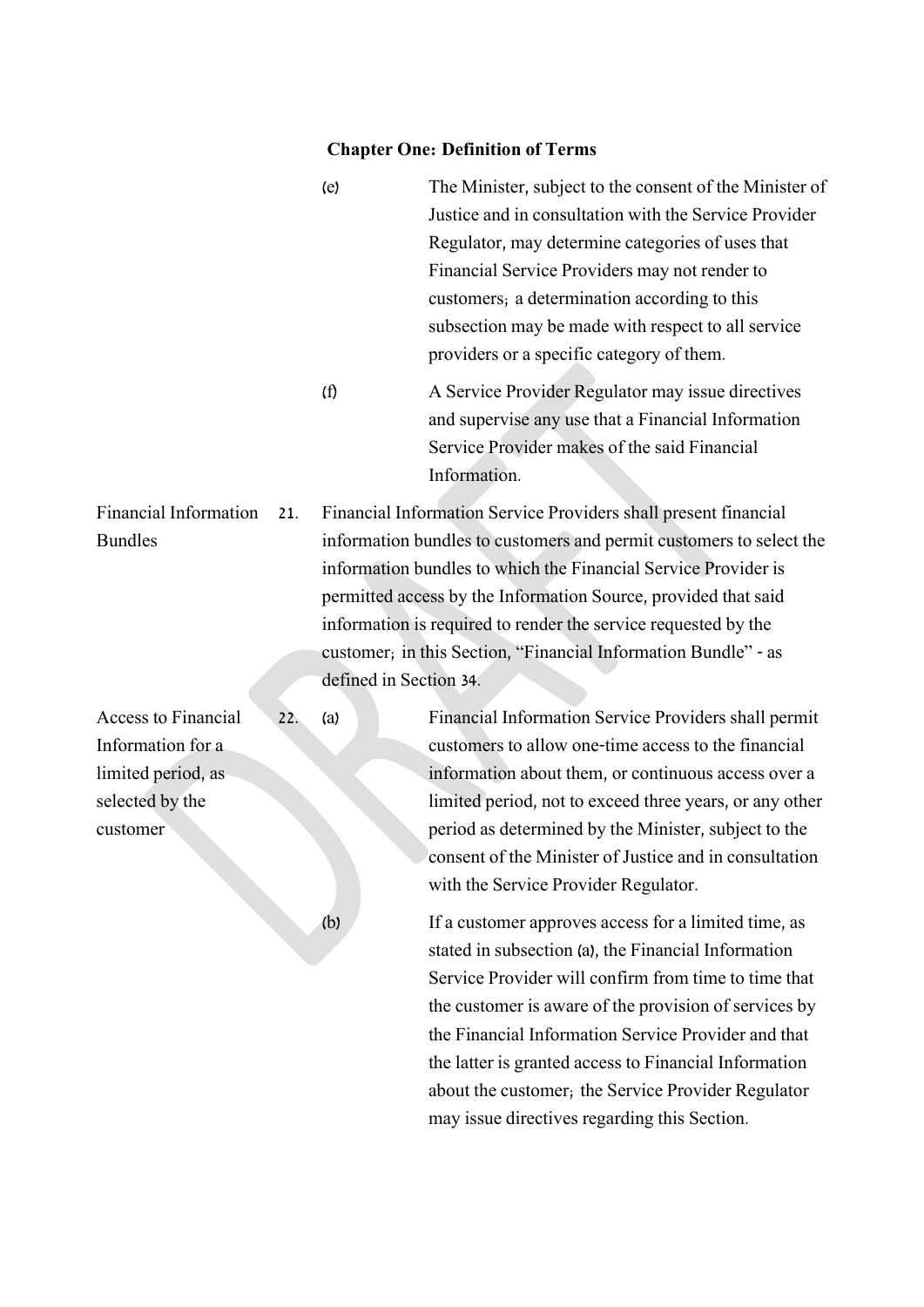| Retention of<br><b>Financial Information</b><br>for a limited period<br>and subsequent<br>deletion | 23. | (a) | The Financial Information Service Provider will<br>retain financial information about the customer for<br>such period as required to render the service to the<br>customer and no more than two years from the date<br>the information was created; the Minister, consulting<br>with the Service Provider Regulator and subject to<br>the consent of the Minister of Justice, may modify the<br>period stated in this subsection.                                                                                                                          |
|----------------------------------------------------------------------------------------------------|-----|-----|------------------------------------------------------------------------------------------------------------------------------------------------------------------------------------------------------------------------------------------------------------------------------------------------------------------------------------------------------------------------------------------------------------------------------------------------------------------------------------------------------------------------------------------------------------|
|                                                                                                    |     | (b) | At the end of the period stated in subsection (a), the<br>Financial Information Service Provider will delete<br>the Financial Information about the customer as soon<br>as possible and no later than the end of one business<br>day after said period, or any other time as determined<br>by the Minister, subject to the consent of the Minister<br>of Justice, excluding Financial Information required<br>by the Financial Information Service Provider for the<br>purpose of legal proceedings or for the purpose of<br>audits or supervision by law. |
|                                                                                                    |     | (c) | Notwithstanding the provisions of subsection (b), a<br>Financial Information Service Provider may retain<br>statistical information that is Unidentified<br>Information, and may use such information, as stated<br>in Section 20(d).                                                                                                                                                                                                                                                                                                                      |
| Termination or<br>amendment of an<br>agreement with the<br>customer                                | 24. | (a) | A customer may terminate the agreement with a<br>Financial Information Service Provider or reduce the<br>scope of the services, the scope of the information, or<br>the period for information transfer, at any time, in a<br>simple and convenient manner without termination<br>fees, by issuing a notice, which may be an online<br>notice, to the Financial Information Service Provider.                                                                                                                                                              |
|                                                                                                    |     | (b) | If the customer gave notice to the Financial<br>Information Service Provider as stated in subsection<br>$(a)$ —                                                                                                                                                                                                                                                                                                                                                                                                                                            |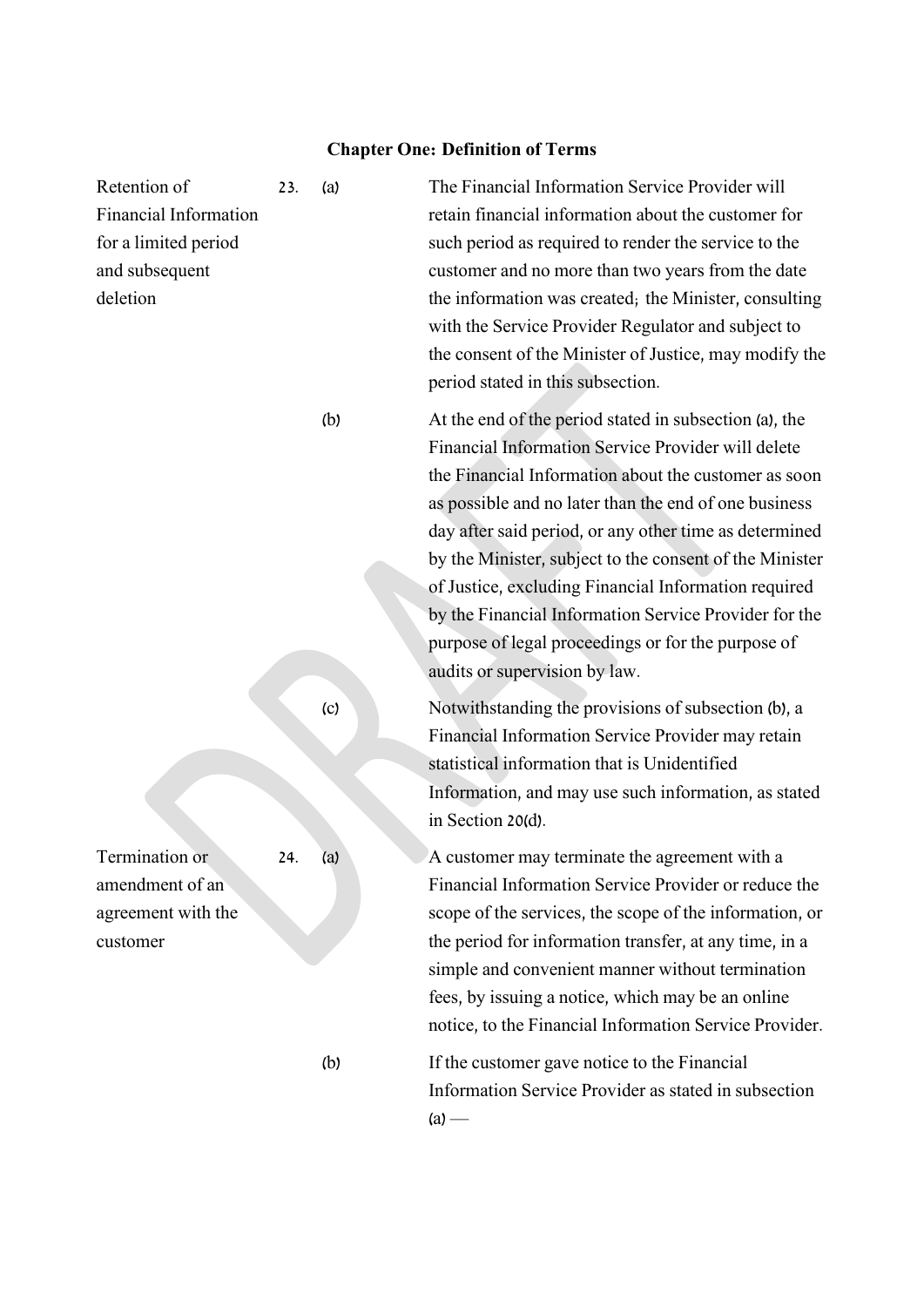- (1) The Financial Information Service Provider will comply with the customer's request as soon as possible and inform the Information Source about the customer's request with respect to the information stated in subsection (a) as soon as possible;
- (2) The Financial Information Service Provider will delete the Financial Information about the customer that is not required to render the service to the customer as soon as possible and no later than one business day after the customer's request or any other day as determined by the Minister, subject to the consent of the Minister of Justice, excluding Financial Information required by the Financial Information Service Provider for legal proceedings or for audits or supervision according to law.

(c) Notwithstanding the provisions of subsection (b)(2), a Financial Information Service Provider may retain statistical information that is Unidentified Information, and may use such information, as stated in Section 20(d).

25 (a) The Financial Information Service Provider shall not transfer Financial Information to another, excluding an Entity Engaged in Finance for the purpose of obtaining service proposals on behalf of the customer and contracting with said entities, provided that the customer gave their explicit consent to do so and the transferred information is required to render the service to the customer.

Transfer of information to an Entity Engaged in Finance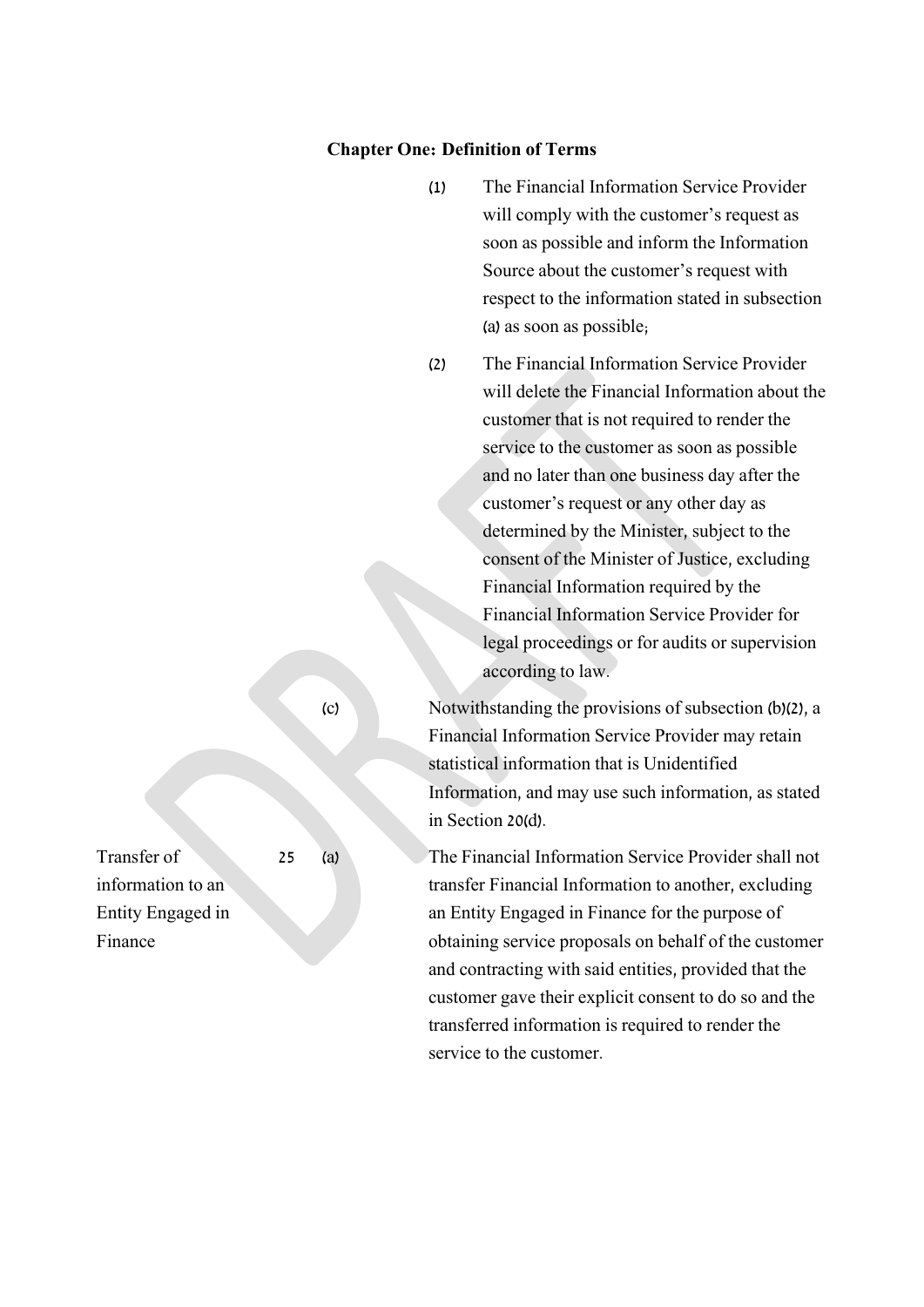- (b) The Financial Information Service Provider shall not refuse to contract with any Entity Engaged in Finance for the purposes of offering contractual propositions by the said entity to customers, other than for reasonable reasons.
- (c) An Entity Engaged in Finance that received information according to subsection (a) —
	- (1) shall not transfer the information to another;
	- (2) shall not make any use of the information other than for making a proposal on its behalf to the customer and contracting with the customer;
	- (3) shall retain the information in a properly secured manner, according to the regulatory directives that apply to its supervised activities, or according to directives determined by the Regulator of the Entity Engaged in Finance;
	- (4) shall delete the information no later than within 14 business days after the information was received, unless the entity entered into an agreement with the customer with respect to the transferred information; the Minister, subject to the consent of the Minister of Justice, may determine another period within which the information must be deleted.

(d) The Minister, consulting with the Service Provider Regulator, may determine additional uses in respect of which the Financial Information Service Provider may transfer Financial Information to an Entity Engaged in Finance and that may be used by said entity, provided that the customer gave explicit consent to do so, and that the transferred information is required for rendering the service to the customer.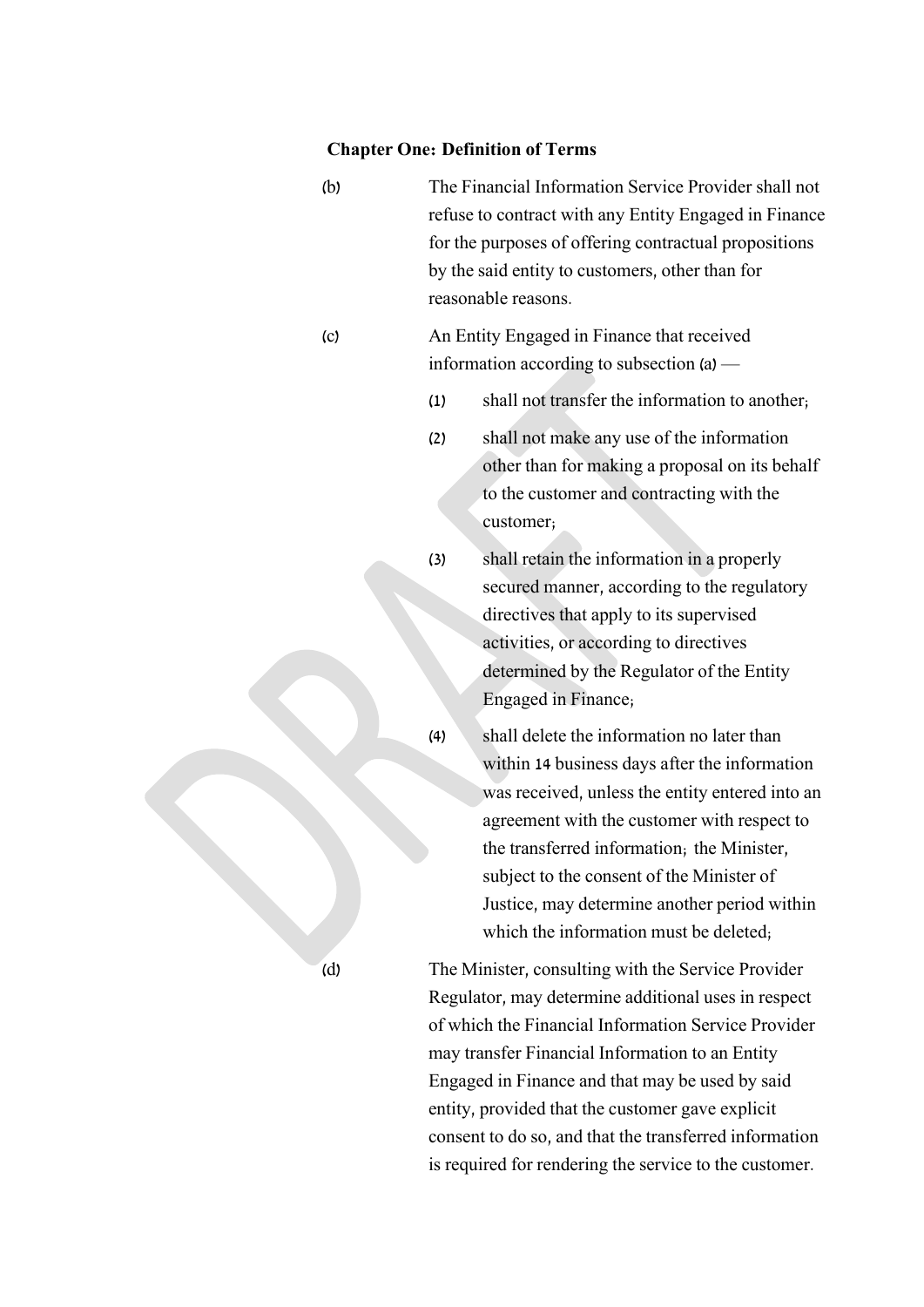| <b>Severe Security</b><br>26.<br>(a)<br>Incident |     |     | Upon the occurrence of a severe security incident - as<br>defined in Protection of Privacy Regulations (Data<br>Security) $5777 - 2017^{14}$ — the Financial Information<br>Service Provider shall immediately notify the Service<br>Provider Regulator, the Information Source, and the<br>Registrar, and will report the measures taken in<br>response to the incident to the Service Provider<br>Regulator and the Registrar.       |
|--------------------------------------------------|-----|-----|----------------------------------------------------------------------------------------------------------------------------------------------------------------------------------------------------------------------------------------------------------------------------------------------------------------------------------------------------------------------------------------------------------------------------------------|
|                                                  |     | (b) | The Registrar may order the Financial Information<br>Service Provider, after consulting with the National<br>Cyber-Security Directorate and the Service Provider<br>Regulator, to give notice of a security incident to<br>customers who may be harmed by the incident. If the<br>Registrar gives such notice, the Financial Information<br>Service Provider shall inform the Service Provider<br>Regulator of the notice.             |
| Conflict of interest                             | 27. | (a) | Upon learning of a conflict of interest between the<br>Financial Information Service Provider, or a related<br>party thereto, and the customer, the Financial<br>Information Service Provider must notify the<br>customer in writing of the conflict of interest and<br>must refrain from taking any action that involves a<br>conflict of interest, unless the customer agreed in<br>writing in advance with respect to said service. |

-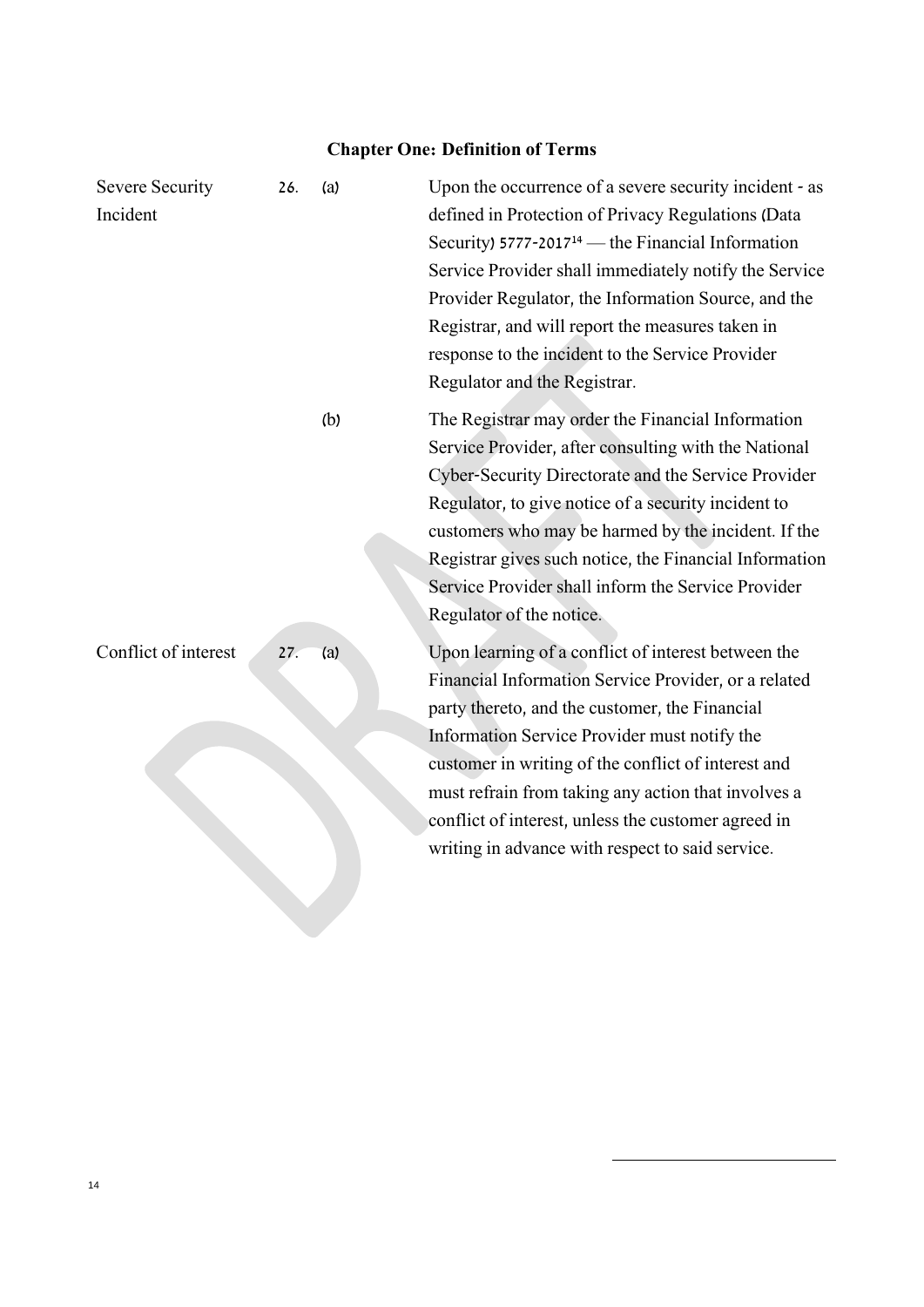(b) Without derogating from the generality of the provisions of subsection (a), the Financial Information Service Provider may not render services of comparing prices, costs, or returns, advising regarding financial conduct or transfer of information to an Entity Engaged in Finance for the purpose of obtaining contractual proposals on behalf of the customer or of facilitating the customer's contracting with said entities, with respect to any financial field in which the Financial Information Service Provider or a related party offers service to customers.

(c) The Service Provider Regulator may define circumstances that will be deemed to involve a conflict of interest between a Financial Information Service Provider and a customer, and the circumstances in which the Financial Information Service Provider shall refrain from performing any action that entails said conflict of interest, even if the customer gave their consent in writing in advance.

Due disclosure 28. A Financial Information Service Provider must disclose to the customer all material details pertaining to the content, scope, terms, and price of the service that it is rendering and the risks entailed therein. Specifically, the Financial Information Service Provider will disclose to the customer —

> (1) the option of terminating and amending the agreement with the Financial Information Service Provider, as stated in Section 24, the conditions for termination and modes of termination;

(2) who are the entities engaged in finance with which the Financial Information Service Provider has contracted for the purpose of receiving service offers on the customer's behalf, as stated in Section 25;

(3) who are the Financial Information Service Provider's related parties;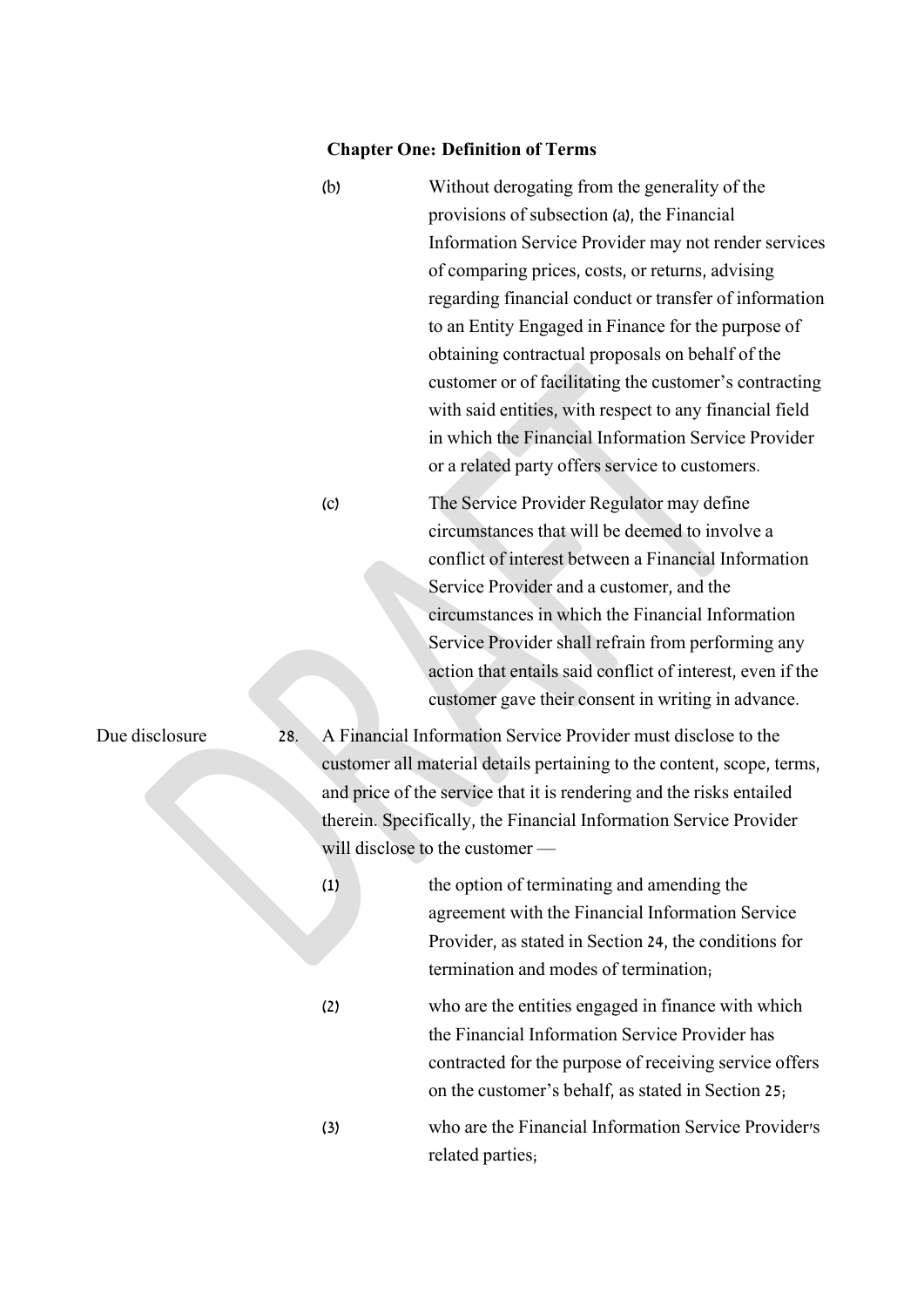|                                                                          |     | (4)               |            | services that the Financial Information Service<br>Provider is prohibited from rendering to customers<br>due to conflict of interest.                                                                                                                                                                                                                                     |
|--------------------------------------------------------------------------|-----|-------------------|------------|---------------------------------------------------------------------------------------------------------------------------------------------------------------------------------------------------------------------------------------------------------------------------------------------------------------------------------------------------------------------------|
| Reports and<br>notifications to the<br>Service Provider<br>Regulator     | 29. | (a)               | Regulator. | A Financial Information Service Provider shall<br>submit reports and notices of its operations to the<br>Service Provider Regulator according to such<br>directives as determined by the Service Provider                                                                                                                                                                 |
|                                                                          |     | (b)               | demand.    | A Financial Information Service Provider shall<br>submit to the Service Provider Regulator in writing,<br>at its demand or the demand of an employee<br>authorized for this purpose, explanations, details,<br>information and documents in connection with the<br>details included in the report submitted according to<br>this Law, within the period determined in the |
| Prohibition on<br>misleading particular                                  | 30. |                   |            | Whoever submitted an application for a License, a Financial<br>Information Service Provider, and whoever renders services on their<br>behalf, including marketing and advertising services, shall not<br>include any misleading particular in any publication, request, report,<br>or other information they convey on their behalf.                                      |
| Proper mechanisms in<br><b>Financial Information</b><br>Service Provider |     | 31.<br>(a)<br>(b) |            | Without derogating from the provisions of law, a<br>Financial Information Service Provider shall ensure<br>that proper mechanisms of Information Security, risk<br>management, and cyber protection are in place.<br>A Financial Information Service Provider shall<br>collect and retain the information it receives from an<br>Information Source, and deliver it —     |
|                                                                          |     |                   | (1)        | in a manner that ensures protection against<br>information leaks, and against unlawful<br>transfer, disclosure, deletion, use,<br>modification, or reproduction,                                                                                                                                                                                                          |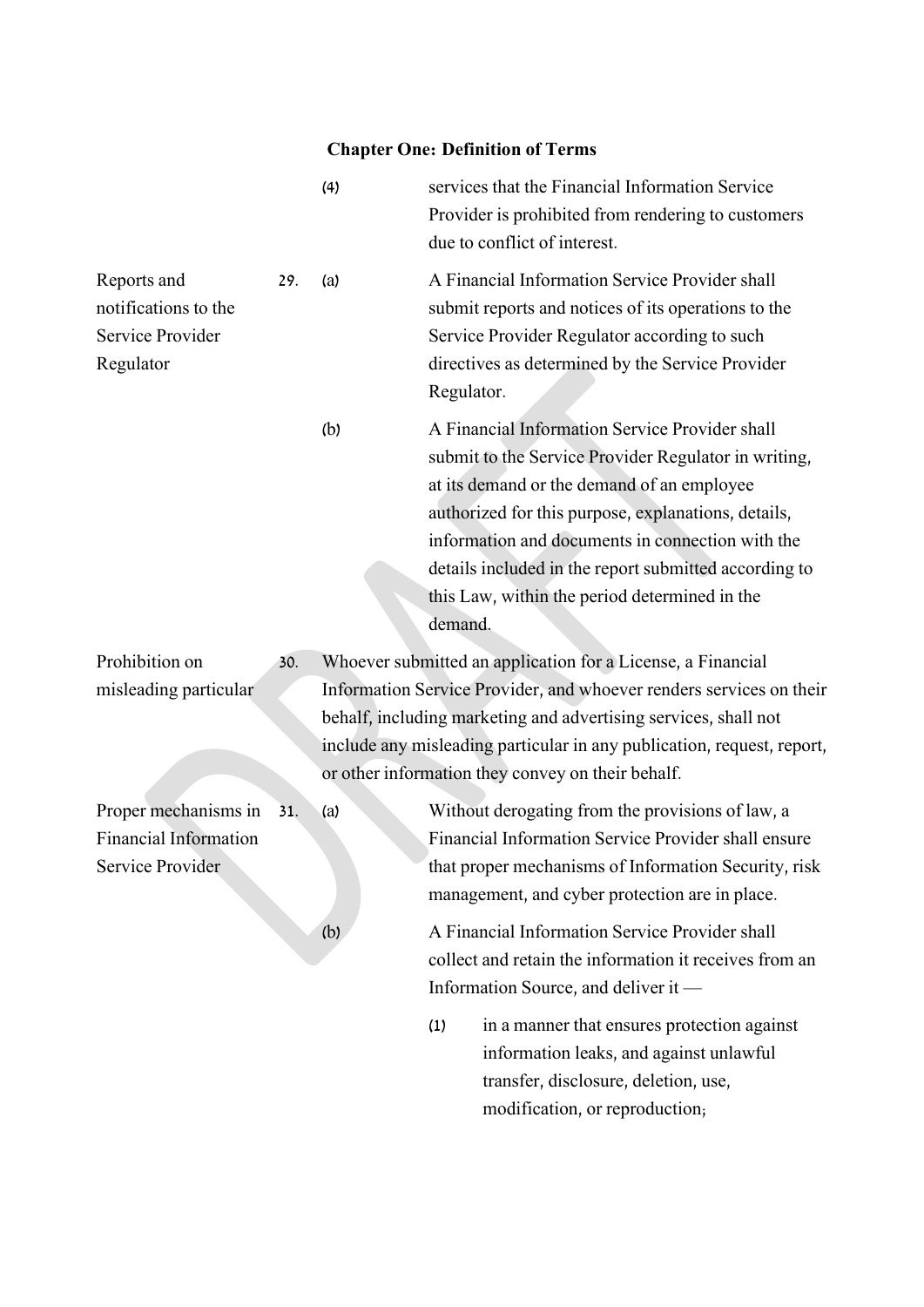|                    |     |            | (2)       | in a manner that prevents use of the<br>information in violation of the customer's<br>consent.                                                                                                                                                                                     |
|--------------------|-----|------------|-----------|------------------------------------------------------------------------------------------------------------------------------------------------------------------------------------------------------------------------------------------------------------------------------------|
|                    |     | (c)        |           | The Service Provider Regulator shall issue directives<br>in the matter of subsections (a) and (b), including the<br>duty to appoint officers in charge of Information<br>Security, risk management, and cyber protection, as<br>stated above.                                      |
| (d)<br>(e)         |     |            | Provider. | The Service Provider Regulator shall determine the<br>manner in which a customer's identity is<br>authenticated by a Financial Information Service                                                                                                                                 |
|                    |     |            |           | The Service Provider Regulator shall determine the<br>manner in which the Financial Information is retained<br>by the Financial Information Service Provider,<br>including with respect to the duties of documentation<br>that shall apply to the service provider.                |
|                    |     | (f)        |           | Directives under this section shall be issued by the<br>commencement date.                                                                                                                                                                                                         |
| Issuing directives | 32. | operation. |           | The Service Provider Regulator may determine directives that will<br>apply to the Service Provider for implementing its duties according<br>to this Chapter, and directives in the following matters, and may<br>determine different directives for different types and volumes of |
|                    |     |            | (1)       | Handling and documenting customer<br>complaints;                                                                                                                                                                                                                                   |
|                    |     |            | (2)       | Retention of documents;                                                                                                                                                                                                                                                            |
|                    |     |            | (3)       | Drafting a written agreement with the<br>customer, and its details;                                                                                                                                                                                                                |

- (4) Preparation for emergency situations and business continuity;
- (5) Directives in the matter of outsourcing;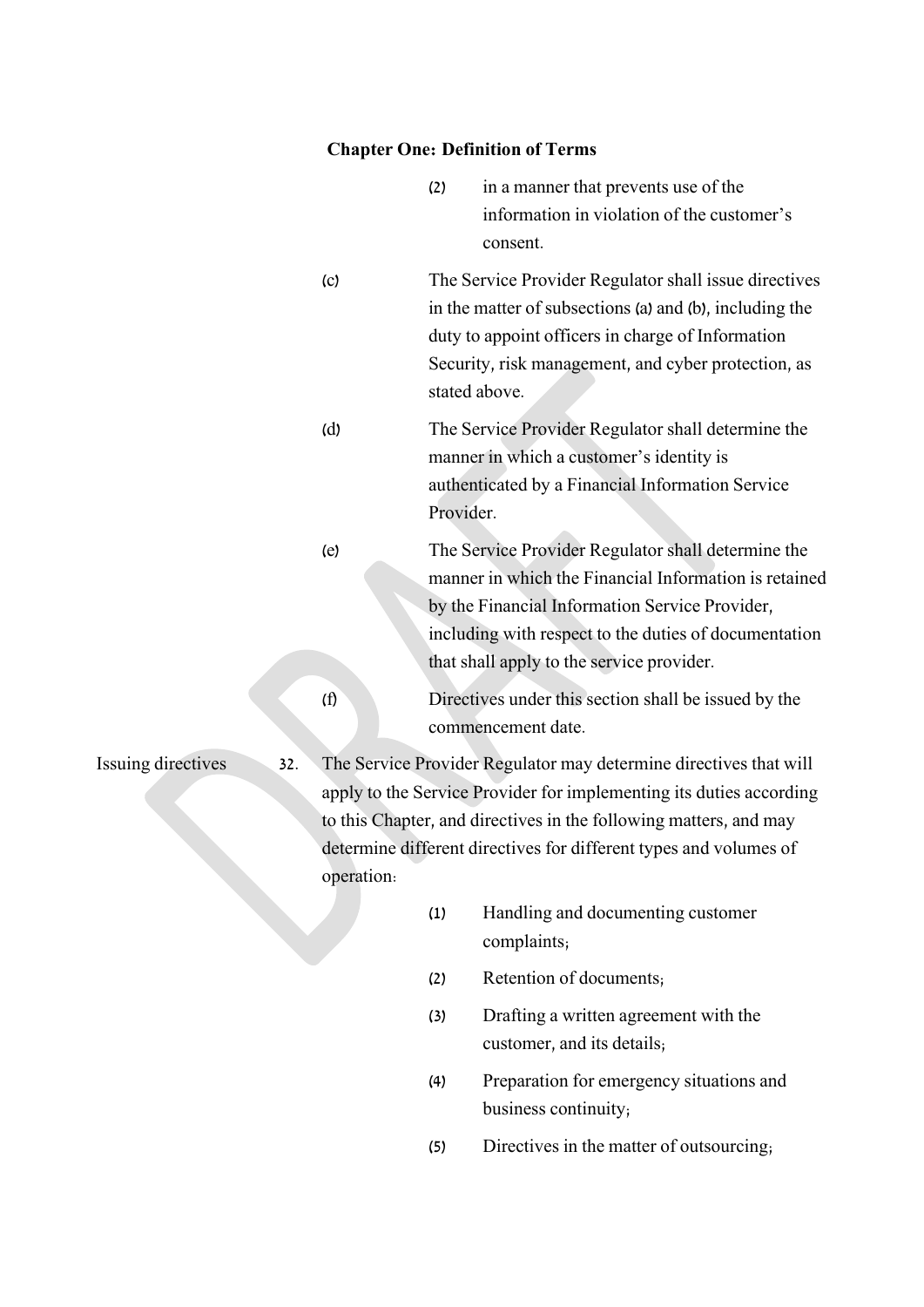- (6) Circumstances under which the Financial Information Service Provider shall cease to request and receive access to Financial Information about the customer;
- (7) Reports that the Financial Information Service Provider shall be obligated to submit to their customers;
- (8) Directives regarding the mode of information storage required for legal proceedings or for audits of supervision by law, as stated in Sections 23(b) and 24(b)(2).

## **Chapter Four: Obligations of Information Sources**

| Duty to permit access        | 33. | (a)                                                 | An Information Source is obligated to grant a          |
|------------------------------|-----|-----------------------------------------------------|--------------------------------------------------------|
| to the customer's            |     |                                                     | Financial Information Service Provider access to       |
| <b>Financial Information</b> |     |                                                     | Financial Information concerning a customer, after     |
|                              |     |                                                     | the Information Source receives the customer's         |
|                              |     |                                                     | explicit consent and after the Information Source      |
|                              |     |                                                     | identifies the customer.                               |
|                              |     | (b)                                                 | The Information Source will allow the customer to      |
|                              |     | select, from among the customer's accounts with the |                                                        |
|                              |     | Information Source, the account in respect of which |                                                        |
|                              |     | the Financial Information Service Provider receives |                                                        |
|                              |     | access to information.                              |                                                        |
|                              |     | (c)                                                 | An Information Source is obligated to grant a          |
|                              |     |                                                     | Financial Information Service Provider access to the   |
|                              |     |                                                     | Financial Information under subsection (a) online and  |
|                              |     |                                                     | through a secured technological mechanism.             |
|                              |     | (d)                                                 | An Information Source shall not require an             |
|                              |     |                                                     | agreement between it and a Financial Information       |
|                              |     |                                                     | Service Provider in order to grant access according to |
|                              |     |                                                     | this Chapter.                                          |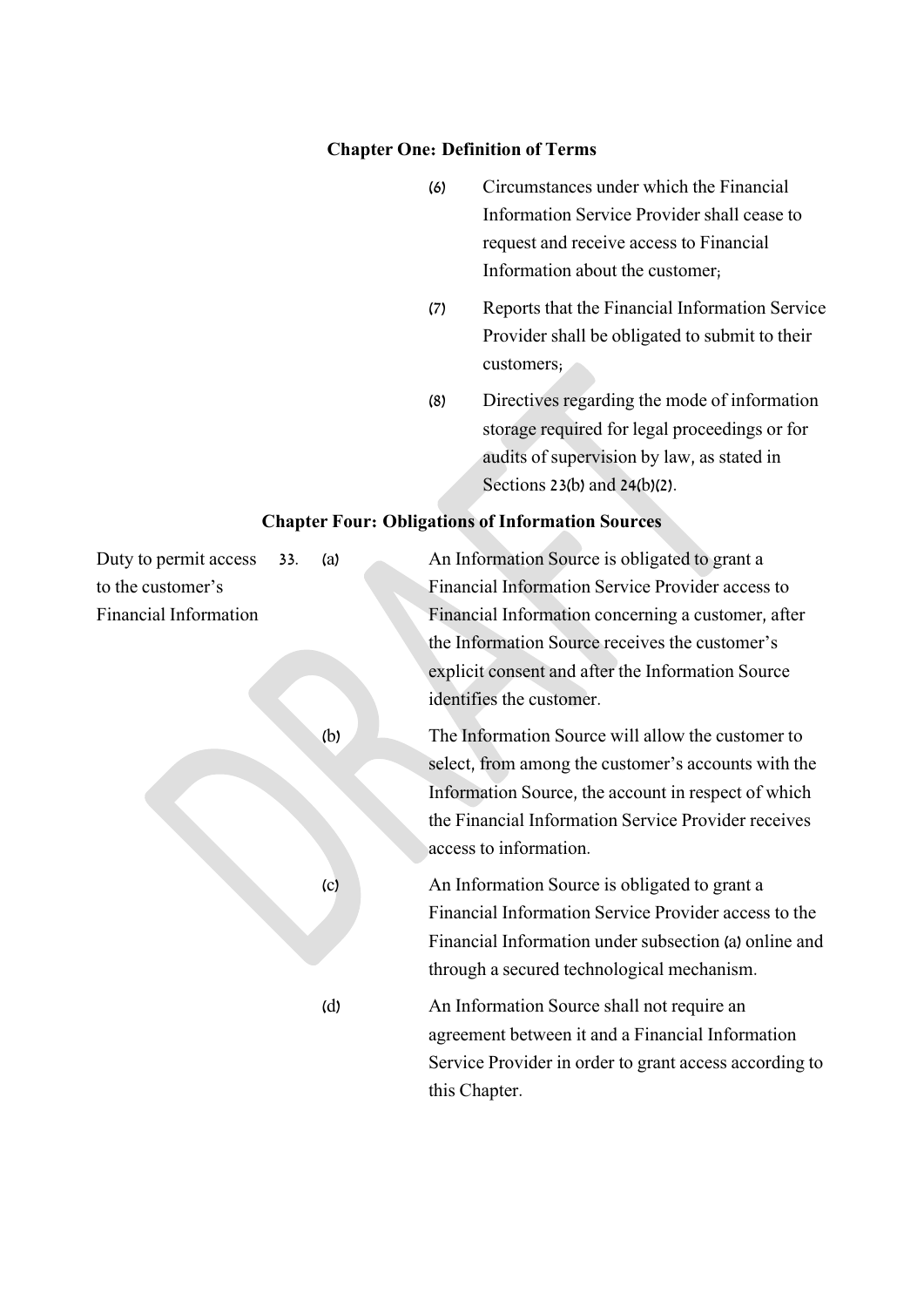|                     |     | (e) | Notwithstanding the provisions of subsection (a), an                                                        |
|---------------------|-----|-----|-------------------------------------------------------------------------------------------------------------|
|                     |     |     | Information Source may refuse to grant access to                                                            |
|                     |     |     | Financial Information to a Financial Information                                                            |
|                     |     |     | Service Provider, if the Information Source has                                                             |
|                     |     |     | concerns of unauthorized access to information; an                                                          |
|                     |     |     | Information Source that refuses to provide access to                                                        |
|                     |     |     | information due to said concerns shall notify the                                                           |
|                     |     |     | customer and the Information Source Regulator as                                                            |
|                     |     |     | soon as possible, unless it is prohibited from making                                                       |
|                     |     |     | such notification by law, and shall retain                                                                  |
|                     |     |     | documentation of the refused access and the reasons                                                         |
|                     |     |     | for it, upon elimination of the concern regarding                                                           |
|                     |     |     | access to information, the Information Source will                                                          |
|                     |     |     | continue to grant access.                                                                                   |
| Determining         | 34. | (a) | The Minister, in consultation with the Authority and                                                        |
| information bundles |     |     | the Information Source Regulator, will determine                                                            |
|                     |     |     | Financial Information bundles, from which the                                                               |
|                     |     |     | customer may select what should be transferred to a                                                         |
|                     |     |     | Financial Information Service Provider, and the                                                             |
|                     |     |     | details included in each bundle; for an Information                                                         |
|                     |     |     | Source supervised by the Bank of Israel, said                                                               |
|                     |     |     | determination will be under the authority of the                                                            |
|                     |     |     | Governor of the Bank of Israel, subject to the consent                                                      |
|                     |     |     | of the Minister and in consultation with the                                                                |
|                     |     |     | Authority.                                                                                                  |
|                     |     | (b) | Until such rules are determined, the information                                                            |
|                     |     |     | bundles shall be those defined in the First Addendum.                                                       |
| Joint Account       | 35. | (a) | If the account in respect of which the customer                                                             |
|                     |     |     | applied to the Information Source to grant access to a<br>Financial Information Service Provider is a Joint |

applied to the Information Source to grant access to a Financial Information Service Provider is a Joint Account, the Information Source shall not grant access to the information without the explicit consent of all the owners of the Joint Account to grant access to the information, in a simple and convenient manner.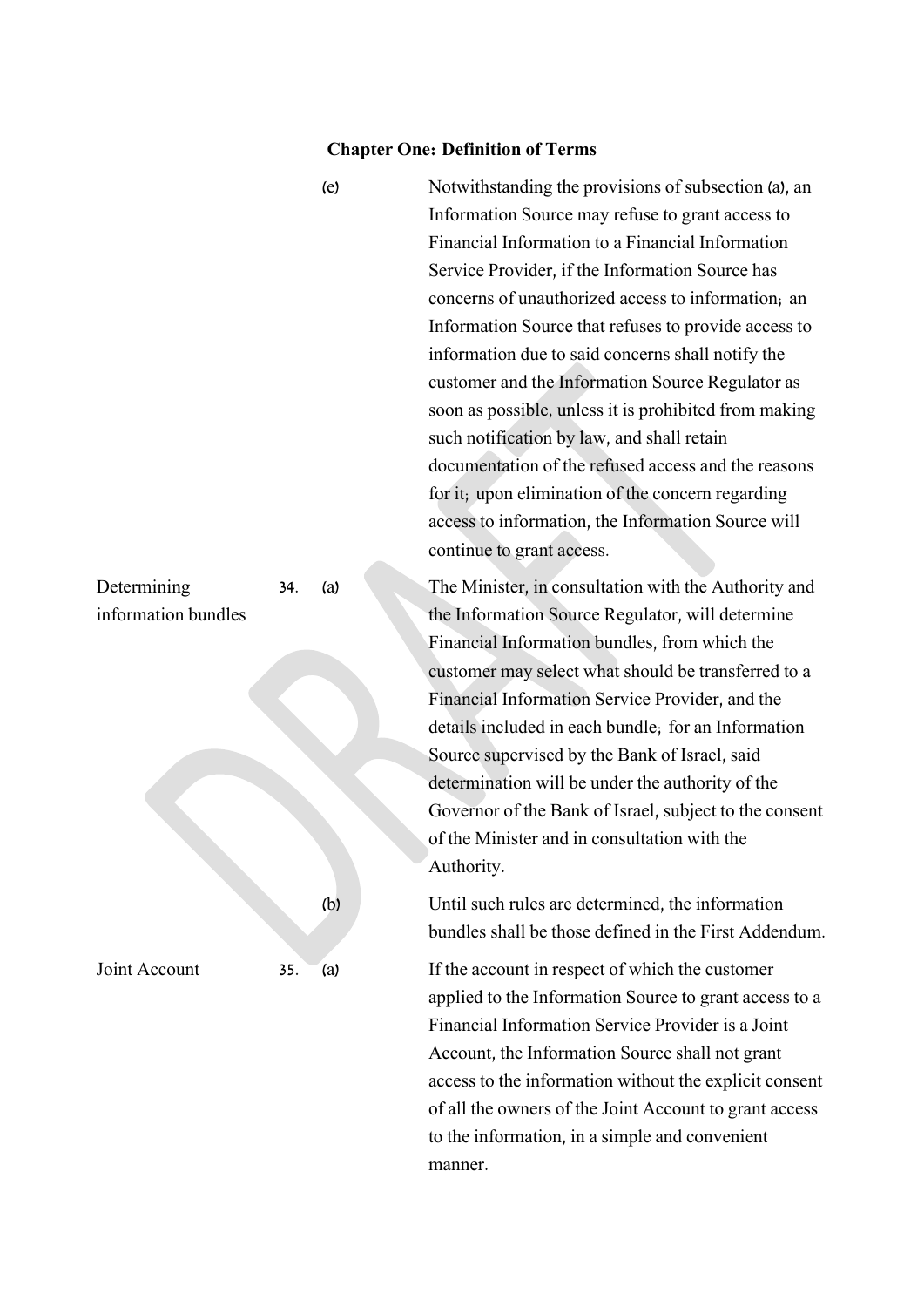|     | (b) | At the opening of the account, within the engagement<br>agreement, the Information Source must offer<br>account holders of a Joint Account, to give their<br>consent as stated in subsection (a). Such consent may<br>also be given at a later stage or in another manner.                                                                                   |
|-----|-----|--------------------------------------------------------------------------------------------------------------------------------------------------------------------------------------------------------------------------------------------------------------------------------------------------------------------------------------------------------------|
|     | (c) | An Information Source must notify all the account<br>holders of a Joint Account of any request by one of<br>the account holders to grant access to information to a<br>Financial Information Service Provider and of their<br>right to cancel the consent according to Section 37.                                                                           |
| 36. | (a) | An Information Source shall not collect any<br>consideration from the customer in respect of the<br>customer's request or in respect of granting access to<br>information according to this Chapter.                                                                                                                                                         |
|     | (b) | An Information Source will not collect any<br>consideration from a Financial Information Service<br>Provider in respect of granting access to information<br>according to this Section, other than as stated in the<br>Second Addendum.                                                                                                                      |
|     | (c) | The Minister, in consultation with the Service<br>Provider Regulator and the Information Source<br>Regulator, may amend Addendum Two. For<br>Information Sources supervised by the Bank of Israel,<br>such amendment shall be subject to the consent of the<br>Governor of the Bank of Israel and after consultation<br>with the Service Provider Regulator. |
|     |     |                                                                                                                                                                                                                                                                                                                                                              |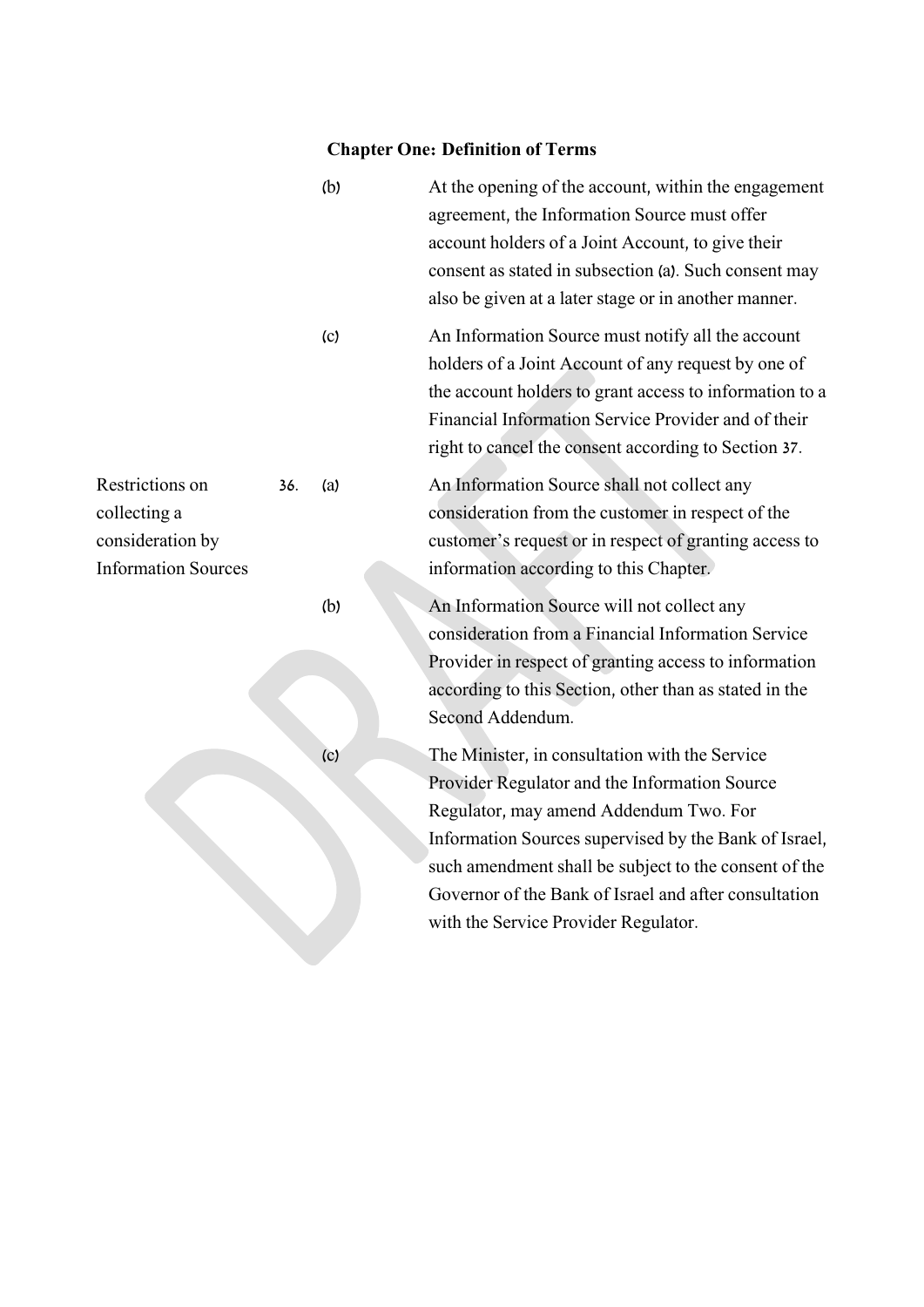Cancellation of consent to provide access to Financial Information 37. Each account holder of a Joint Account may cancel their consent to grant access to information to a Financial Information Service Provider at any time and at no cost, by notifying the Information Source, including via online means, or by notice to the Service Provider according to Section 24; if consent was canceled according to this Section — the Information Source shall act in accordance with the customer's request as soon as possible and inform the Financial Information Service Provider of the cancellation as soon as possible. Prohibition on undue influence 38. An Information Source shall not — by act or omission, in writing or verbally or in any other manner – do anything that constitutes exercising undue influence on a customer in any matter related to granting access to Financial Information to a Financial Information Service Provider according to this Chapter. Small-Volume Information Source 39. (a) The Minister, in consultation with the Information Source Regulator, for reasons related to the cost of implementing the provisions of this Chapter or to competition, may determine, at the request of a Small-Volume Information Source, that the obligation to allow access to Financial Information under Section 33 shall not apply to the Small-Volume Information Source, or shall apply at the end of such period as shall be determined. (b) If a Small-Volume Information Source for which the Minister has determined that the provisions of this Chapter shall not apply according to subsection (a), has ceased to be a Small-Volume Information Source, the provisions of this Chapter will apply on the date stated below, as relevant, or at the end of any other period determined by the Minister: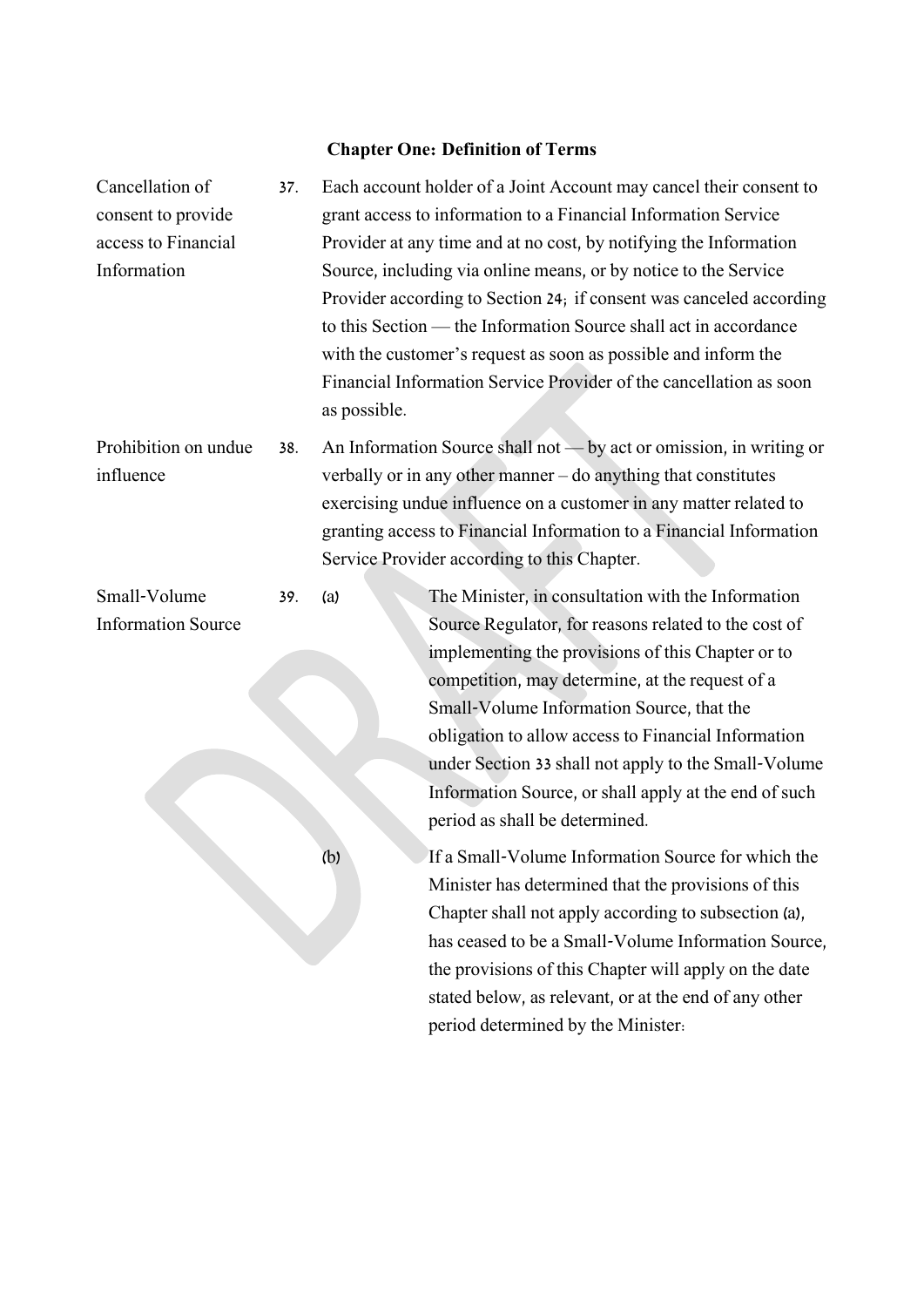|       |     |     | (1) | In the matter of an Information Source in<br>respect of which the Minister determined that<br>the provisions of this Chapter do not apply, as<br>stated above — at the end of two years from<br>the date on which it ceased to be a Small-                                                                                                                                                                                                                                        |
|-------|-----|-----|-----|-----------------------------------------------------------------------------------------------------------------------------------------------------------------------------------------------------------------------------------------------------------------------------------------------------------------------------------------------------------------------------------------------------------------------------------------------------------------------------------|
|       |     |     | (2) | Volume Information Source;<br>In the matter of an Information Source in<br>respect of which the Minister determined as<br>stated above that the provisions of this<br>Chapter shall apply at the end of a period that<br>the Minister determines — at the end of the<br>period so determined, or at the end of two<br>years from the date on which it ceased to be a<br><b>Small-Volume Information Source, according</b><br>to the earlier of the two dates.                     |
|       |     | (c) |     | For an Information Source supervised by the Bank of<br>Israel, the provisions of subsections (a) and (b) will be<br>under the authority of the Governor of the Bank of<br>Israel, subject to the consent of the Minister.                                                                                                                                                                                                                                                         |
| count | 40. | (a) |     | The Minister, in consultation with the Authority and<br>the Information Source Regulator, shall determine in<br>rules, the types of accounts for which the financial<br>information contained is subject to the provisions in<br>this Chapter; for an Information Source supervised<br>by the Bank of Israel, the aforesaid is under the<br>authority of the Governor of the Bank of Israel,<br>subject to the consent of the Minister and in<br>consultation with the Authority. |
|       |     | (b) |     | Until such rules as stated in subsection (a) are<br>determined, the provisions of this Chapter shall apply                                                                                                                                                                                                                                                                                                                                                                        |

to all types of accounts.

Determining act types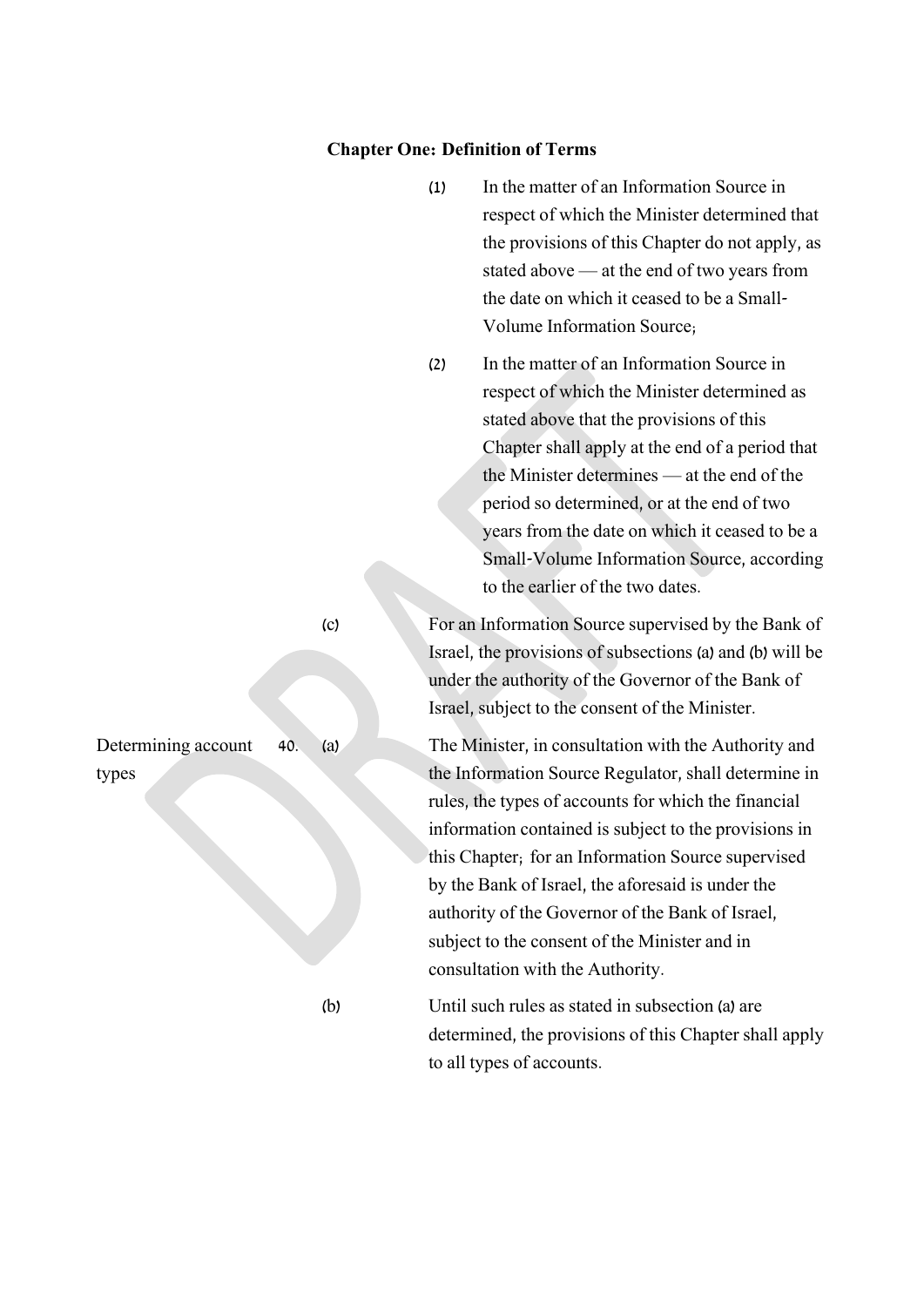Determining directives that have implications for Information Sources 41. The Information Source Regulator, in consultation with the Service Provider Regulator, and for the purpose of subsection (3) subject to the consent of the Service Provider Regulator, may issue directives on the following matters:

- (1) The customer authentication method used by the Information Source for the purpose of obtaining the customer's consent to grant access to the information, and the manner in which the customer's consent to grant access to the information is granted, including identifying the customer and obtaining their consent through a third party;
- (2) The manner in which access to the Financial Information is granted by the Information Source to the Financial Information Service Provider, including directives regarding protection of privacy, information security, secured technological mechanism, and duty of documentation;
- (3) The manner in which the Financial Information Service Provider is authenticated by the Information Source;
- (4) Duties that shall apply to an Information Source regarding rendering the service and granting access to information to a Financial Information Service Provider;
- (5) Reporting duties that shall apply to an Information Source that failed to transfer information according to Section 33(e);
- (6) The manner of implementing Section 35 by the Information Source.

#### **Chapter Five: The Functions of the Authority and its Powers**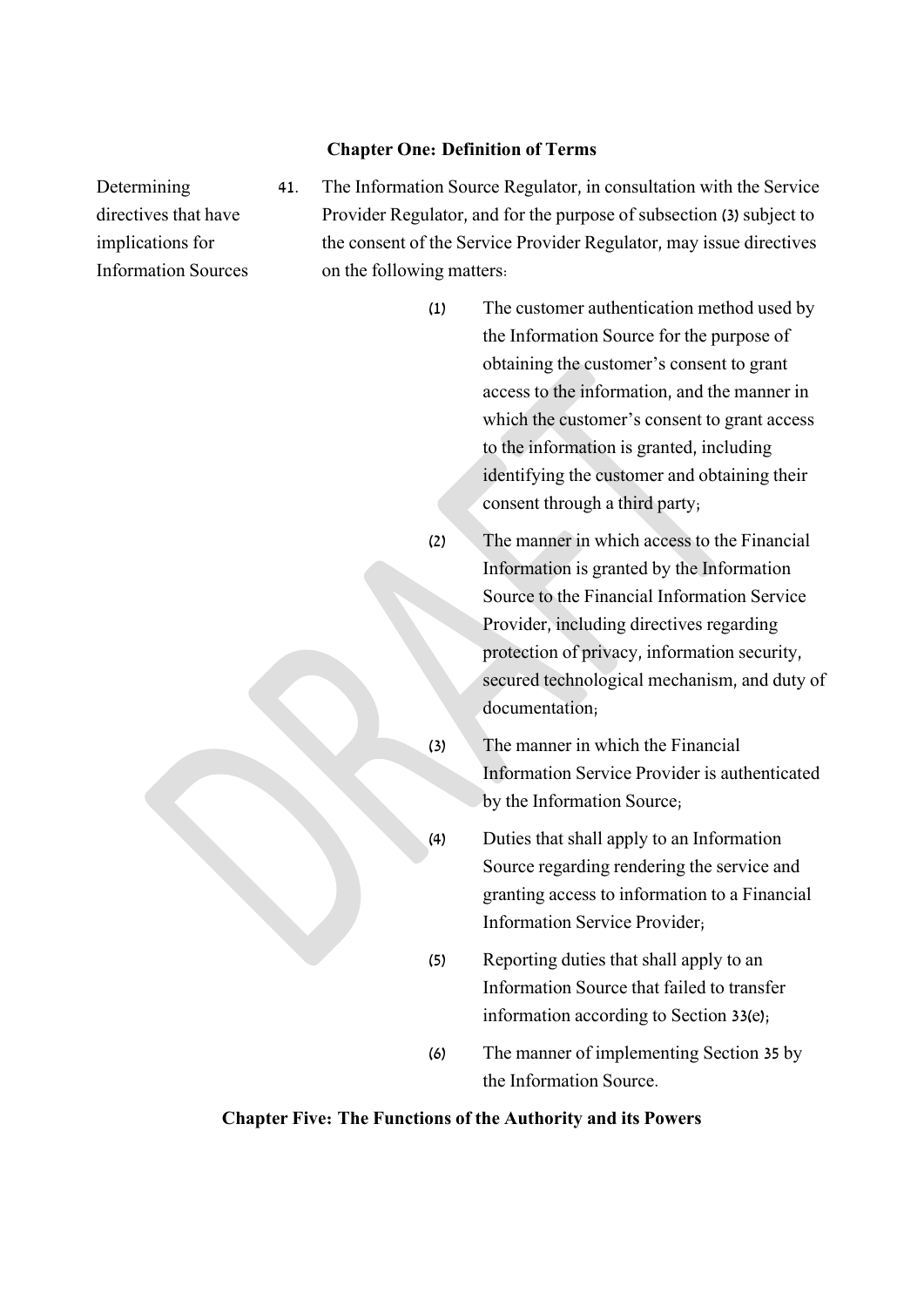| <b>ISA</b> supervision | 42. | (a) | In fulfilling their obligations under this Law,<br>Licensees shall be subject to the supervision of the<br>Authority.                                                                                                                                                                                                                                                                                                                       |  |  |  |  |  |
|------------------------|-----|-----|---------------------------------------------------------------------------------------------------------------------------------------------------------------------------------------------------------------------------------------------------------------------------------------------------------------------------------------------------------------------------------------------------------------------------------------------|--|--|--|--|--|
|                        |     | (b) | The Authority may, for the purpose of supervision as<br>stated in subsection (a), issue directives related to the<br>modes of operation of Licensees, their senior officers,<br>and anyone employed by them, all in order to ensure<br>the proper management of the Licensees and to<br>protect the customers' interests and their orderly<br>operations. These directives may be issued to all<br>Licensees or to a certain class thereof. |  |  |  |  |  |
|                        |     | (c) | The directives stated in subsection (b) and any<br>modification thereto shall be published on the<br>Authority website. Notice of their publication and<br>date of application will be published in the Gazette.                                                                                                                                                                                                                            |  |  |  |  |  |
|                        |     | (d) | Without derogating from the provisions of subsection<br>(b), for the purpose of supervision as stated in<br>subsection (a), the Authority may issue directives to a<br>specific Licensee in order to ensure the<br>implementation of this Directive according to this<br>law.                                                                                                                                                               |  |  |  |  |  |
| Applying the           | 43. | (a) |                                                                                                                                                                                                                                                                                                                                                                                                                                             |  |  |  |  |  |
| Authority's powers     |     |     | In this Section                                                                                                                                                                                                                                                                                                                                                                                                                             |  |  |  |  |  |
|                        |     |     | "Violation" - as defined in Section 47;                                                                                                                                                                                                                                                                                                                                                                                                     |  |  |  |  |  |
|                        |     |     | "Offense" - Any of the following:                                                                                                                                                                                                                                                                                                                                                                                                           |  |  |  |  |  |
|                        |     |     | An offense under this Law,<br>(1)                                                                                                                                                                                                                                                                                                                                                                                                           |  |  |  |  |  |
|                        |     |     | An offense under Sections 284, 290,<br>(2)<br>291, 415, 423, 424, 424A, and 425 of the<br>Penal Law, committed in connection<br>with an offense defined in paragraph<br>(1);                                                                                                                                                                                                                                                                |  |  |  |  |  |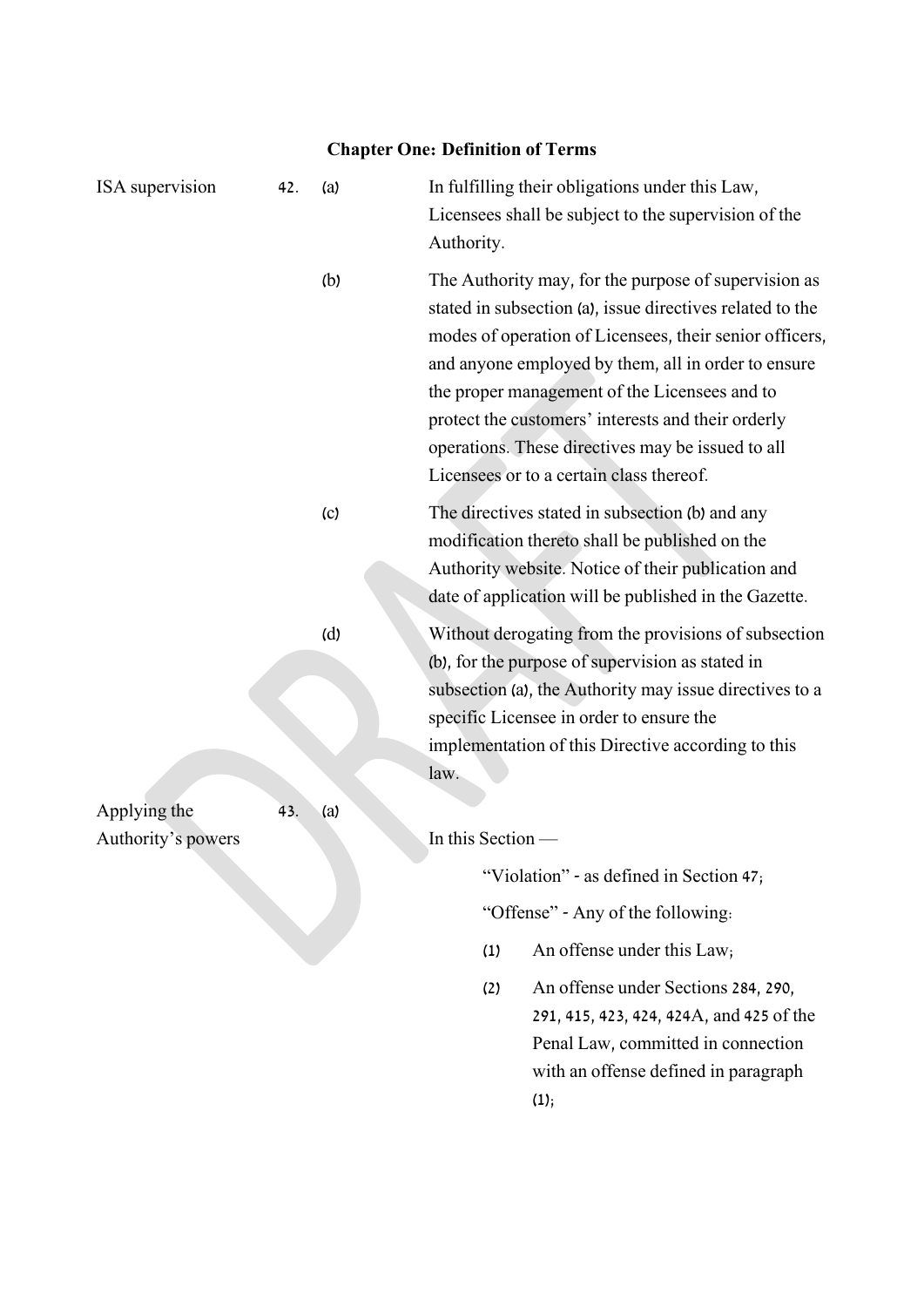- (3) An offense under Section 3 or 4 of the Prohibition Against Money Laundering Law 5760-2000,<sup>15</sup> committed in connection with an offense according to paragraph  $(1)$  or  $(2)$ ;
- (4) An offense under Sections 240, 242, 244, 245, or 246 of the Penal Law, committed in connection with an investigation or judicial proceeding due to an offense under paragraphs (1) through (3).

(b) To ensure the performance of this Law, or if there are reasonable grounds to assume that a violation was committed, or if the commission of an offense is suspected, the Authority Chair or an Authority employee whom they appointed for this purpose in writing, may:

- (1) Demand of any person any knowledge or documentation regarding the Licensee's businesses related to said violation or offense.
- (2) Enter, after having identified themselves, a site in respect of which they have reasonable grounds to assume that a Licensee's operations are performed and that does not exclusively constitute a place of residence, and to demand delivery to it of documents as stated in (1); however, no such document may be seized if a copy thereof suffices.
- 

(c) The provisions of Section 56A(b) of the Securities Law shall apply to the matter of returning documents delivered to the Authority according to subsection (b).

-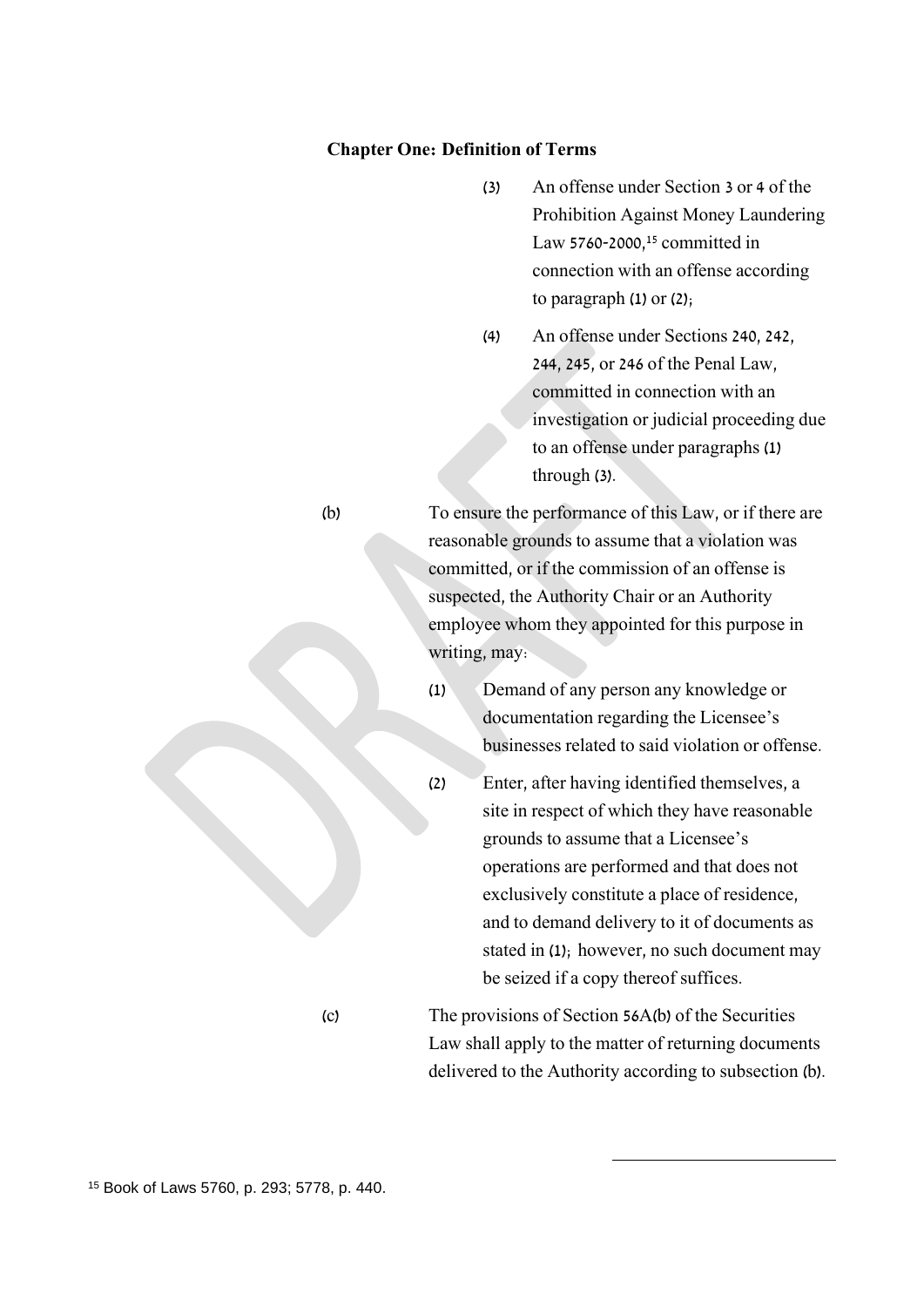(d) For the purpose of this Law, the Authority Chair or

any Authority employee authorized by the Authority

Chair to do so, may exercise their authority under Sections 52RR, 56A2, 56B, 56B1, 56C, 56C1, 56D, and 56E to the Securities Law, with the necessary changes. **Chapter Six: Monetary Fines**  Monetary Fine 44. (a) A Service Provider Regulator may impose a monetary fine under the provisions in this Section on a Financial Information Service Provider that violated any provision of this Law specified in the Third Addendum, in the amount stated in the Sixth Addendum. (b) An Information Source Regulator may impose a monetary fine under the provisions in this Section on an Information Source that violated any provision of this Law as stated in the Fourth Addendum, in the amount stated in the Sixth Addendum. (c) A Regulator of Entity Engaged in Finance may impose a monetary fine under the provisions in this Section on an Entity Engaged in Finance that violated any provision of Section 25 as stated in the Fifth Addendum, in the amount specified in the Sixth Addendum. Applying the

monetary fine mechanism on

violators

45. (a) For the following monetary fines under Section 44(a) imposed on a Financial Information Service Provider, the provisions stated alongside them shall apply:

> (1) For a Financial Information Service Provider whose Service Provider Regulator is the Authority - provisions according to Chapter H3 of the Securities Law, with the necessary changes;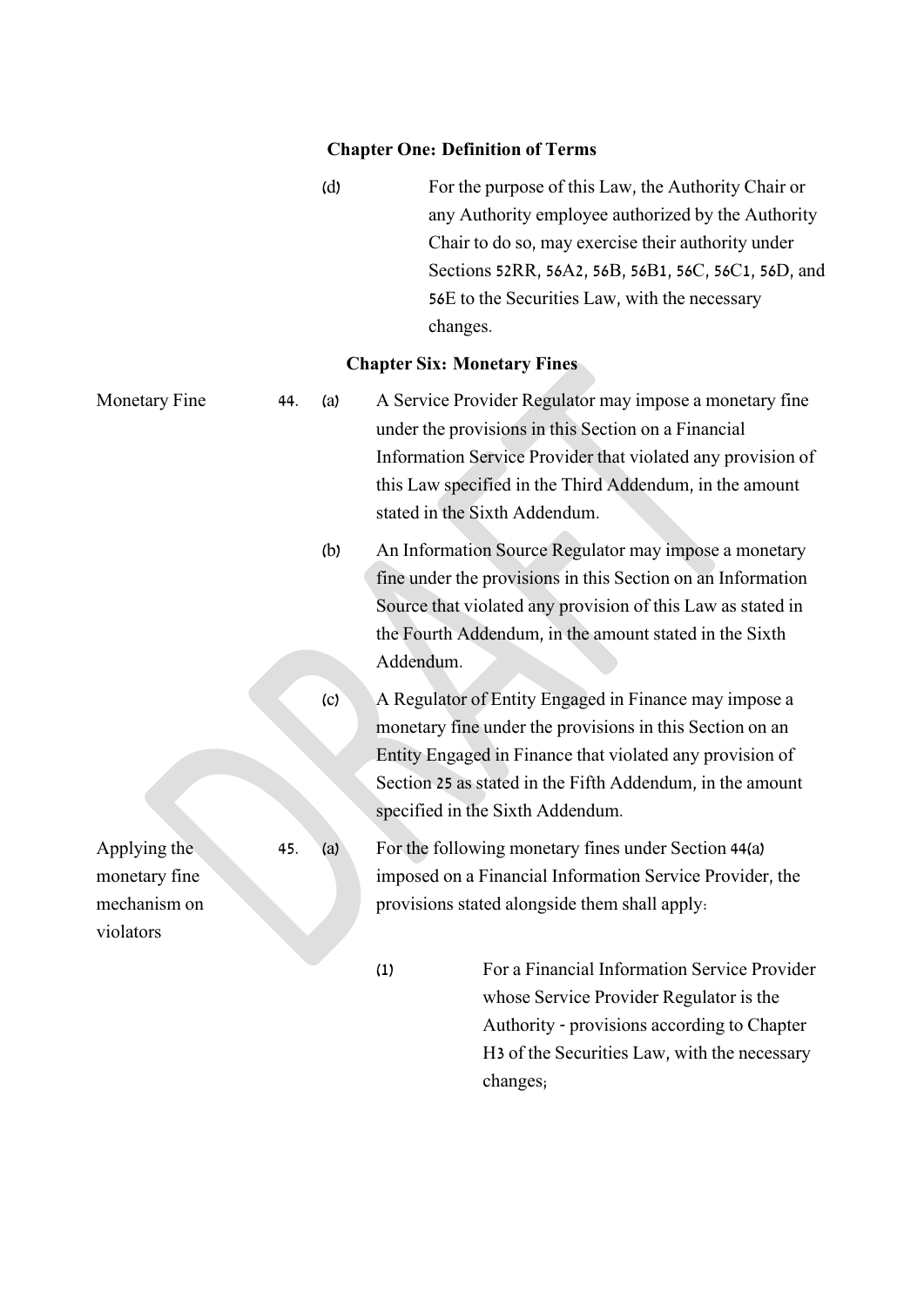|     | (2) | For a Financial Information Service Provider<br>whose Service Provider Regulator is the<br>Supervisor of Banks - provisions according to<br>Sections 14I through 14O to the Banking<br>Ordinance, with the necessary changes,                                                                                                |
|-----|-----|------------------------------------------------------------------------------------------------------------------------------------------------------------------------------------------------------------------------------------------------------------------------------------------------------------------------------|
|     | (3) | For a Financial Information Service Provider<br>whose Service Provider Regulator is the<br>Supervisor of Financial Service Providers -<br>provisions according to Sections 72(d) and<br>Sections 74 through 93 of the Supervision of<br>Regulated Financial Services Law, with the<br>necessary changes;                     |
|     | (4) | For any other financial entity that is<br>determined to be exempt from a License<br>according to Section 3 - provisions concerning<br>monetary fines shall apply according to the<br>powers of the financial entity's Regulator. In<br>the Eighth Addendum, the Minister shall<br>determine the provisions that shall apply. |
| (b) |     | For the following monetary fines under Section 44(b)<br>imposed on an Information Source, the provisions stated                                                                                                                                                                                                              |
|     | (1) | alongside them shall apply.<br>For an Information Source whose Service<br>Provider Regulator is the Supervisor of Banks<br>- provisions according to Sections 14I through<br>14O to the Banking Ordinance, with the<br>necessary changes;                                                                                    |
|     | (2) | For an Information Source whose Service<br>Provider Regulator is the Authority -<br>provisions according to Chapter H3 of the<br>Securities Law, with the necessary changes,                                                                                                                                                 |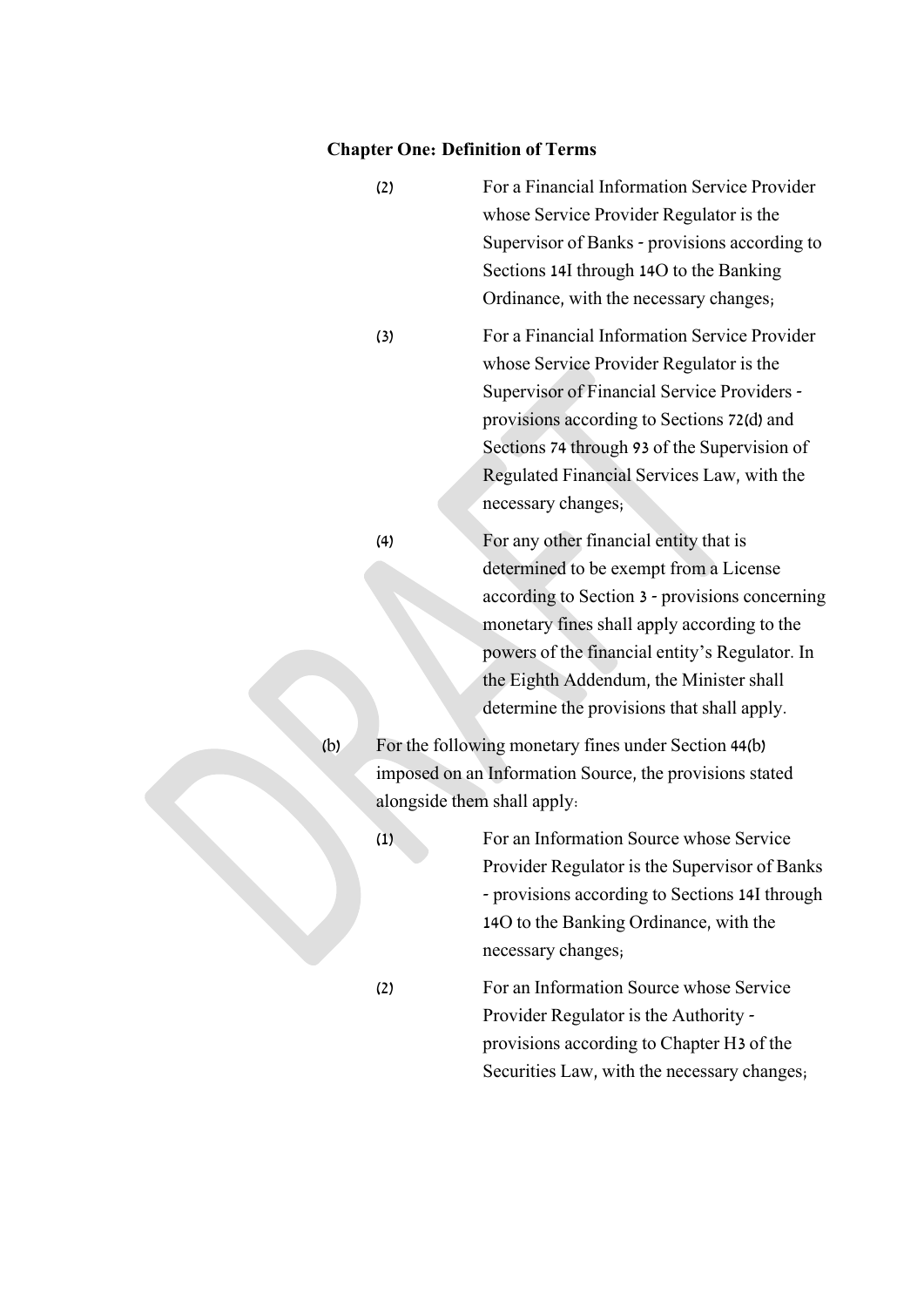|                                                            |     |     | (3) | For an Information Source whose Service<br>Provider Regulator is the Supervisor of<br>Financial Service Providers - provisions<br>according to Sections 72(d) and Sections 74<br>through 93 of the Supervision of Regulated<br>Financial Services Law, with the necessary<br>changes;                                                                                                         |
|------------------------------------------------------------|-----|-----|-----|-----------------------------------------------------------------------------------------------------------------------------------------------------------------------------------------------------------------------------------------------------------------------------------------------------------------------------------------------------------------------------------------------|
|                                                            |     |     | (4) | For any other Information Source determined<br>as such according to subsection (4) of the<br>definition of "Information Source" -<br>provisions concerning monetary fines shall<br>apply according to the powers of the financial<br>entity's Regulator. In the Ninth Addendum,<br>the Minister shall determine the provisions<br>that shall apply.                                           |
|                                                            |     | (c) |     | For the following monetary fines under Section 44(c)<br>imposed on an Entity Engaged in Finance, the provisions<br>stated in the Tenth Addendum shall apply; the Minister may<br>amend the Tenth Addendum.                                                                                                                                                                                    |
| Changes to the Third,<br>Fourth, Fifth, and Six<br>Addenda | 46. |     |     | The Minister may, in an order, at the suggestion of or in<br>consultation with the Authority, subject to the consent of the<br>Minister of Justice and the Governor of the Bank of Israel, amend<br>the Third Addendum, the Fourth Addendum, the Fifth Addendum,<br>and the Sixth Addendum, provided that the amount of the monetary<br>fine determined in the Sixth Addendum does not exceed |

# **Chapter Seven: Imposing Administrative Means of Enforcement by the Administrative Enforcement Committee**

47. In this Chapter —

"The Committee" - The Administrative Enforcement Committee appointed according to Section 52FF of the Securities Law;

"Violation" - a violation of the provisions of this Law, specified in the Seventh Addendum.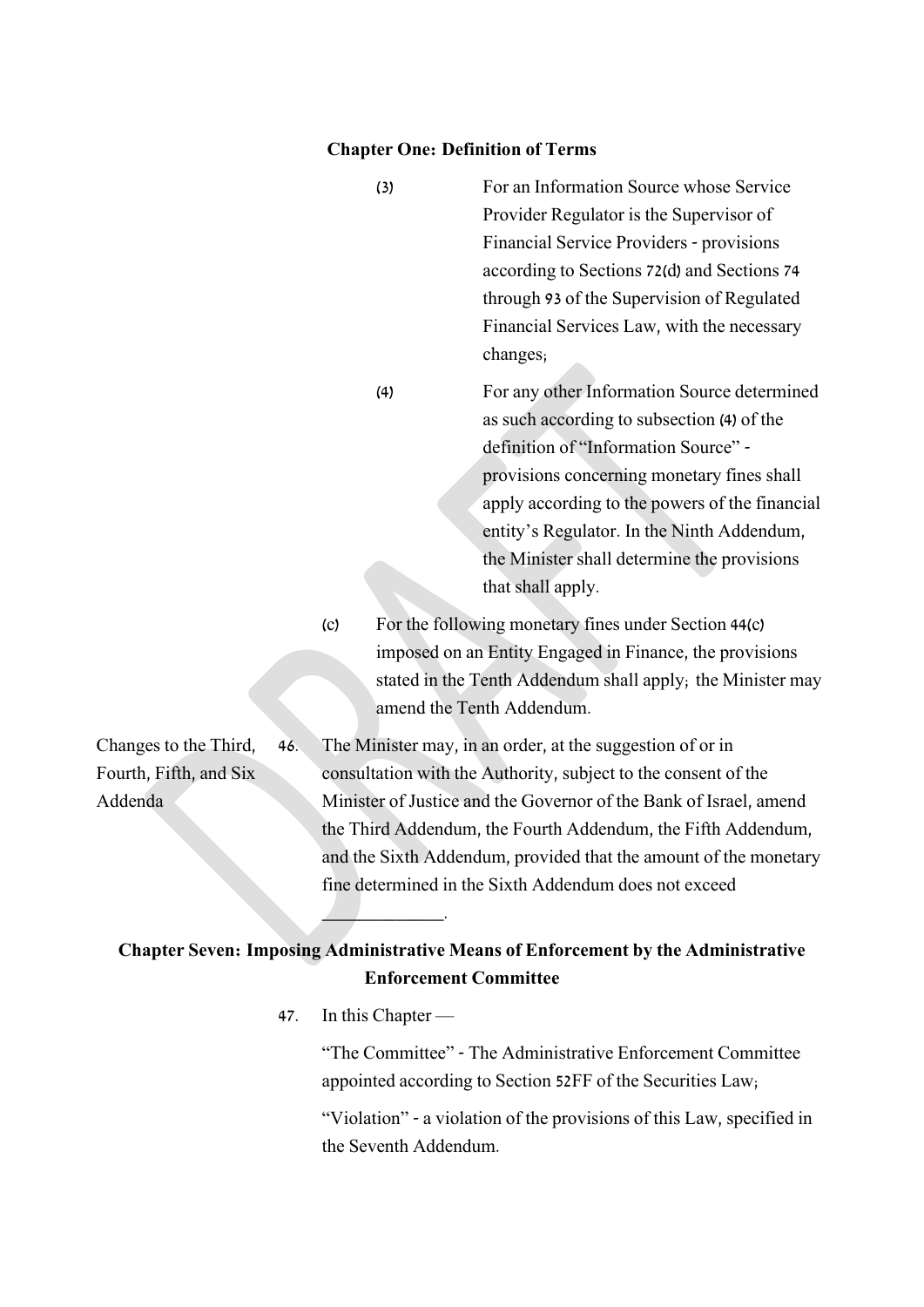| Powers of the<br>Administrative<br>Enforcement<br>Committee | 48. | (a)<br>(b) | If a person who committed a violation, the provisions of<br>Chapter H <sub>4</sub> of the Securities Law applying to a violator and<br>a violation of the provision specified in Part C of the Seventh<br>Addendum to said law, shall apply to the violator and to the<br>violation, with the necessary changes and the changes<br>specified in this Chapter.<br>In the matter of imposing a monetary fine according to this<br>Chapter, the Committee may impose on a violator a<br>monetary fine in the maximum amount specified herein, as |                                                                                                                                                                         |  |
|-------------------------------------------------------------|-----|------------|-----------------------------------------------------------------------------------------------------------------------------------------------------------------------------------------------------------------------------------------------------------------------------------------------------------------------------------------------------------------------------------------------------------------------------------------------------------------------------------------------------------------------------------------------|-------------------------------------------------------------------------------------------------------------------------------------------------------------------------|--|
|                                                             |     |            | relevant:                                                                                                                                                                                                                                                                                                                                                                                                                                                                                                                                     |                                                                                                                                                                         |  |
|                                                             |     |            | (1)                                                                                                                                                                                                                                                                                                                                                                                                                                                                                                                                           | In the matter of a violator who is an individual<br>employee of a Licensee and is not a senior officer<br>therein - the maximum amount of NIS                           |  |
|                                                             |     |            | (2)                                                                                                                                                                                                                                                                                                                                                                                                                                                                                                                                           | In the matter of a violator who is another individual<br>- the maximum amount of NIS ___________;                                                                       |  |
|                                                             |     |            | (3)                                                                                                                                                                                                                                                                                                                                                                                                                                                                                                                                           | In the matter of a violator who is a Licensee - the<br>maximum amount of NIS ___________;                                                                               |  |
|                                                             |     |            |                                                                                                                                                                                                                                                                                                                                                                                                                                                                                                                                               |                                                                                                                                                                         |  |
| Changes to the<br>Seventh Addendum                          | 49. |            |                                                                                                                                                                                                                                                                                                                                                                                                                                                                                                                                               | The Minister may, at the suggestion of or in consultation with the<br>Authority and with the approval of the Knesset Finance Committee,<br>change the Seventh Addendum. |  |
|                                                             |     |            |                                                                                                                                                                                                                                                                                                                                                                                                                                                                                                                                               |                                                                                                                                                                         |  |
| The Authority Chair's                                       | 50. | (a)        |                                                                                                                                                                                                                                                                                                                                                                                                                                                                                                                                               | The Authority Chair's authority to enter into an arrangement                                                                                                            |  |
| authority to enter into                                     |     |            |                                                                                                                                                                                                                                                                                                                                                                                                                                                                                                                                               | to abstain from proceedings or to cease proceedings, as                                                                                                                 |  |
| a an arrangement to                                         |     |            |                                                                                                                                                                                                                                                                                                                                                                                                                                                                                                                                               | relevant, which is subject to conditions, according to the                                                                                                              |  |
| abstain from                                                |     |            |                                                                                                                                                                                                                                                                                                                                                                                                                                                                                                                                               | provisions of Chapter I1 of the Securities Law, will be vested                                                                                                          |  |
| proceedings or to stop                                      |     |            |                                                                                                                                                                                                                                                                                                                                                                                                                                                                                                                                               | in it in the matter of a violation or offense, and the provisions                                                                                                       |  |
| proceedings subject                                         |     |            |                                                                                                                                                                                                                                                                                                                                                                                                                                                                                                                                               | of said Chapter shall apply to this matter with the necessary                                                                                                           |  |
| to conditions                                               |     |            | changes.                                                                                                                                                                                                                                                                                                                                                                                                                                                                                                                                      |                                                                                                                                                                         |  |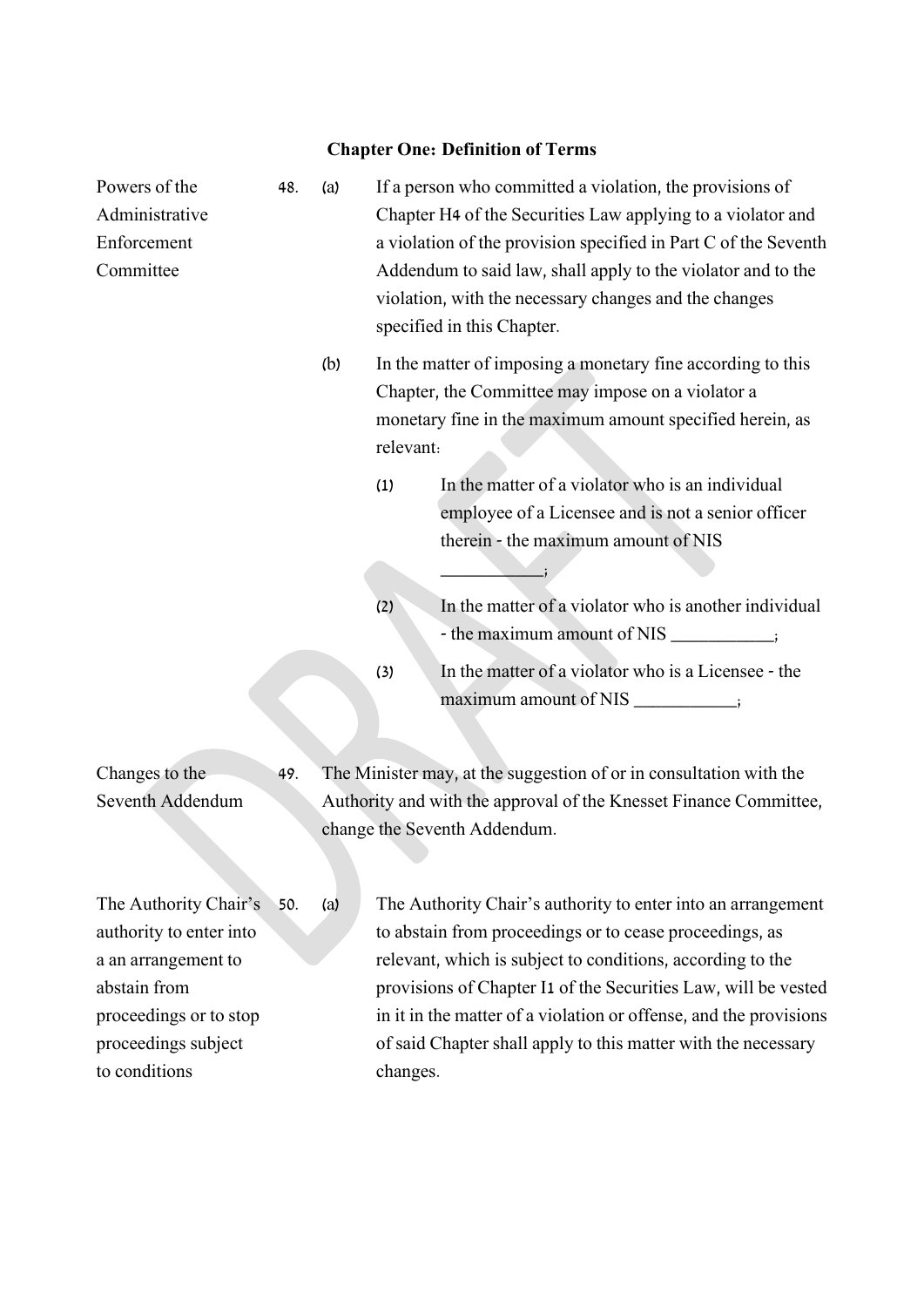(b) In this Section, "proceedings" - a proceeding of inquiry into a violation or an administrative enforcement proceeding, under Chapter H4 of the Securities Law, as applied in Section 48, or a criminal investigation according to Section 56C of the Securities Law as applied in Section 43(d), as relevant.

### **Chapter Eight: Penalties**

- 51. (a) Whoever committed one of the following shall be liable to five years imprisonment or to a fine five times the fine specified in Section 61(a)(4) of the Penal Law, and if it is a body corporate – to 5 times the fine stated in that Section:
	- (1) Included a misleading detail in an application for a License, a notice to the Authority, or other document submitted to the Authority, with the aim of misleading the Authority, in violation of the provisions of Section 30;
	- (b) Whoever did one of the following shall be liable to two years imprisonment or to a fine two and a half times the fine said in Section 61(a)(4) of the Penal Law, and if it is a body corporate – twelve and a half times the fine said in that Section:
		- (1) Engaged in Financial Information Service provision activities without the appropriate License or in violation of the terms of the License, in violation of the provisions of Sections 3 and 7(b).

#### **Chapter Nine: Miscellaneous Provisions**

Exceptions to Chapter 52. Seven 52. Chapter Seven shall not apply to Financial Information Service activity performed by an entity exempt from a licensing requirement under Section 4.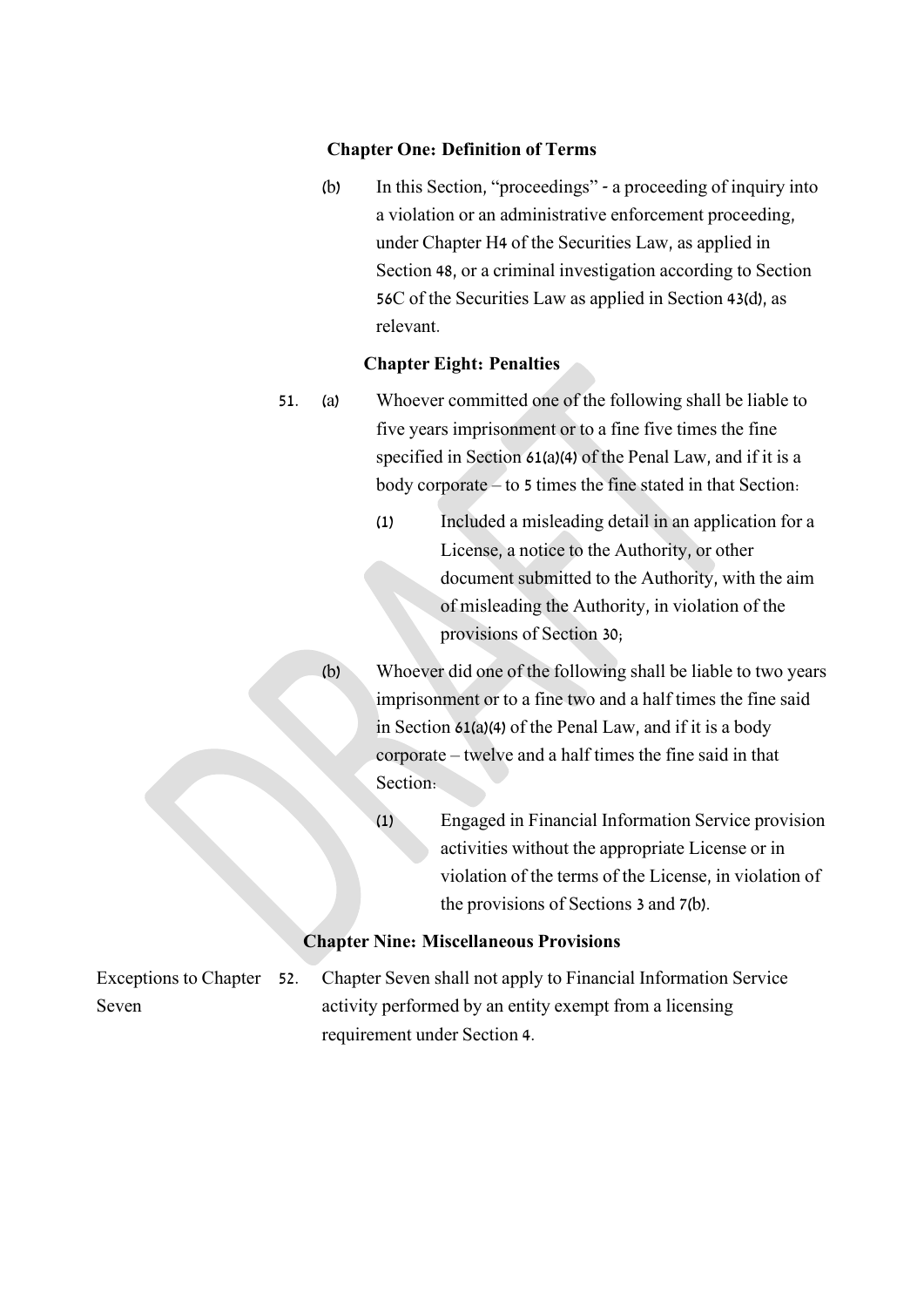| Fees                               | 53. | The Minister, at the suggestion of or in consultation with the<br>Authority, and with the approval of the Knesset Finance<br>Committee, may determine fees that shall apply to the submission<br>of a License application under Section 5 and to a Licensee, and may<br>determine provisions concerning linkage and interest differences<br>payable for a delay in the payment of fees under this Section, and<br>the applicability of the Taxes (Collection) Ordinance to the<br>collection of said fees and interest and linkage differences. |     |                                                                                                                                                                                                                                                                                                                                                                                                                  |  |  |  |
|------------------------------------|-----|-------------------------------------------------------------------------------------------------------------------------------------------------------------------------------------------------------------------------------------------------------------------------------------------------------------------------------------------------------------------------------------------------------------------------------------------------------------------------------------------------------------------------------------------------|-----|------------------------------------------------------------------------------------------------------------------------------------------------------------------------------------------------------------------------------------------------------------------------------------------------------------------------------------------------------------------------------------------------------------------|--|--|--|
| Licensee's methods<br>of reporting | 54. | Any document that a Licensee or License Applicant is required to<br>submit to the Authority shall be submitted in the manner determined<br>under Chapter G1 of the Securities Law.                                                                                                                                                                                                                                                                                                                                                              |     |                                                                                                                                                                                                                                                                                                                                                                                                                  |  |  |  |
| 55.                                |     | (a)                                                                                                                                                                                                                                                                                                                                                                                                                                                                                                                                             |     | Notwithstanding any law and without derogating from the<br>provisions of Sections 262 to 264 of the Companies Law -                                                                                                                                                                                                                                                                                              |  |  |  |
|                                    |     |                                                                                                                                                                                                                                                                                                                                                                                                                                                                                                                                                 | (1) | A proceeding under Chapters F or G (in this Section<br>- a proceeding) must not be insured, either directly<br>or indirectly;                                                                                                                                                                                                                                                                                    |  |  |  |
|                                    |     |                                                                                                                                                                                                                                                                                                                                                                                                                                                                                                                                                 | (2) | Any insurance contract for the insurance event of a<br>proceeding - is void;                                                                                                                                                                                                                                                                                                                                     |  |  |  |
|                                    |     |                                                                                                                                                                                                                                                                                                                                                                                                                                                                                                                                                 | (3) | A Licensee shall not indemnify and shall not pay –<br>directly or indirectly – a monetary fine imposed on<br>another, and one who holds control in a Licensee<br>shall not indemnify and shall not pay – directly or<br>indirectly – any monetary fine imposed on the<br>Licensee, on a senior officer of the Licensee, or any<br>employee of the Licensee.                                                      |  |  |  |
|                                    |     |                                                                                                                                                                                                                                                                                                                                                                                                                                                                                                                                                 | (4) | Any provision or undertaking to indemnify for a<br>process - is void.                                                                                                                                                                                                                                                                                                                                            |  |  |  |
|                                    |     | (b)                                                                                                                                                                                                                                                                                                                                                                                                                                                                                                                                             |     | Notwithstanding the provisions of subsection (a), a person<br>may be insured or indemnified for payment to the party<br>harmed by the violation as stated in Section 52BBB(a)(1)(a)<br>of the Securities Law, or for expenses incurred in connection<br>with a proceeding held on their matter, including reasonable<br>litigation costs, including attorney's fees, including by<br>indemnification in advance. |  |  |  |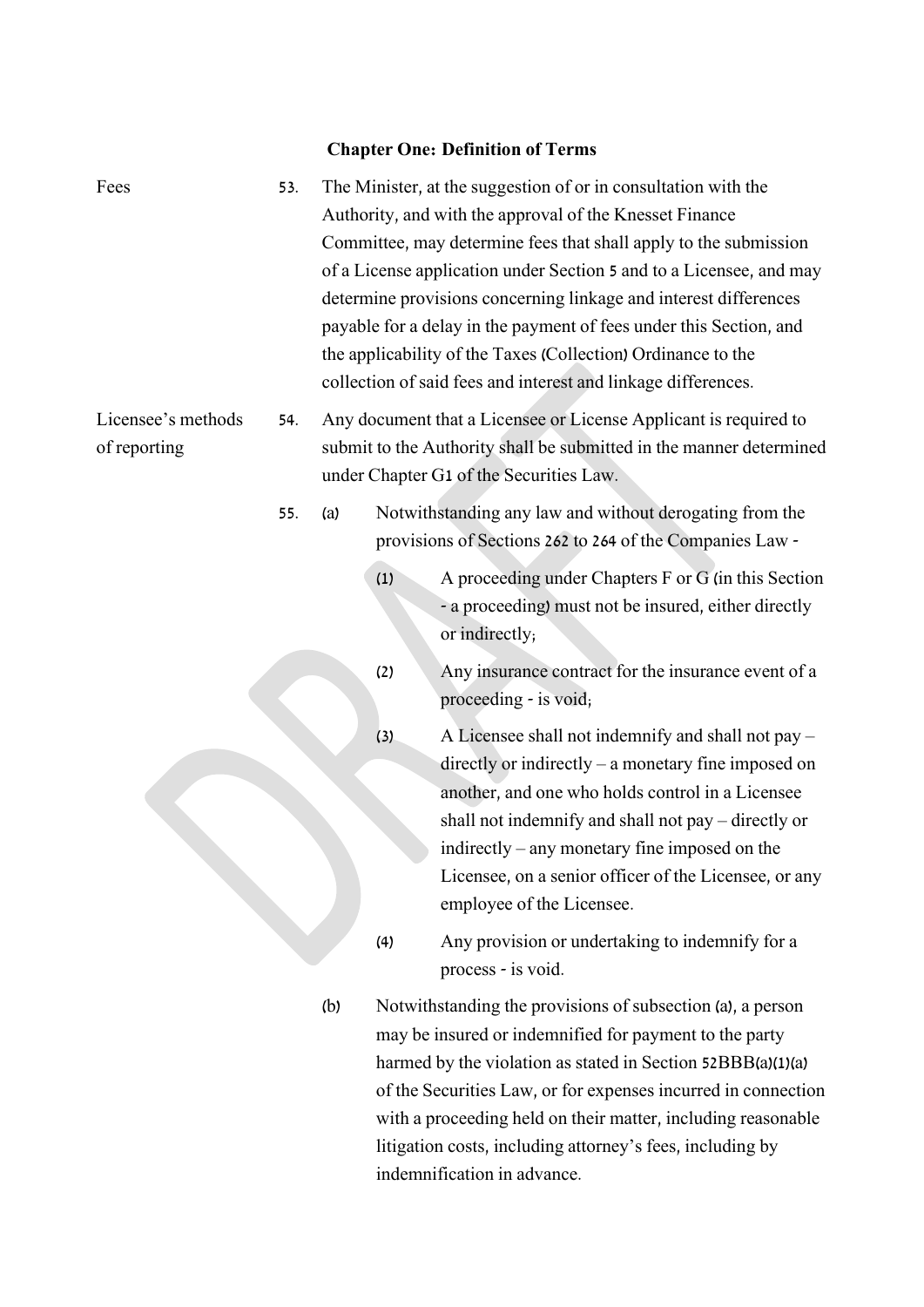|                       |     | (c) | An undertaking to indemnify or insure a senior officer under<br>Subsection (b) shall be of no effect, unless if permitted by a<br>provision in the Licensee's by-laws.                                                                                                                                                                                                                                                                                                                                                                                                                                                                                                                                                                                |
|-----------------------|-----|-----|-------------------------------------------------------------------------------------------------------------------------------------------------------------------------------------------------------------------------------------------------------------------------------------------------------------------------------------------------------------------------------------------------------------------------------------------------------------------------------------------------------------------------------------------------------------------------------------------------------------------------------------------------------------------------------------------------------------------------------------------------------|
| Defect in information | 56. | (a) | If a customer contacted the Financial Information Service<br>Provider with which the customer entered into an agreement,<br>or an Information Source, in the matter of a defect in<br>information, the Financial Information Service Provider or<br>Information Source shall examine the matter and inform<br>their customer about the results of the examination within a<br>reasonable time under the circumstances.                                                                                                                                                                                                                                                                                                                                |
|                       |     | (b) | If, following an inquiry under subsection (a) or in any other<br>manner, a Financial Information Service Provider or<br>Information Source becomes aware that a defect as set out in<br>said subsection exists and that it is responsible for the defect,<br>the Financial Information Service Provider or Information<br>Source shall notify the customer and take action to remedy<br>the defect and mitigate the damage to the customer on the<br>date on which it learns of the defect; if the Financial<br>Information Service Provider or Information Source is not<br>responsible for the defect, it shall take reasonable measures<br>to identify the party responsible for the defect and to ensure<br>that that party remedies said defect. |
|                       |     | (c) | If it is responsible for defect or any part thereof, the<br>Financial Information Service Provider or Information<br>Source shall compensate or indemnify its customer, at their<br>demand, for any damage or expense incurred by the<br>customer as a result of the defect stated in subsection (a); If<br>the Financial Information Service Provider or Information<br>Source is not responsible for the defect, it shall take<br>reasonable measures to ensure that the responsible party<br>compensates or indemnifies the customer.                                                                                                                                                                                                              |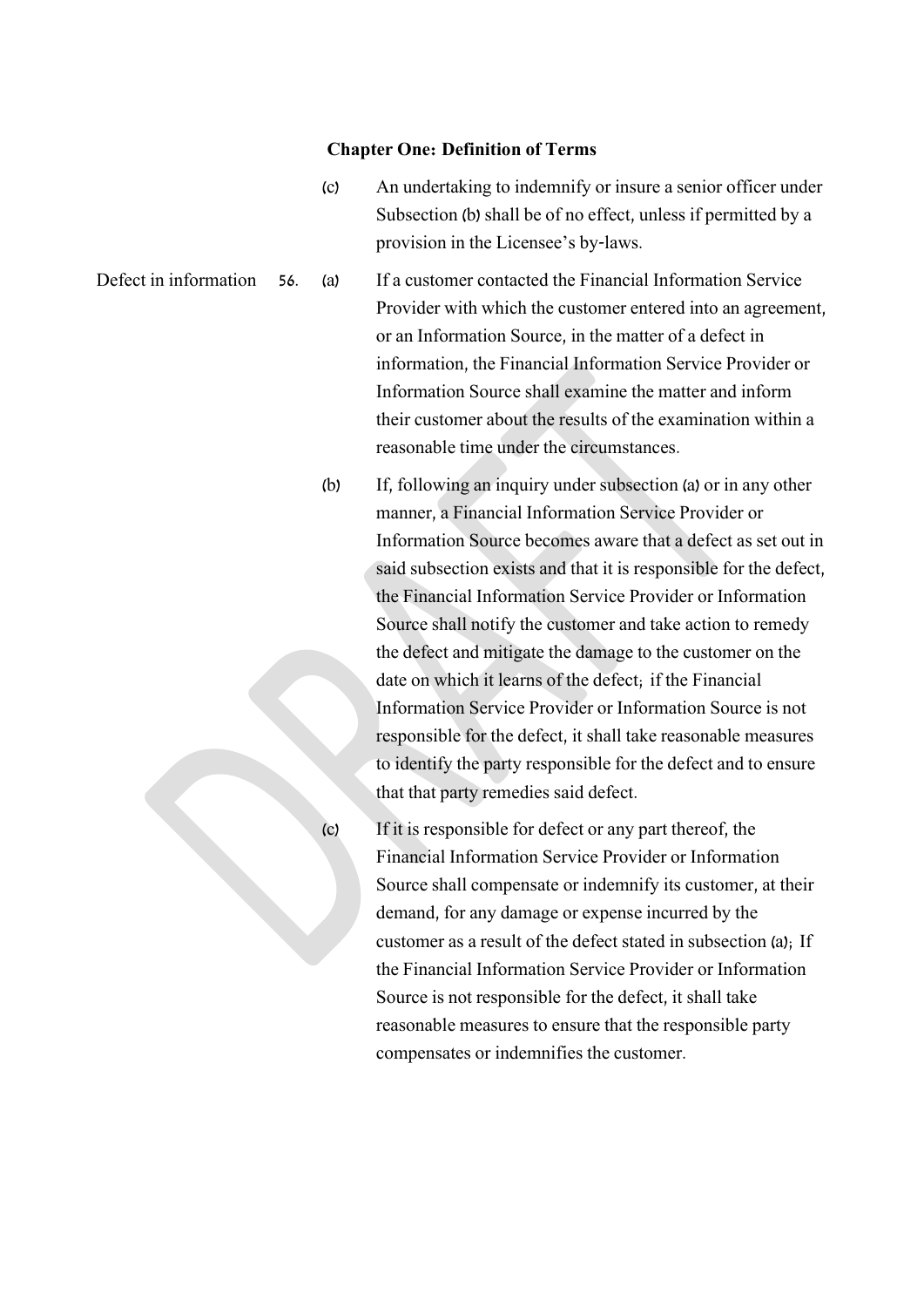(d) For the purpose of this Section, "defect in information" - a defect in financial information to which access was granted to the Financial Information Service Provider under this Law, including a defect in Information Security that led to the disclosure of information about the customer or a defect in the reliability of the information.

### 57. (a) In this Section -

"the Regulator" - the Information Source Regulator, the Service Provider Regulator, or the Regulator of the Entity Engaged in Finance;

"Supervised Financial Entity" - An Information Source, Financial Information Service Provider, or Entity Engaged in Finance.

"the Regulator's Directives" - as stated below, as relevant:

- (1) In the matter of the Supervisor of Banks directives issued under Section 5(C1) of the Banking Ordinance;
- (2) In the matter of the Supervisor of Financial Service Providers - directives issued under Section 4 of the Supervision of Regulated Financial Services Law;
- (3) In the matter of the Supervisor of Capital Market, Insurance, and Savings - directives issued under Section 2(b) of the Supervision of Insurance Law or under Section 39(b) of the Supervision of Provident Funds Law.
- (4) In the matter of the Authority directives issued under Section 28 of the Advice Law or directives issued under Section 42 of the Law;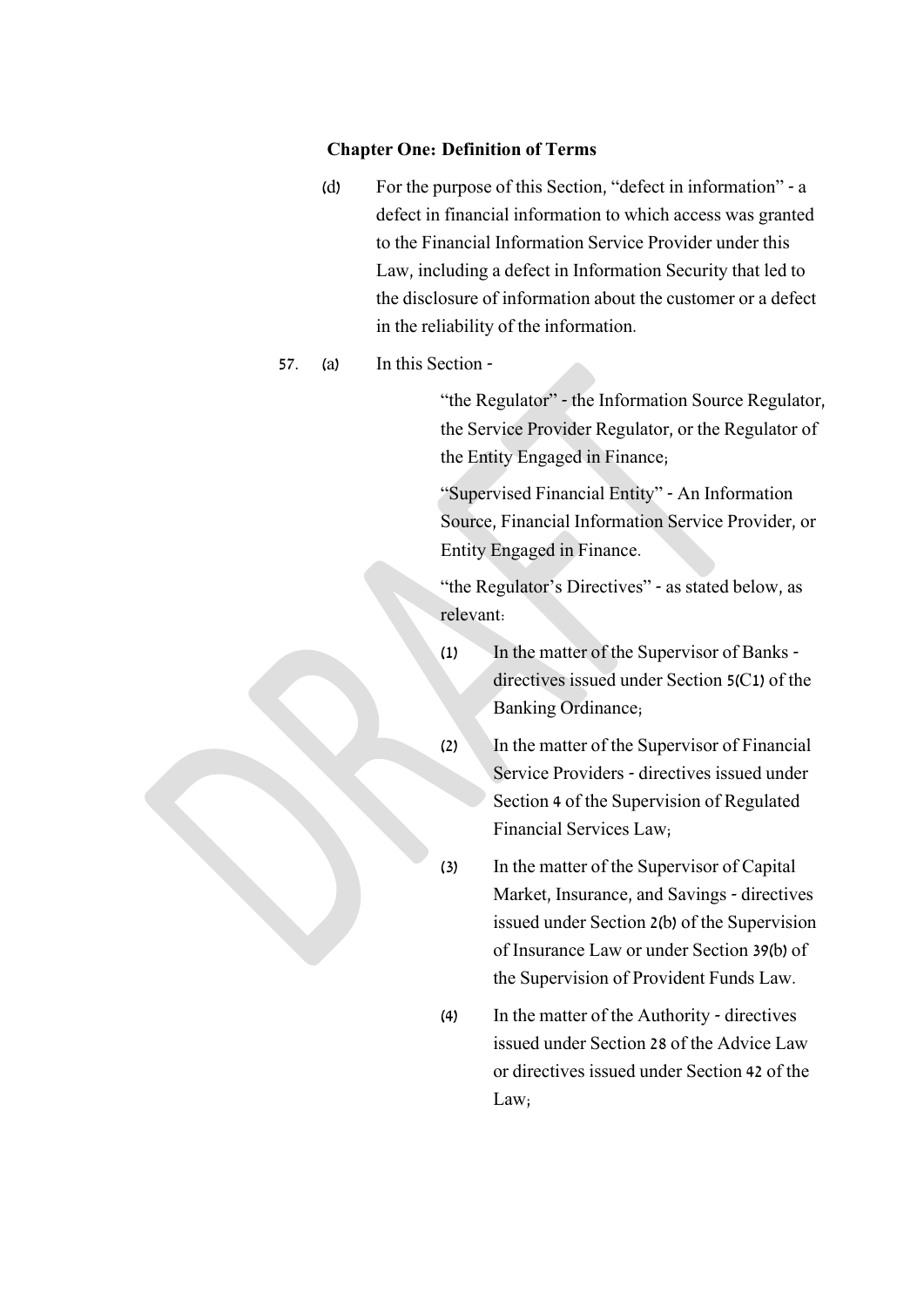|                                             |     |     |                 | (5)       | In the matter of the Stock Exchange -<br>directives issued under the Stock Exchange<br>By-Laws;                                                                                                                                                                      |
|---------------------------------------------|-----|-----|-----------------|-----------|----------------------------------------------------------------------------------------------------------------------------------------------------------------------------------------------------------------------------------------------------------------------|
|                                             |     |     |                 | (6)       | In the matter of a Regulator of a supervised<br>financial entity not specified in paragraphs<br>$(1)$ through $(5)$ - as specified in the Eleventh<br>Addendum; the Minister may amend the<br>Eleventh Addendum.                                                     |
|                                             |     | (b) | under this Law. |           | Nothing in the provisions of this Law shall derogate from the<br>Regulator's authority to issue directives also in matters                                                                                                                                           |
|                                             |     | (c) |                 |           | Where the Minister determines regulations under this Law<br>on a specific matter, which also apply to Supervised<br>Financial Entities, the Regulator may issue detailed<br>directives on that matter.                                                               |
|                                             |     | (d) |                 |           | Directives issued by a Regulator under this Law shall be<br>determined as a Regulator's Directives, as defined in<br>subsection (a), as relevant.                                                                                                                    |
| Exemption from the<br>provisions of the Law | 58. | (a) |                 |           | The provisions of this Law shall not apply to Financial<br>Information transferred according to the provisions of<br>Sections 5B1, 7E(a) and 7G(a) of the Banking (Service to<br>Customers) Law 5741-1981.                                                           |
|                                             |     | (b) |                 |           | The Minister, subject to the consent of the Minister of<br>Justice and in consultation with the Authority, may<br>determine that the provisions of this Law shall not apply to<br>Financial Information transferred according to the<br>provisions of any other law. |
| Commencement                                | 59. | (a) |                 |           | The commencement date of this Law is March 31, 2021.                                                                                                                                                                                                                 |
|                                             |     | (b) |                 |           | Notwithstanding subsection (a), the commencement of this<br>Law for the stated Information Sources and Information<br>Bundles shall be on the later of the following dates.                                                                                          |
|                                             |     |     | (1)             | 31, 2021; | For an Information Source that is a Bank - March                                                                                                                                                                                                                     |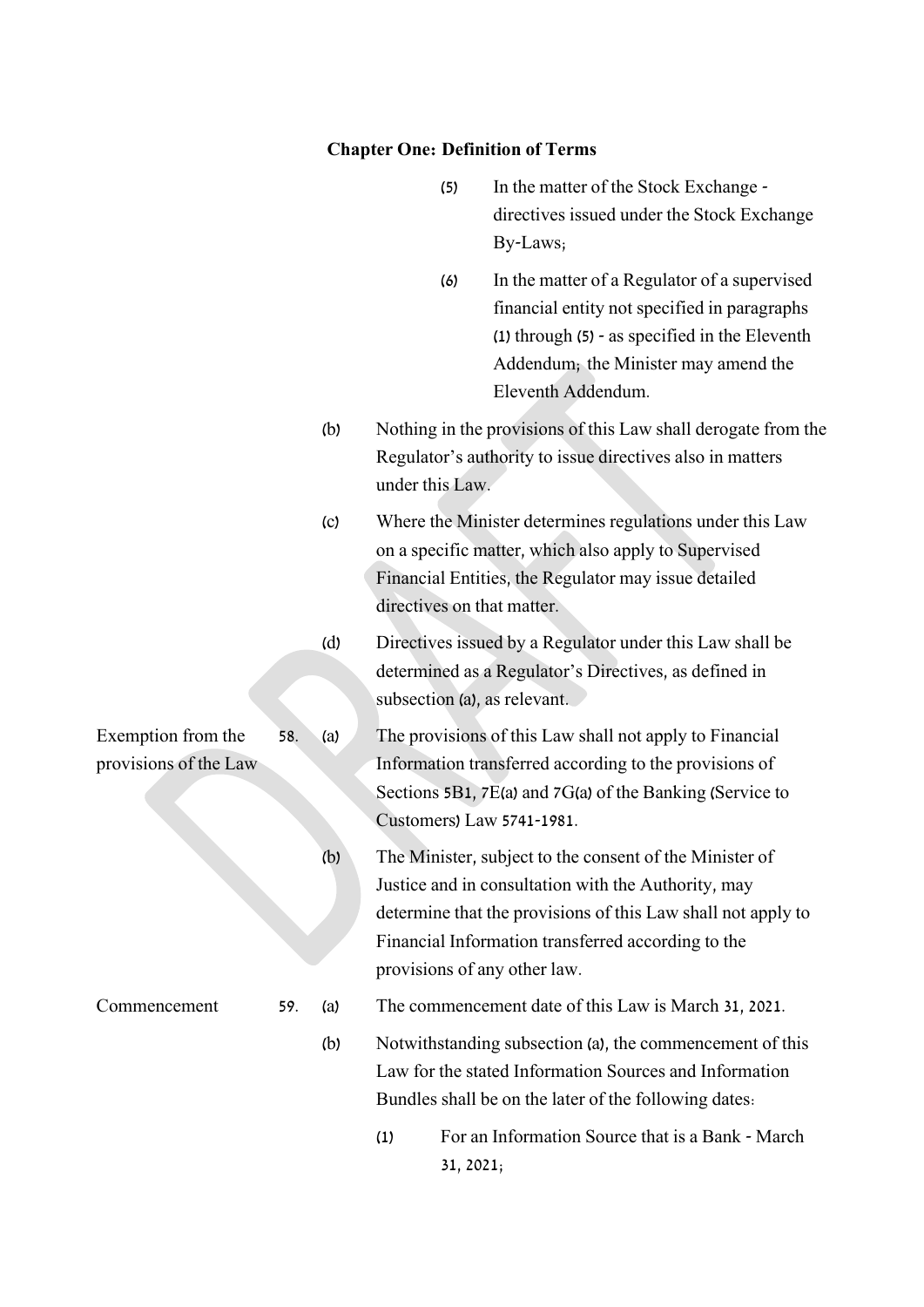| (2)                              | For an Information Source that is an Acquirer that is<br>also an issuer - October 10, 2021;                                                                                                                                                                                                                                                                             |  |  |  |  |
|----------------------------------|-------------------------------------------------------------------------------------------------------------------------------------------------------------------------------------------------------------------------------------------------------------------------------------------------------------------------------------------------------------------------|--|--|--|--|
| (3)                              | For an Information Source that is a Deposit and<br>Credit Association-March 31, 2022;                                                                                                                                                                                                                                                                                   |  |  |  |  |
| (4)                              | For item (2) of the First Addendum - October 10,<br>2021;                                                                                                                                                                                                                                                                                                               |  |  |  |  |
| (5)                              | For items (3) through (5) of the First Addendum -<br>March 31, 2021;                                                                                                                                                                                                                                                                                                    |  |  |  |  |
| Notwithstanding subsection (a) - |                                                                                                                                                                                                                                                                                                                                                                         |  |  |  |  |
| (1)                              | The commencement of this Law for Financial<br>Information about a customer that is a body<br>corporate shall be on a date determined by the<br>Minister, the Minister may determine different<br>commencement dates for Financial Information<br>about a customer that is a body corporate where this<br>information is maintained by different Information<br>Sources. |  |  |  |  |
| (2)                              | For an Information Source supervised by the Bank<br>of Israel - the provisions of paragraph (1) shall be<br>subject to the consent of the Governor of the Bank<br>of Israel.                                                                                                                                                                                            |  |  |  |  |
|                                  |                                                                                                                                                                                                                                                                                                                                                                         |  |  |  |  |

(d) The Minister may, in an order, extend the periods defined in subsections (a) and (b) by two periods, each at most six month.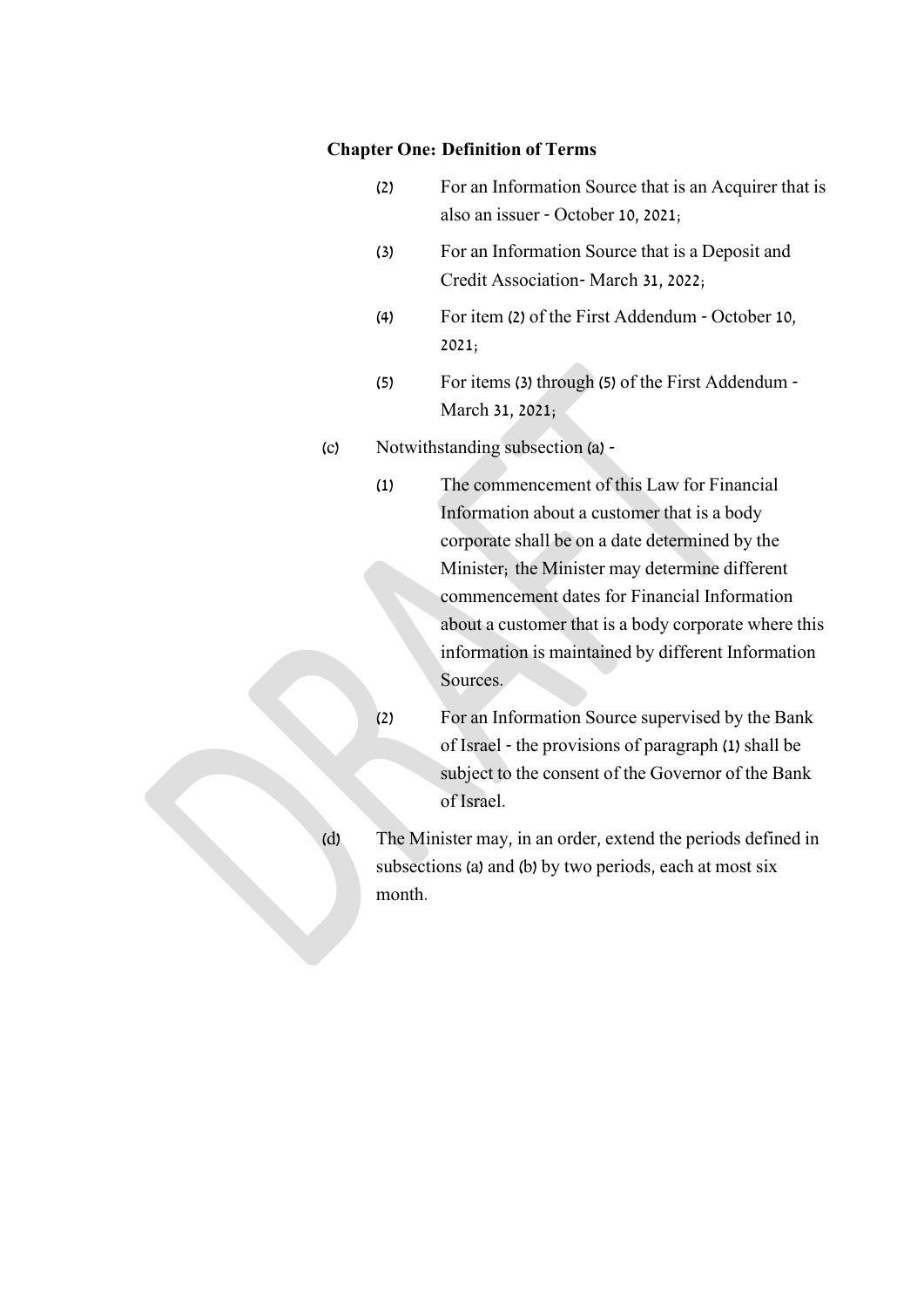| Transitional          | 60. | (a) | Notwithstanding the provisions of Section 35(a), in a Joint  |     |                                                                |  |  |
|-----------------------|-----|-----|--------------------------------------------------------------|-----|----------------------------------------------------------------|--|--|
| provisions            |     |     |                                                              |     | Account Held Severally and Jointly whose engagement            |  |  |
|                       |     |     |                                                              |     | agreement was executed prior to March 31, 2021, an             |  |  |
|                       |     |     |                                                              |     | Information Source is obligated to access to a Financial       |  |  |
|                       |     |     |                                                              |     | Information Service Provider at the request of any of the      |  |  |
|                       |     |     |                                                              |     | account holders, unless one of the account holders notified    |  |  |
|                       |     |     |                                                              |     | the Information Source that it objects the Information Source  |  |  |
|                       |     |     |                                                              |     | granting such access at the request of only one of the account |  |  |
|                       |     |     |                                                              |     | holders without the explicit consent of all the account        |  |  |
|                       |     |     | holders.                                                     |     |                                                                |  |  |
|                       |     | (b) |                                                              |     | An Information Source will notify the account holders of a     |  |  |
|                       |     |     |                                                              |     | Joint Account as stated in subsection (a) of the possibility   |  |  |
|                       |     |     |                                                              |     | that access will be granted to Financial Information about     |  |  |
|                       |     |     |                                                              |     | them at the request of a single account holder, and of their   |  |  |
|                       |     |     |                                                              |     | right to refuse by sending a notice to the Information Source  |  |  |
|                       |     |     |                                                              |     | at any time; such notice shall be sent no later than March 31, |  |  |
|                       |     |     | 2021.                                                        |     |                                                                |  |  |
|                       |     | (c) | The Information Source Regulator shall issue directives      |     |                                                                |  |  |
|                       |     |     | concerning the notice stated in subsection (b) including the |     |                                                                |  |  |
|                       |     |     | manner of notification, the information contained therein,   |     |                                                                |  |  |
|                       |     |     | and the manner of refusal.                                   |     |                                                                |  |  |
| Amendment to the      | 61. |     |                                                              |     | In the Securities Law 5728-1968 <sup>16</sup> -                |  |  |
| <b>Securities Law</b> |     |     |                                                              |     |                                                                |  |  |
|                       |     |     |                                                              |     |                                                                |  |  |
|                       |     |     | (1)                                                          |     | In Section 52EE, the following will come after                 |  |  |
|                       |     |     |                                                              |     | paragraph (3):                                                 |  |  |
|                       |     |     |                                                              | (4) | A violation as defined in Section _____ of the                 |  |  |
|                       |     |     |                                                              |     | <b>Financial Information Service Providers</b>                 |  |  |
|                       |     |     |                                                              |     | Law";                                                          |  |  |
|                       |     |     | (2)                                                          |     | In Section 52CCC, the following will come after                |  |  |
|                       |     |     |                                                              |     | paragraph (7):                                                 |  |  |
|                       |     |     |                                                              |     |                                                                |  |  |

"(8) Financial Information Service Provider";

-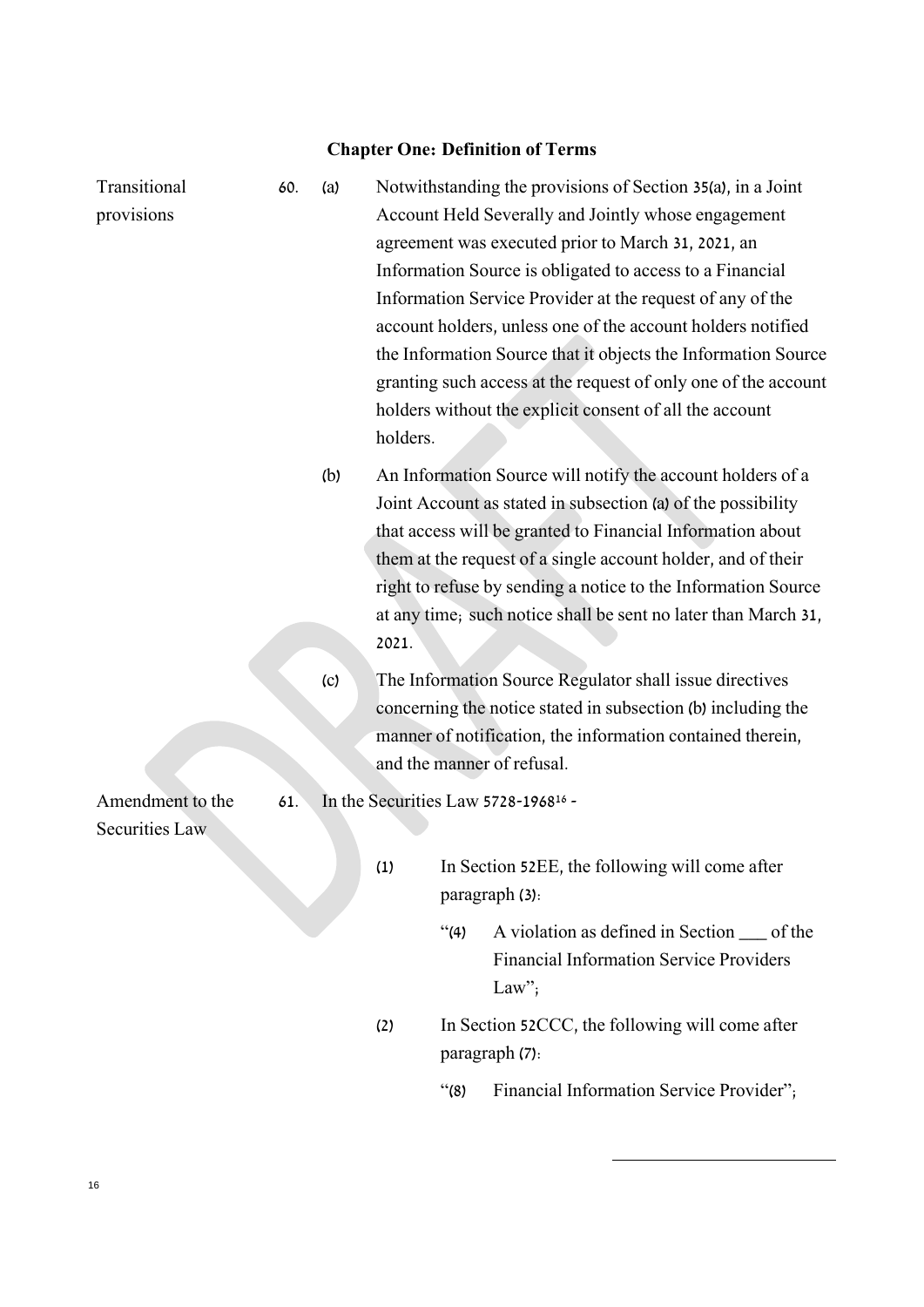- (3) In Section 52EEE, after "that the violator was given under the Joint Investment Trust Law," the following shall come: "a License for Financial Information Services or a control permit in a body corporate that has a License for Financial Information Services that was given to the violator under the Financial Information Services Provider Law";
- (4) In Section 52MMM, after "an offense as defined in Section 29 of the Advice Law" shall come "an offense as defined in Section 43 of the Financial Information Services Provider Law".

62. In the Supervision of Regulated Financial Services Law -

Amendment to the Supervision of Regulated Financial Services Law

| Chapter J1 shall be deleted. |
|------------------------------|
|                              |

(2) In Section 71 -

(a) Subsection (5) shall be deleted.

- (b) The definition of "Provider of Services for Cost Comparisons" shall be deleted;
- (c) In the definition of "Financial Service Provider" the following shall be deleted: "and for the purpose of Section 72(b)(1), (29), (31), (32), (34) through (36), and (c)(4) and (6), and Sections 73 and 92 — including a Provider of Services for Cost Comparisons."
- (3) In Section 72(b), paragraphs (35a) through (35f) shall be deleted.
- (4) Section 114A shall be deleted.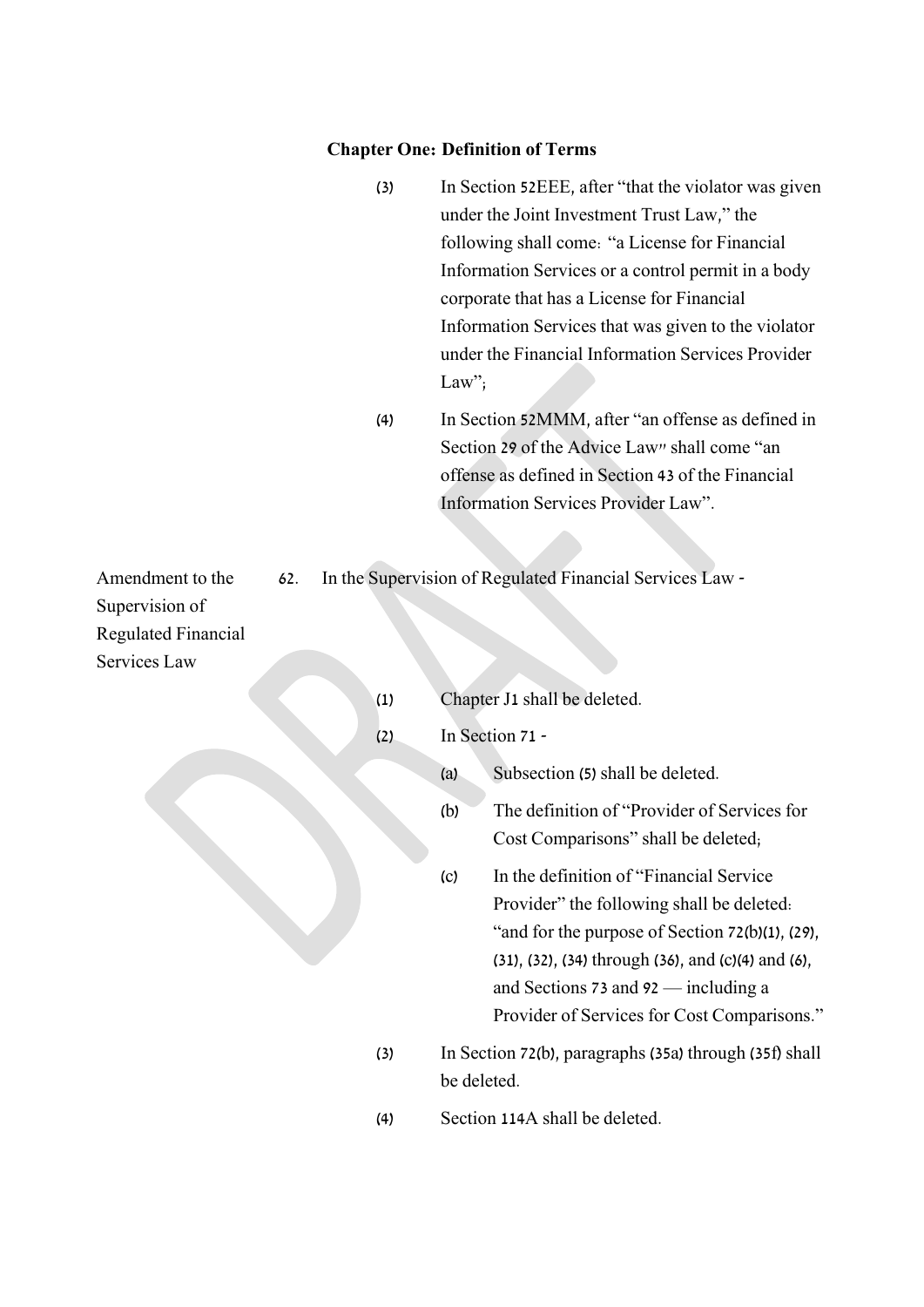Amendment to the Credit Data Law

63. In the Credit Data Law, the following shall come in Section 4(b) after paragraph (2):

> "(3) A Financial Information Service Provider as defined in the Financial Information Service Providers Law 5780-2020, may collect and hold credit data for the purpose of delivering the same to others, and may, as an occupation, furnish credit data to others as part of its operations as a Financial Information Service Provider."

### **First Addendum**

(Section 34)

Defining Information Bundles

Details of the Financial Information Bundles among which a customer may select the information to be transferred to a Financial Information Service Provider, and the details of the information contained in each bundle, for each Information Source:

#### **Banks**

- (1) Information on a payment account, by currency including details of account balances, details of all debits and credits in the account;
- (2) Information on the customer's payment card including details of all debits and credits on the card and the total expenses on the card;
- (3) Loan information including details on the loan balance, the interest rate and the fees agreed with respect to the loan, the maturity dates, and the securities provided for the loan;
- (4) Information about deposits and savings accounts including total deposits or savings, interest, linkage, and fees agreed with respect to the deposit or savings account, exit and maturity dates;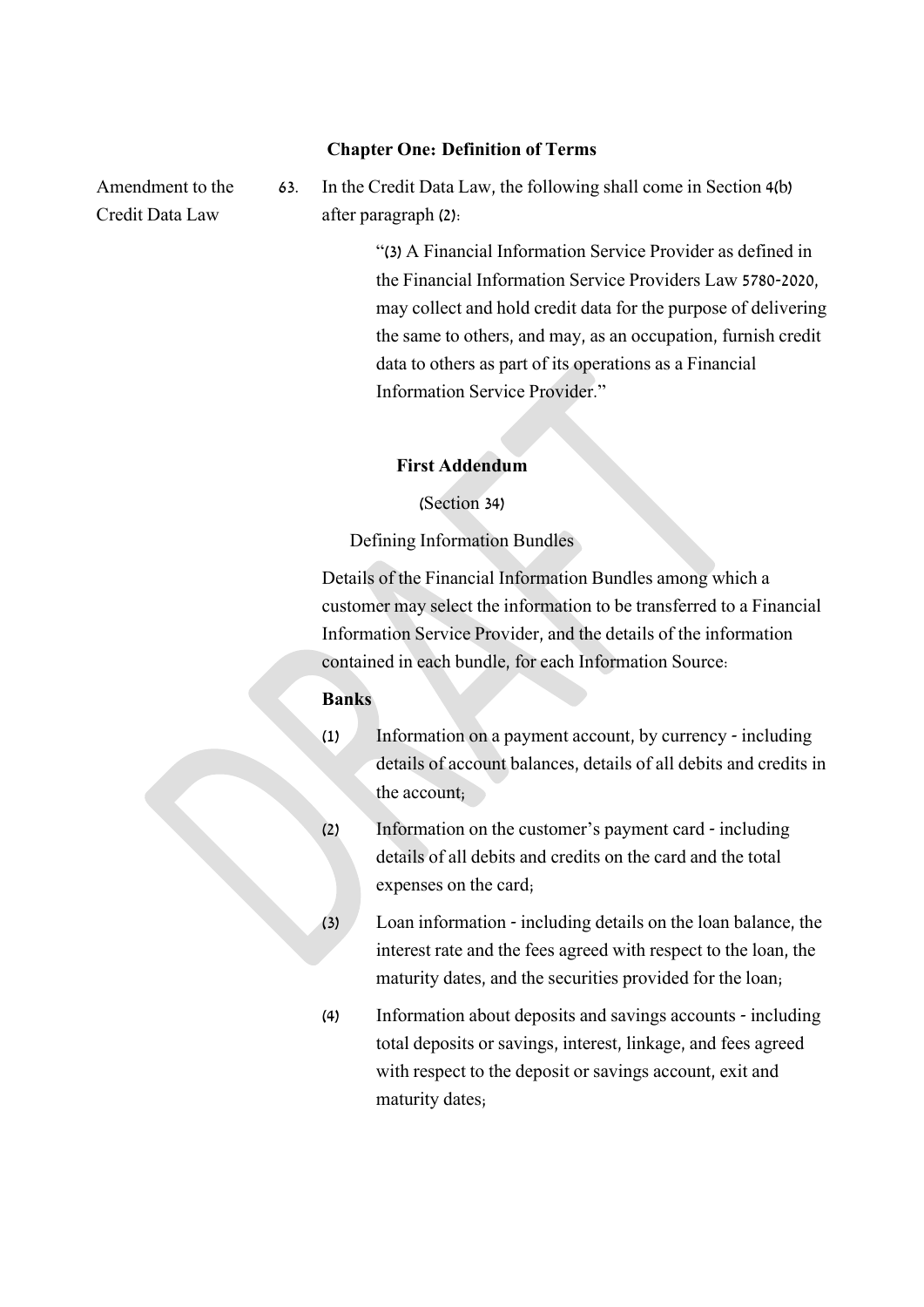(5) Information about a securities portfolio - including the types of securities, activity involving securities, and the fees paid in respect of the securities portfolio.

### **Acquirers that are also issuers**

(1) Items (2) and (3) of the Financial Information Bundles for Banks.

### **Deposit and Credit Associations**

(1) Items (1) through (5) of the Financial Information Bundles for Banks.

### **Second Addendum**

### Payments to Information Sources

An Information Source may charge a fee to a Financial Information Service Provider for access to a customer's information contained in the Information Bundles, subject to the following conditions:

a. Up to 1.5 million access requests per month to a Financial Information Service Provider shall be with no charge.

b. An Information Source shall not charge the Financial Information Service Provider a fee if the Information Source failed to notify the Financial Information Service Provider that it is approaching its limit of no-fee access requests.

c. An Information Source shall not charge different fees to different Service Providers.

d. An Information Source shall set the fee as a function of the type of service and the volume of transferred information.

### **Third Addendum**

List of violations in respect of which a monetary fine is imposed on a Financial Information Service Provider

### **Fourth Addendum**

List of violations in respect of which a monetary fine is imposed on an Information Source

### **Fifth Addendum**

List of violations in respect of which a monetary fine is imposed on an Entity Engaged in Finance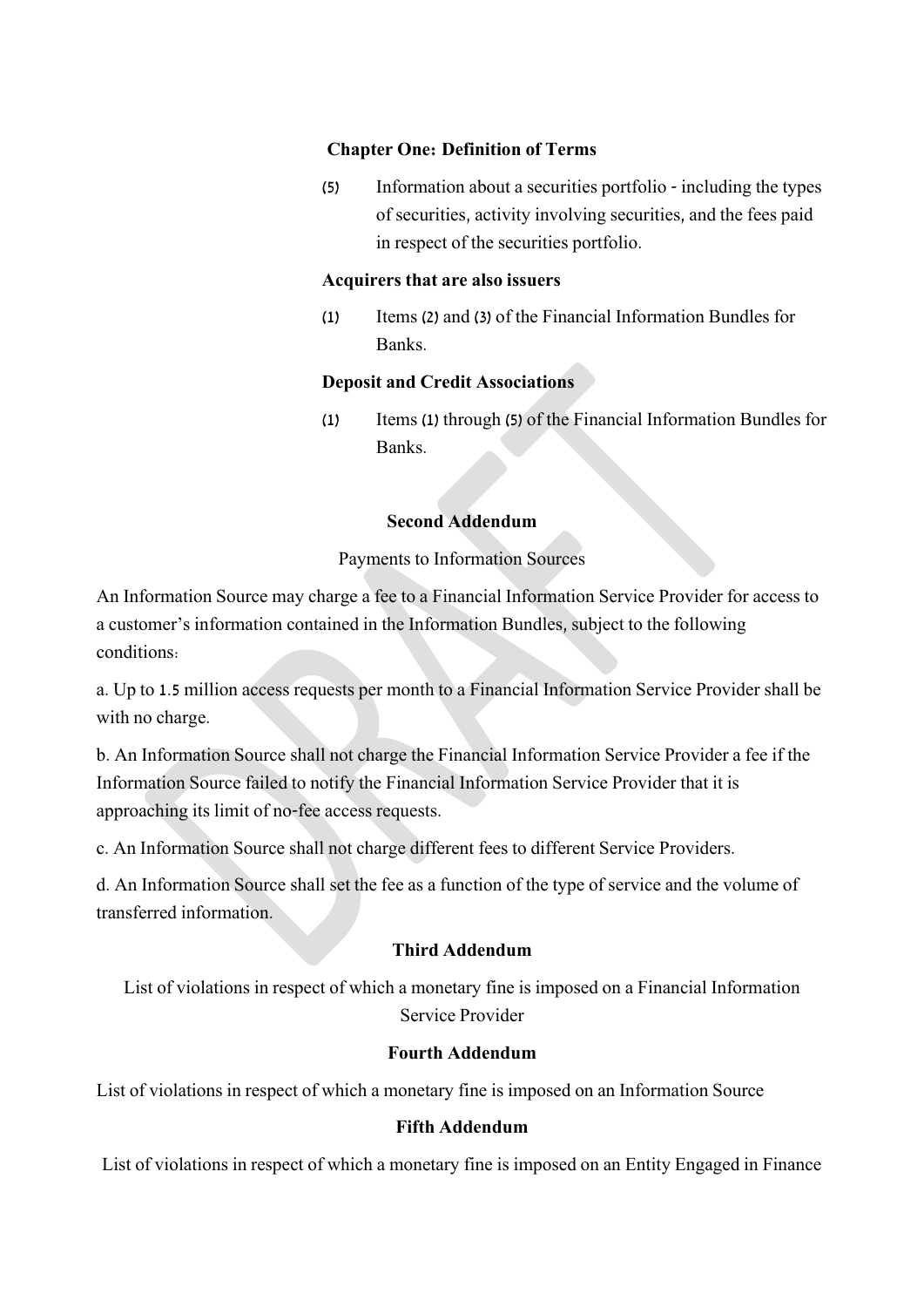### **Sixth Addendum**

Amounts of monetary fines

### **Seventh Addendum**

Violations for the Administrative Enforcement Committee

### **Eighth Addendum**

Provisions in the matter of monetary fines that apply to other financial entities that are determined to be exempt from a License under Section 3

### **Ninth Addendum**

Provisions in the matter of monetary fines that apply to Information Sources determined under subsection (4) of the definition of an Information Source

### **Tenth Addendum**

List of Entities Engaged in Finance, Regulators of the Entities Engaged in Finance, and provisions in the matter of monetary fines that apply to them

| <b>Entity Engaged in Finance</b> | <b>Regulator of Entity Engaged</b><br>in Finance | <b>Provisions related to</b><br>monetary fines              |
|----------------------------------|--------------------------------------------------|-------------------------------------------------------------|
| <b>Bank</b>                      |                                                  | Provisions under Sections 14I<br>through 140 of the Banking |
| Acquirer that is also an Issuer  | Supervisor of Banks                              | Ordinance, with the necessary<br>changes                    |
|                                  |                                                  | <b>Provisions under Sections</b>                            |
|                                  |                                                  | 72(d) and 74 through 93 of the                              |
|                                  |                                                  | Supervision of Regulated                                    |
|                                  |                                                  | Financial Services Law, with                                |
|                                  |                                                  | the necessary change,                                       |
|                                  |                                                  | including the authority to issue                            |
|                                  |                                                  | a notice to the violator of the                             |
|                                  |                                                  | option to submit a bond and                                 |
| Licensee under the Regulated     | Supervisor of Financial                          | guarantee, in lieu of a notice of                           |
| <b>Financial Services Law</b>    | <b>Service Providers</b>                         | intention to impose a charge                                |